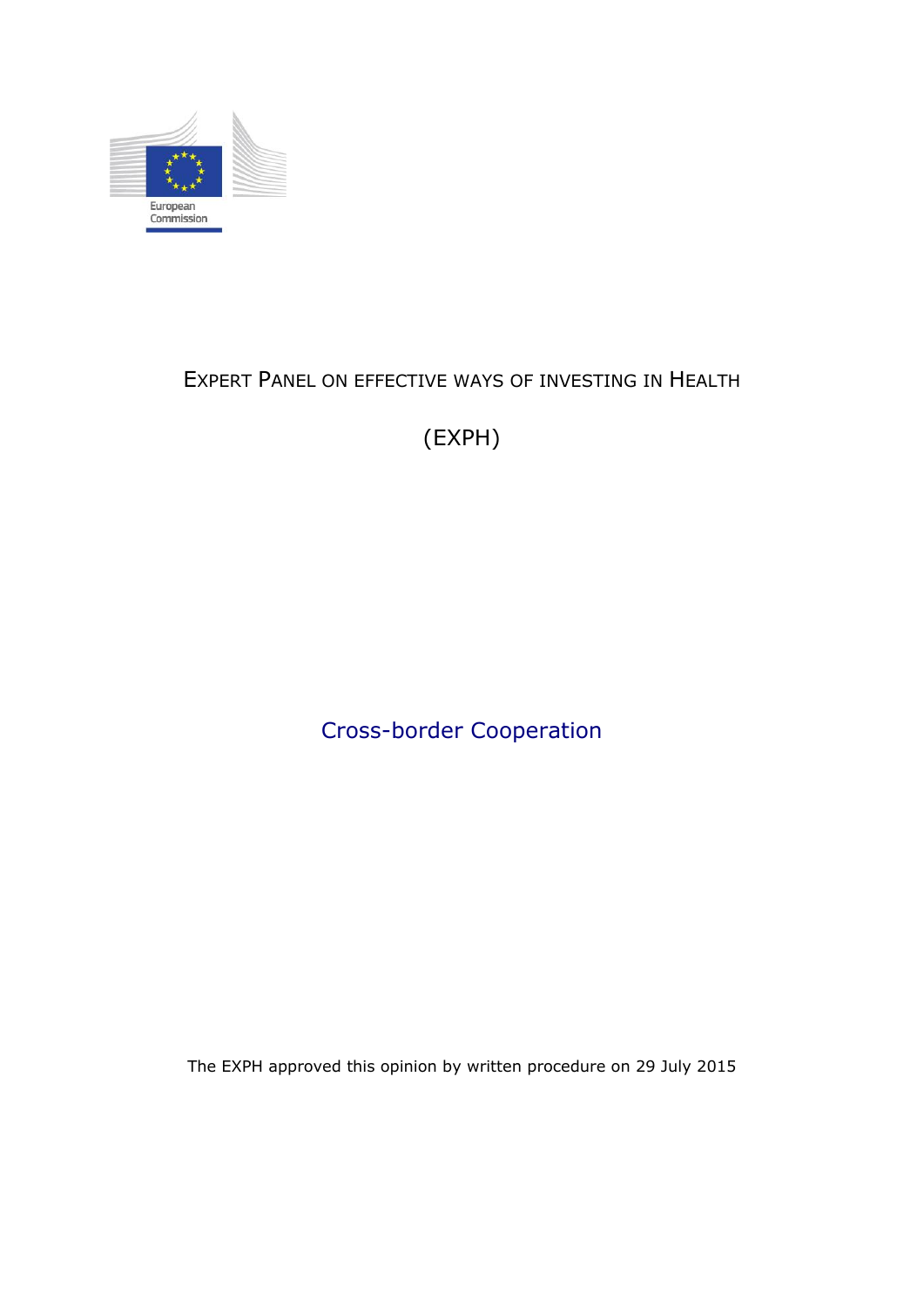#### **About the Expert Panel on effective ways of investing in Health (EXPH)**

Sound and timely scientific advice is an essential requirement for the Commission to pursue modern, responsive and sustainable health systems. To this end, the Commission has set up a multidisciplinary and independent Expert Panel which provides advice on effective ways of investing in health [\(Commission Decision 2012/C 198/06\)](http://ec.europa.eu/health/healthcare/docs/dec_panel2012_en.pdf).

The core element of the Expert Panel's mission is to provide the Commission with sound and independent advice in the form of opinions in response to questions (mandates) submitted by the Commission on matters related to health care modernisation, responsiveness, and sustainability. The advice does not bind the Commission.

The areas of competence of the Expert Panel include, and are not limited to, primary care, hospital care, pharmaceuticals, research and development, prevention and promotion, links with the social protection sector, cross-border issues, system financing, information systems and patient registers, health inequalities, etc.

#### **Expert Panel members**

Pedro Barros, Margaret Barry, Helmut Brand, Werner Brouwer, Jan De Maeseneer (Chair), Bengt Jönsson (Vice-Chair), Fernando Lamata, Lasse Lehtonen, Dorjan Marušič, Martin McKee, Walter Ricciardi, Sarah Thomson

## **Contact**

European Commission DG Health & Food Safety Directorate D: Health Products and Systems Unit D3 – eHealth and Health Technology Assessment Office: B232 B-1049 Brussels

[SANTE-EXPERT-PANEL@ec.europa.eu](mailto:SANTE-EXPERT-PANEL@ec.europa.eu)

The opinions of the Expert Panel present the views of the independent scientists who are members of the Expert Panel. They do not necessarily reflect the views of the European Commission nor its services. The opinions are published by the European Union in their original language only.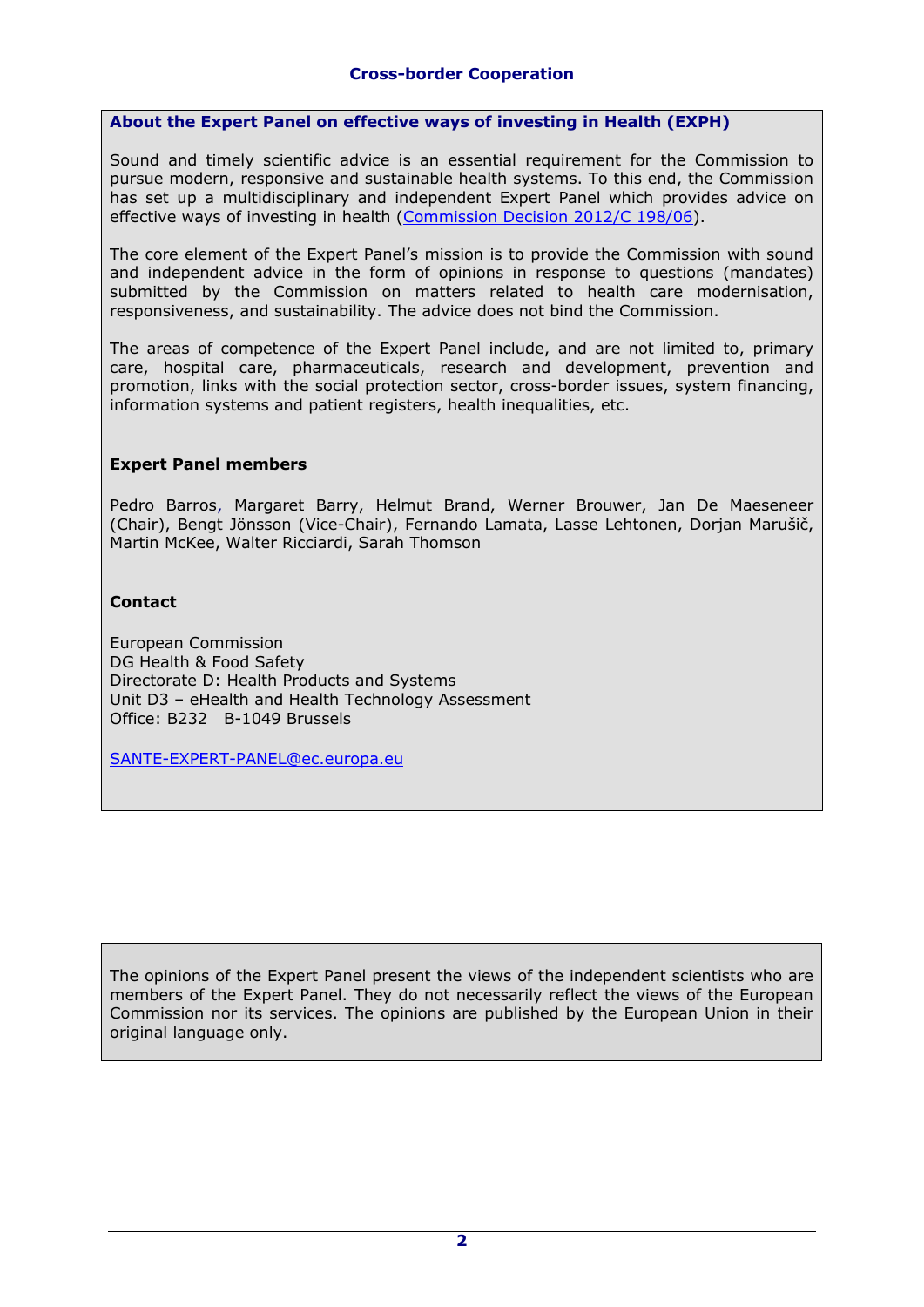## **ACKNOWLEDGMENTS**

Members of the Working Group are acknowledged for their valuable contribution to this opinion.

The members of the Working Group are:

## **Expert Panel members**

Professor Helmut Brand Professor Lasse Lehtonen Chair/Rapporteur Dr Dorjan Marušič Professor Martin McKee

## **External experts**

Dr Luigi Bertinato Mr Willy Palm Dr Matthias Wismar

The declarations of the Working Group members are available at: [http://ec.europa.eu/health/expert\\_panel/experts/working\\_groups/index\\_en.htm](http://ec.europa.eu/health/expert_panel/experts/working_groups/index_en.htm)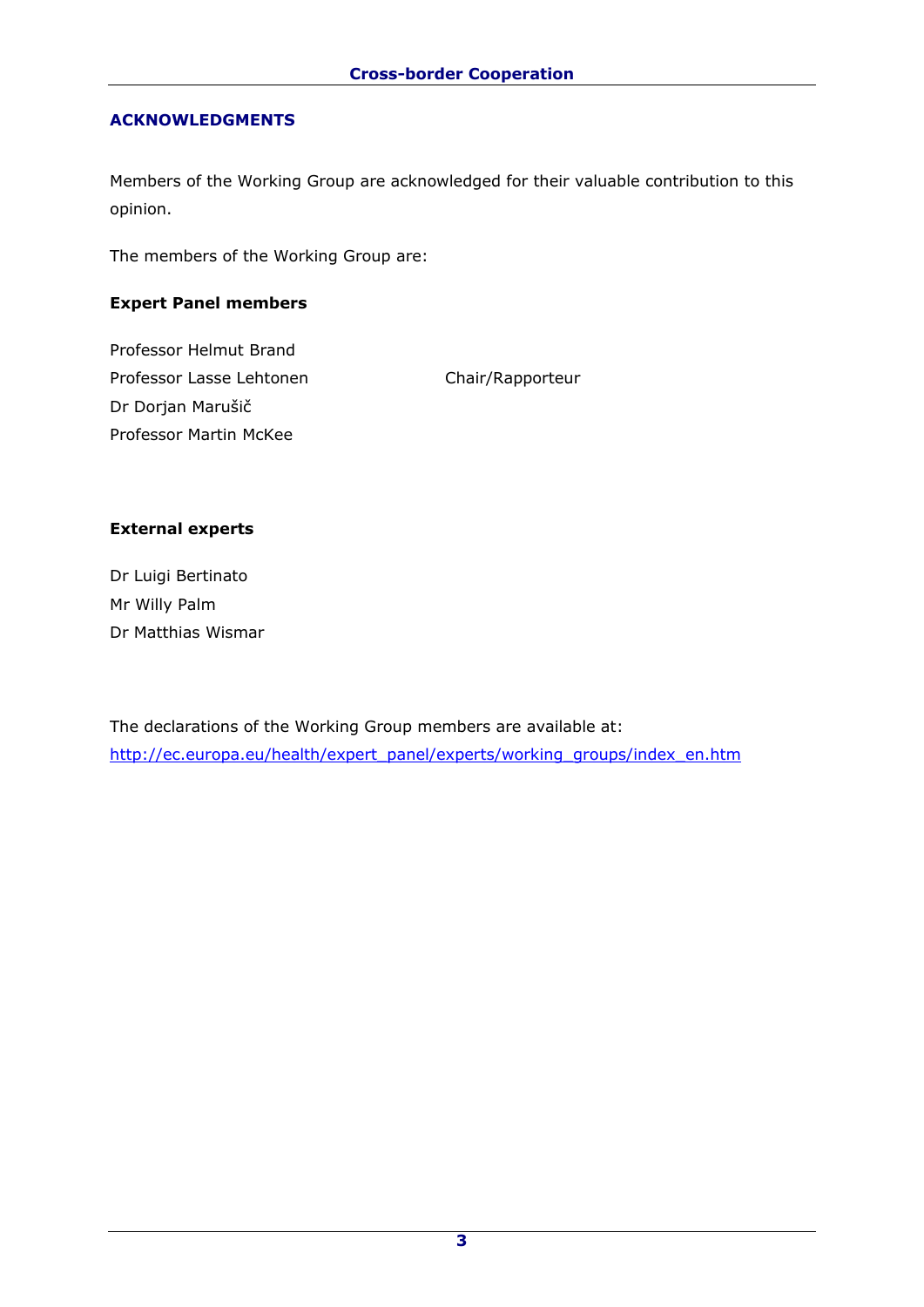#### **ABSTRACT**

European Union policy in the field of health is aimed at complementing and supporting national health policies, encouraging cooperation between Member States (MS) and promoting coordination between their programmes. The Directive 2011/24/EU on the application of patients' rights in cross-border health care aims to facilitate access to safe and high-quality cross-border health care and ensure patient mobility in the Union. The Expert Panel on Effective ways of Investing in Health was requested to identify areas which would potentially benefit from greater formal cross-border cooperation and collaboration in health care provision. This identification should focus on service configuration in border regions, but can also consider issues outside border regions.

In the opinion the Expert panel looks for areas where there is potential for successful cooperations as well as the existing and potential benefits of such co-operation. Furthermore, the Expert panel identifies obstacles to successful co-operation in health care and suggests priorities of actions which could be taken at EU level in order to help overcome some of these obstacles.

Keywords: EXPH, Expert Panel on effective ways of investing in Health, scientific opinion, cross-border cooperation

## **Opinion to be cited as:**

Expert Panel on effective ways of investing in Health (EXPH), Report on Cross-border Cooperation, 29 July 2015

© European Union, 2015

ISSN 2315-1404 ISBN 978-92-79-48149-9 doi:10.2875/731814 EW-BA-15-002-EN-N

[http://ec.europa.eu/health/expert\\_panel/index\\_en.htm](http://ec.europa.eu/health/expert_panel/index_en.htm)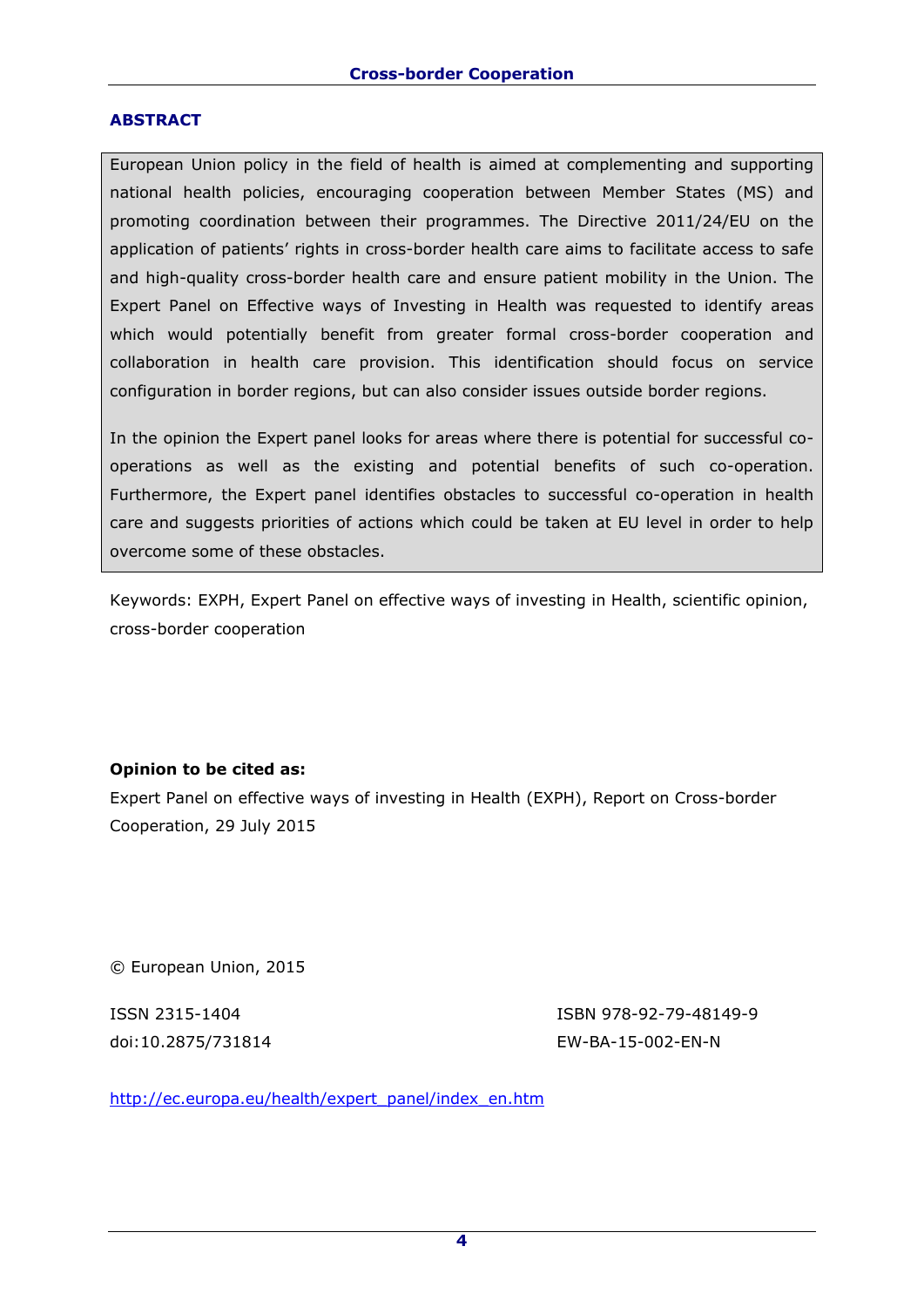# **TABLE OF CONTENTS**

| 1.              |                                                                                 |  |  |
|-----------------|---------------------------------------------------------------------------------|--|--|
| 1.1.            |                                                                                 |  |  |
| 1.2.            | The EU's legal mandate for cross-border cooperation in health  13               |  |  |
| 1.3.            | Forms and instruments of cross-border cooperation in health  15                 |  |  |
| 1.4.            |                                                                                 |  |  |
| 1.5.            |                                                                                 |  |  |
| 1.6.            |                                                                                 |  |  |
| 2.              |                                                                                 |  |  |
| 2.1.            | The nature and extent of the existing cross-border cooperation and              |  |  |
|                 |                                                                                 |  |  |
| 2.2.            | Examples of beneficial cross border cooperation/collaboration  28               |  |  |
| 2.3.            |                                                                                 |  |  |
| 2.4.            |                                                                                 |  |  |
| 2.5.<br>context | No one size fits all - potential benefits of cooperation vary depending on      |  |  |
| 2.6.            | The obstacles to successful cross-border cooperation in health care $-$ need to |  |  |
| 2.6.1.          |                                                                                 |  |  |
| 2.6.2.          | Legal and professional regulation obstacles  39                                 |  |  |
| 2.6.3.          |                                                                                 |  |  |
|                 | Practical problems with the European Health Insurance Card  41<br>2.6.3.1.      |  |  |
|                 | Interoperability of prescription systems/ePrescription  41<br>2.6.3.2.          |  |  |
| 2.6.4.          |                                                                                 |  |  |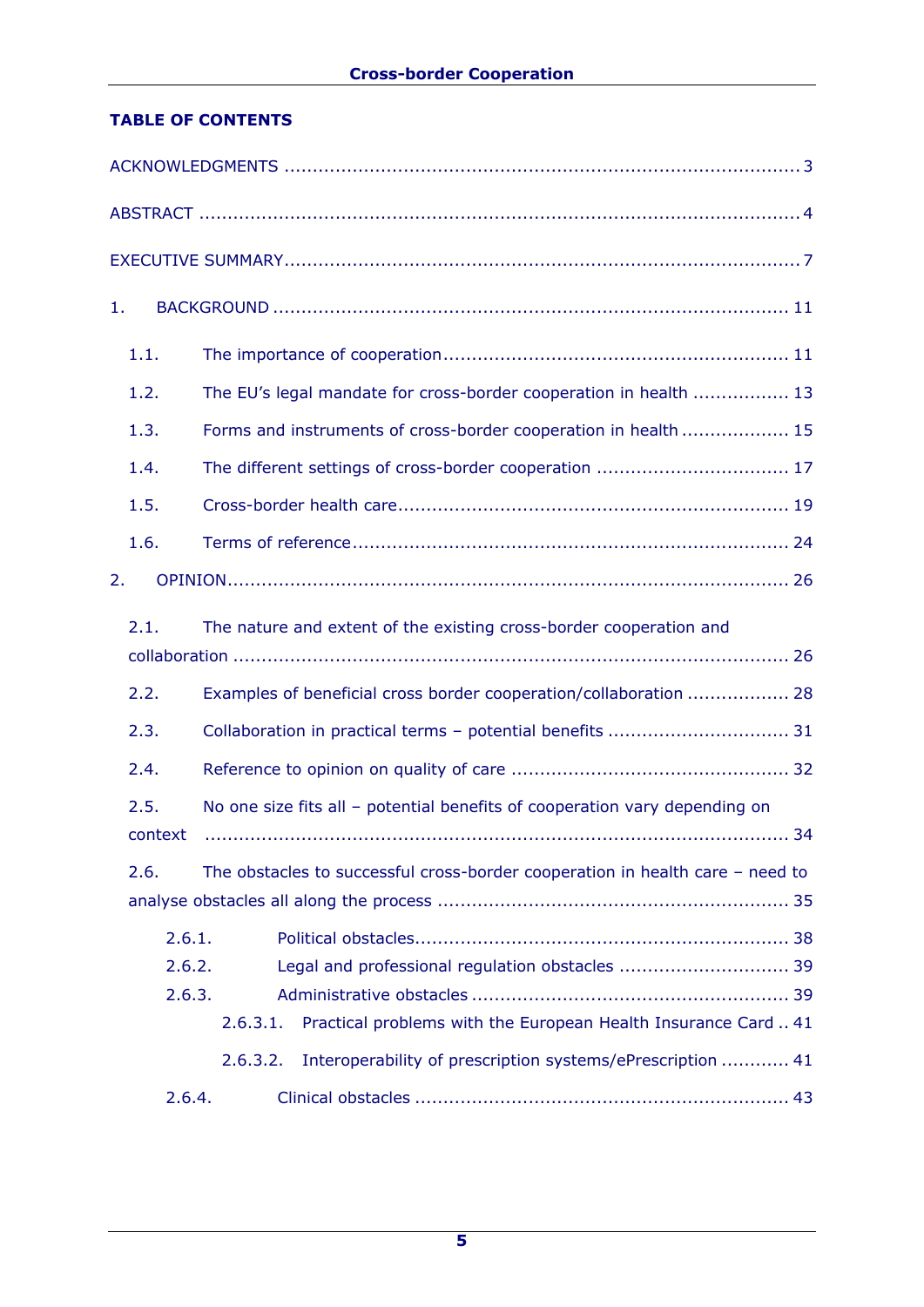|      | 2.7.                                                                                 |          | Areas which could potentially benefit from greater formal cross-border               |  |  |  |
|------|--------------------------------------------------------------------------------------|----------|--------------------------------------------------------------------------------------|--|--|--|
|      |                                                                                      |          | cooperation and collaboration, especially concerning service configuration in border |  |  |  |
|      | regions                                                                              |          |                                                                                      |  |  |  |
|      | 2.7.1.                                                                               |          |                                                                                      |  |  |  |
|      |                                                                                      | 2.7.1.1. | Reasons why patients seek treatment abroad  44                                       |  |  |  |
|      |                                                                                      | 2.7.1.2. |                                                                                      |  |  |  |
|      |                                                                                      | 2.7.1.3. | Patients travelling independently for treatment abroad  47                           |  |  |  |
|      |                                                                                      | 2.7.1.4. | Comparing the benefit packages between Member States  49                             |  |  |  |
|      |                                                                                      | 2.7.1.5. |                                                                                      |  |  |  |
|      | 2.7.2.                                                                               |          |                                                                                      |  |  |  |
|      | 2.7.3.                                                                               |          |                                                                                      |  |  |  |
|      | 2.7.4.                                                                               |          | EHIC and collection of comparable data on cross border care  52                      |  |  |  |
|      | 2.7.5.                                                                               |          |                                                                                      |  |  |  |
|      | 2.7.6.                                                                               |          | Small Member States' infrastructures and systems  55                                 |  |  |  |
|      | 2.8.                                                                                 |          | Cross-border Directive - A solution in search of a problem  58                       |  |  |  |
| 3.   |                                                                                      |          |                                                                                      |  |  |  |
|      | 3.1.                                                                                 |          | Areas of existing cross-border co-operation and collaboration in health care         |  |  |  |
|      |                                                                                      |          | provision and areas where there is the potential for successful co-operation  60     |  |  |  |
|      | 3.2.<br>The extent and nature of the existing and potential benefits in cross-border |          |                                                                                      |  |  |  |
|      | 3.3.                                                                                 |          | Areas which could potentially benefit from greater formal cross-border               |  |  |  |
|      |                                                                                      |          | cooperation and collaboration, especially concerning service configuration in border |  |  |  |
|      | regions                                                                              |          |                                                                                      |  |  |  |
| 3.4. |                                                                                      |          | Obstacles to successful cross-border cooperation in health care 64                   |  |  |  |
| 3.5. |                                                                                      |          | The priorities for actions which could be taken at EU level in order to help         |  |  |  |
|      |                                                                                      |          |                                                                                      |  |  |  |
| 4.   |                                                                                      |          |                                                                                      |  |  |  |
| 5.   |                                                                                      |          |                                                                                      |  |  |  |
| 6.   |                                                                                      |          |                                                                                      |  |  |  |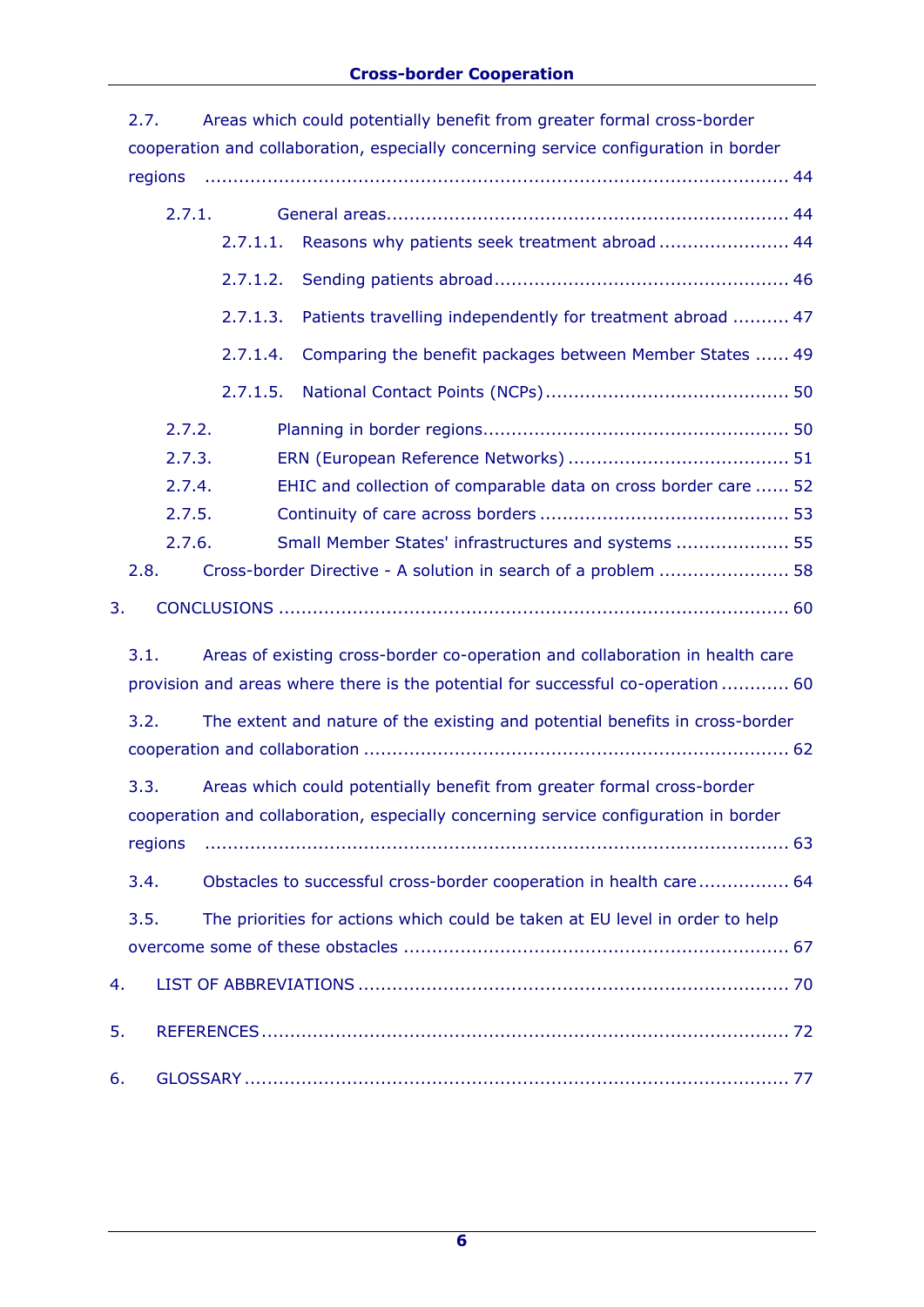#### **EXECUTIVE SUMMARY**

The concept of cross-border cooperation in health is enshrined in article 168 of the Treaty on the Functioning of the European Union (TFEU). European Union policy in the field of health is aimed at complementing and supporting national health policies, encouraging cooperation between Member States (MS) and promoting coordination between their programmes. The general mandate contained in the Treaty has been spelled out in Directive 2011/24/EU on the application of patients' rights in cross-border health care, which seeks to establish rules to facilitate access to safe and high-quality cross-border health care and ensure patient mobility in the Union, as well as promoting cooperation in health care between Member States.

The legal mandate established by the public health article 168 of the TFEU explicitly recognises the potential added value for patients of cross-border collaboration, in particular "*to improve the complementarity of health services"*. To this end, the Commission may take "*any useful initiative"* that will help to coordinate Member States' policies and programmes. In addition to concluding cross-border agreements, other suggested instruments are joint planning, mutual recognition or adaptation of procedures, standards, guidelines or indicators; interoperability of respective national ICT systems; practical mechanisms to ensure continuity of care or practical facilitating of cross-border provision of health care by health professionals on a temporary or occasional basis; exchange of best practice; periodic monitoring and evaluation. It should be noted that all these possible initiatives are to be situated within forms of nonlegislative cooperation and exchange between Member States.

The Directive on Cross border care has been regarded by many as a major achievement of the policy of "patient empowerment", promoted by the EU, granting EU citizens the right to access health care services in another MS. The Directive aims to promote cooperation on health care between Member States. The main risks to health and safety that may arise during cross-border care involve the management of complications requiring follow-up care, discontinuity of care caused by failure to co-ordinate medical documentation, and incomplete information to permit informed decision-making. For these reasons, formal actions are needed to ensure access to safe and high-quality crossborder health care and patient mobility within the European Union. These should, first, ensure that there are mechanisms within each MS to ensure that the care that is provided is of high quality, with specific additional measures to address issues arising when patients cross borders to obtain care, as well as those that deal with their needs for aftercare following their return.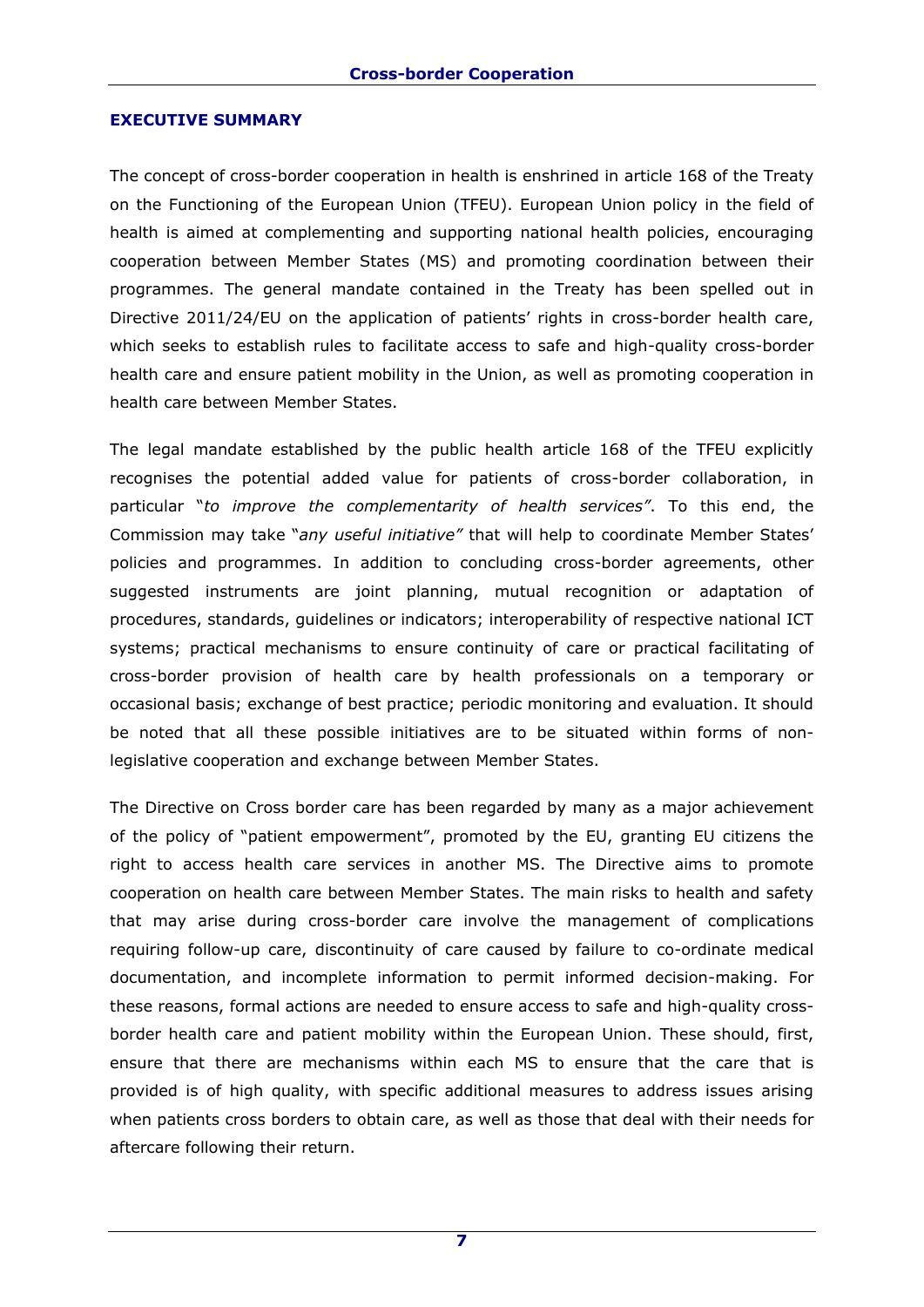#### **Cross-border Cooperation**

There are already many actions designed to strengthen cross-border co-operation between Member States. However, design and implementation of policies are handicapped by the scant knowledge of the scale of cross-border movement of persons receiving health care services, the types of services and goods they receive, and the monetary implications of such cross-border utilization. Consequently, the EXPH is not able to assess the impact of the Directive, which should be subject to a formal evaluation, with immediate steps being taken to collect appropriate data that can inform an assessment of its economic effects on different Member States. National and EU policy-makers also need reliable evidence to compare available health services, how these are defined, what their costs are, and which prices they will have to pay for them, as well as the "push" and "pull" factors influencing patient mobility, especially in relation to access to and quality of services.

Currently, there are many examples within the EU of bilateral agreements between Member States or their health agencies or insurance companies that enable access to health services in another Member State, often negotiated with little or no reference to EU law. There is much that can be learned from these examples, such as measures taken in regions with high tourist inflows, both during summer and winter seasons, that have demonstrated the feasibility of reorganising their health care systems to respond to these inflows. There is also considerable accumulated experience in offering health services through multilateral agreements for people living abroad (pensioners, or temporary staying in other country, etc.). The European Health Insurance Card is just one manifestation of this development.

Within the European Union, some patients require treatment for rare diseases, cancer, or other multiple chronic diseases, which are not readily available in their country of residence. However, patients may face difficulties in obtaining prior authorisation from their insurer and, in other cases, although being authorised, they may find it difficult to meet the ancillary costs of travel and treatment, especially where they must first pay the bill before it can be reimbursed. The EU could increase its legitimacy and foster a degree of European solidarity by encouraging measures that make these processes operate more smoothly, including those that increase the transparency of cross-border care options.

Member States have an obligation to provide information for all EU citizens of their rights to health care in another Member State. However, the extent to which this happens varies. In addition, there is a need to ensure that the rights of EU citizens to obtain care in another Member State, and the procedures involved, are better understood by health workers, both clinical and managerial, and by those engaged in health policy at all levels.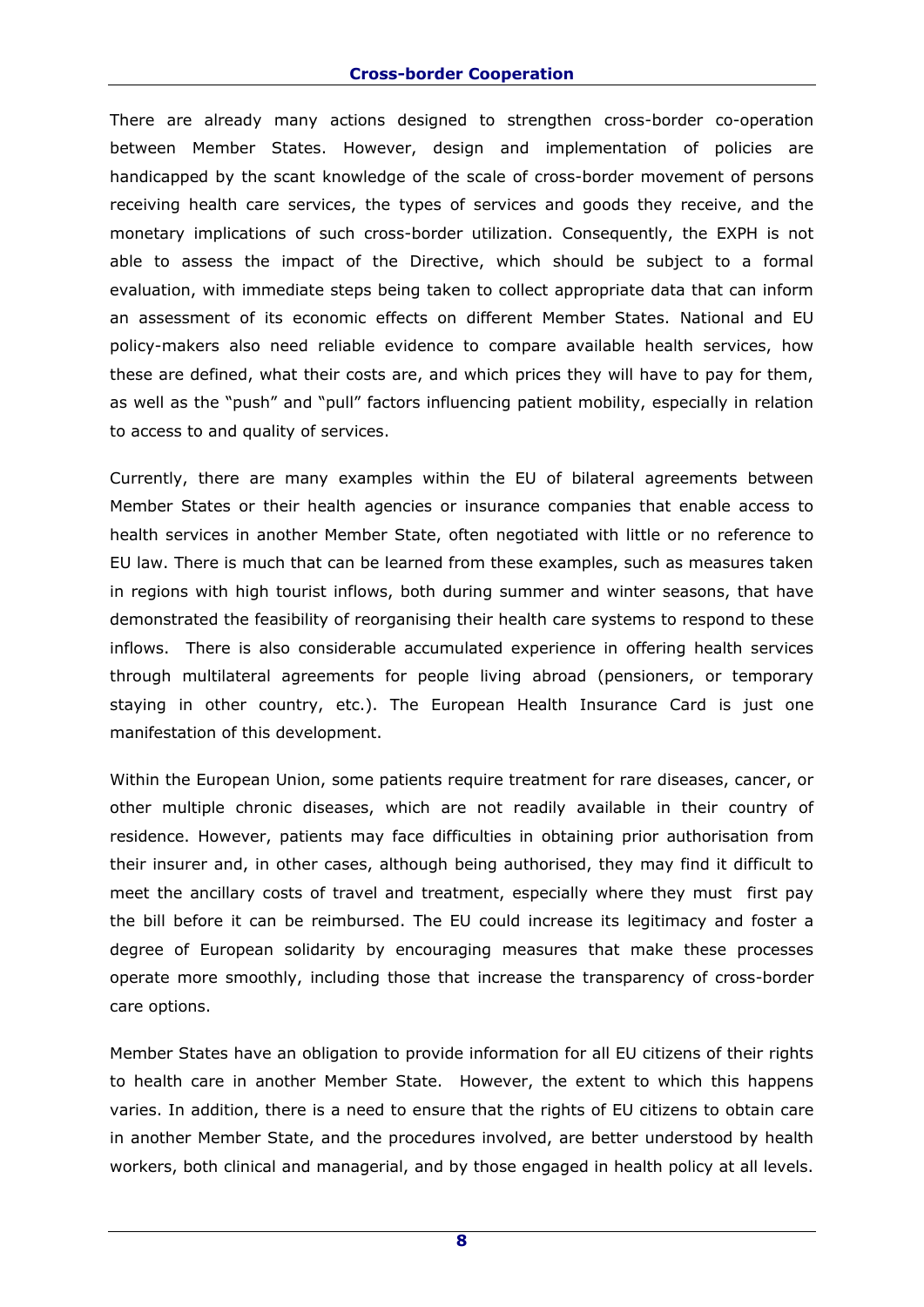These measures should be implemented in association with National Contact Points, as well as media outlets and professional and patient associations. There is a need also to improve the sharing of knowledge of existing cross-border collaborations, recognising that those engaged in future collaborations may find the initial stages complex and confusing.

There is a need for adequate research on and evaluation of cross-border health collaboration. Some work has been done by the public health program within DG SANTE (then DG 5 or DG SANCO), with other work supported by DG RESEARCH. However, more work is needed to evaluate recent and continuing experiences, in particular in relation to governance arrangements.

Cross-border collaboration offers the potential to improve the performance of health systems at local, regional and national level, improving access and sharing experiences. In a Europe that allows for the free mobility of patients, health professions, medical devices and pharmaceuticals, performance improvements must not end at national borders. The internal market was created to raise Europe's economic performance by merging national labour-, commodity-, service- and capital markets. It would be a bitter irony if patients, professional, providers and financing institutions could not benefit from these opportunities. However, there are other issues to be considered. Patient mobility also means that providers in one Member State may, in some circumstances, effectively be in competition with providers in other one, where competition arises from patient choice (or by someone acting on behalf of the patient). Even if patients do not utilize the possibility for cross-border care, the mere existence of this option may, at least in theory, encourage care providers to become more responsive to patient needs. For example, if all providers in a MS improve their quality in a similar way, an impact on quality would be observed. However, as long as the relative qualities remain unchanged, patients have no reason to move more than before (Lunt and Hanefeld 2015). Thus, mobility of patients may impact on quality but the absence of mobility does not necessarily imply that there is no impact from the potential to move.

European Reference Networks are one area where there is clear scope to improve care for European citizens. Yet there are few incentives to develop them. While recognising the limited mandate of the European Commission in health care, it will be important to explore what can be done to encourage this development, where it is considered appropriate.

Cross-border collaboration has, at present, no obvious home at European level, with discussions taking place in many different and often fragmented fora. There may be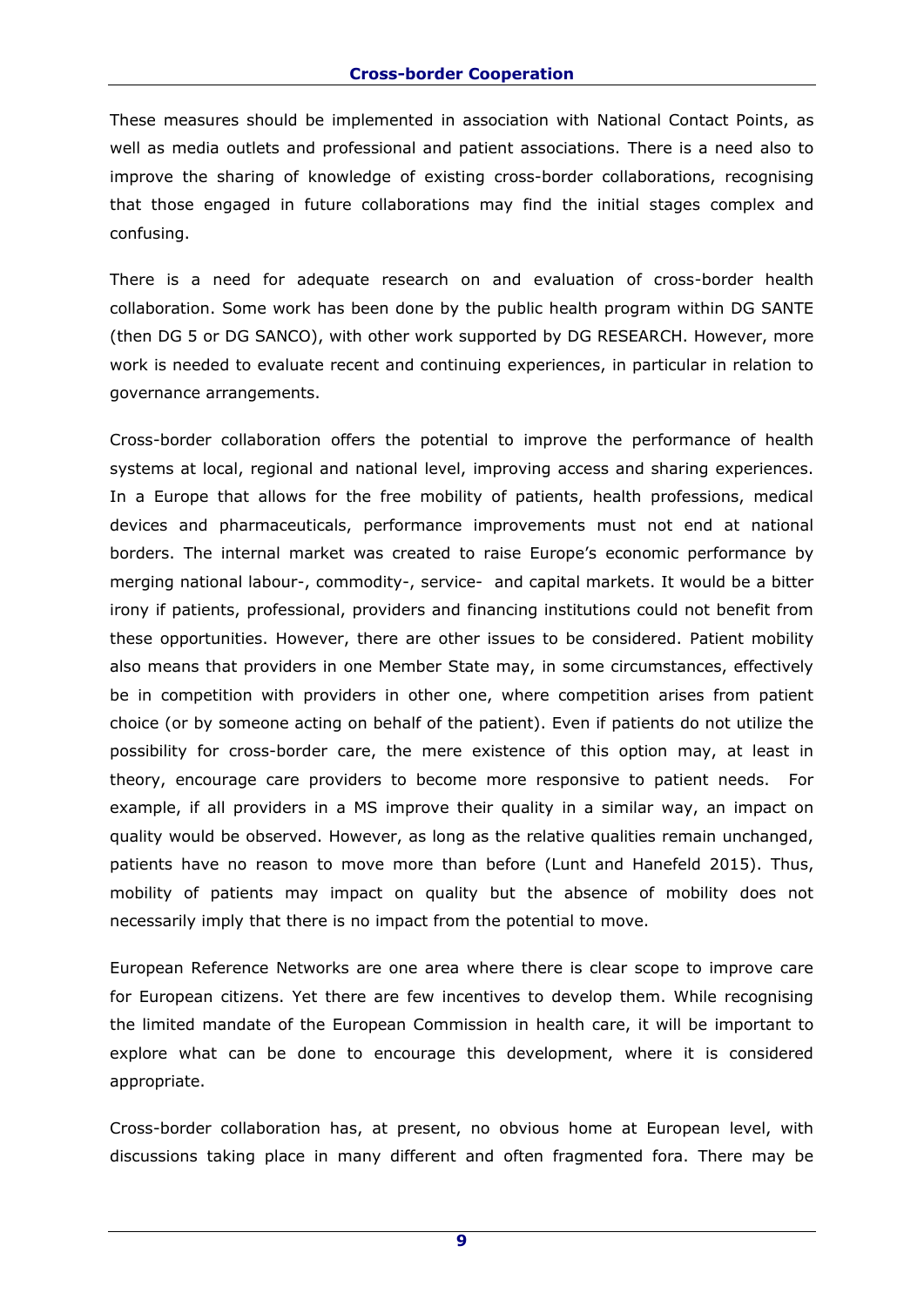considerable advantages from creating means to bring those involved together so that they can address the overall situation.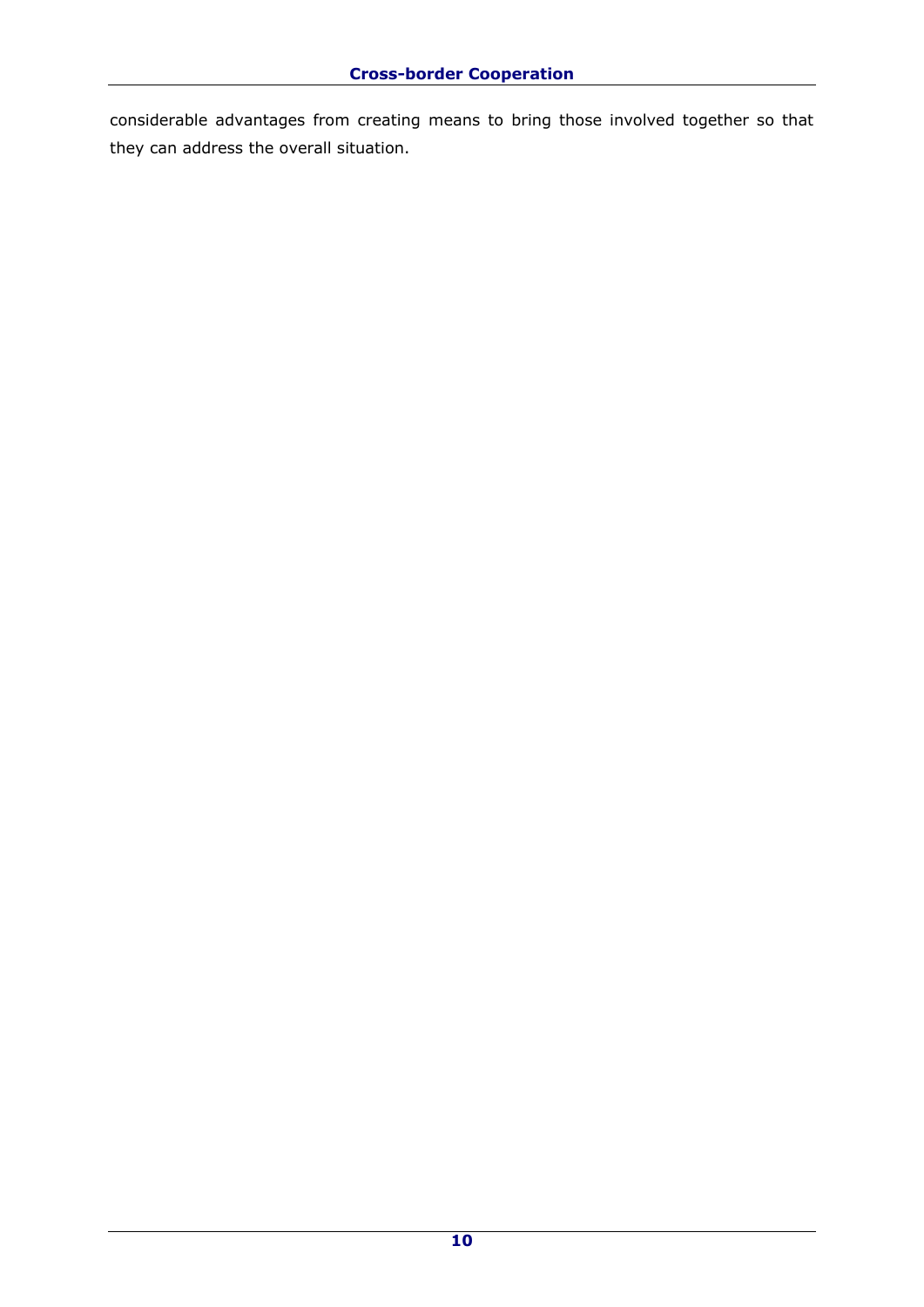### **1. BACKGROUND**

#### **1.1. The importance of cooperation**

Delivering health care always entails cooperation. Given the multitude of actors in health systems, cooperation is an inherent and necessary process to ensure effective, highquality and sustainable health services. The most basic cooperation occurs between patients, as co-producers of their health, and health professionals. In European health systems, health care is delivered via a wide variety of different providers with different tasks and competencies who must collaborate to achieve desired outcomes. Nurses work with doctors, general practitioners with specialists, and policlinics with hospitals. Cooperation in health systems also takes place beyond immediate health care delivery. The training of health professionals requires cooperation between universities, vocational training institutions, practice training sites, educational departments and those responsible for workforce planning. The same is true for organisations involved in financing and governing health systems.

Many countries in Europe have introduced health system reforms that aim to improve cooperation between providers (Kringos, Boerma et al. 2013). Some are seeking to implement different forms of coordinated/integrated care (WHO 2014), such as disease management programmes (Rijken, Bekkema et al. 2014) and innovative models drawing on the principles set out in the chronic care model (Wagner, Austin et al. 1996, Nolte and McKee 2008, Nolte, Knai et al. 2014). Often they reach out beyond health care, seeking better cooperation with social care, long-term care and community services. All these forms of collaboration require structured engagement by the organisations involved.

There is no reason why cooperation in health care should stop at national borders. As, increasingly, health systems become interconnected and patients and providers move across borders, better coordination of health systems and more cooperation between various actors within them is needed to achieve optimal results. This is especially true in *border-regions*, which often have low population densities and where the nearest provider may be in a different Member state (Bertinato, Busse et al. 2005).

In practice, people have crossed borders to receive care for decades, often taking advantage of local agreements which facilitate access to health services in a given area. For example, French patients use hospitals and polyclinics in the Belgian Ardennes (Kiasuwa and Baeten 2013); the Sami, the indigenous people of Northern Scandinavia, use health services across the Swedish-Finnish border in the Teno River valley (Lämsä, Keskimäki et al. 2013); and in Cerdanya, a sparsely populated area in the Pyrenees on the French-Spanish border, the first explicitly cross-border hospital was built to provide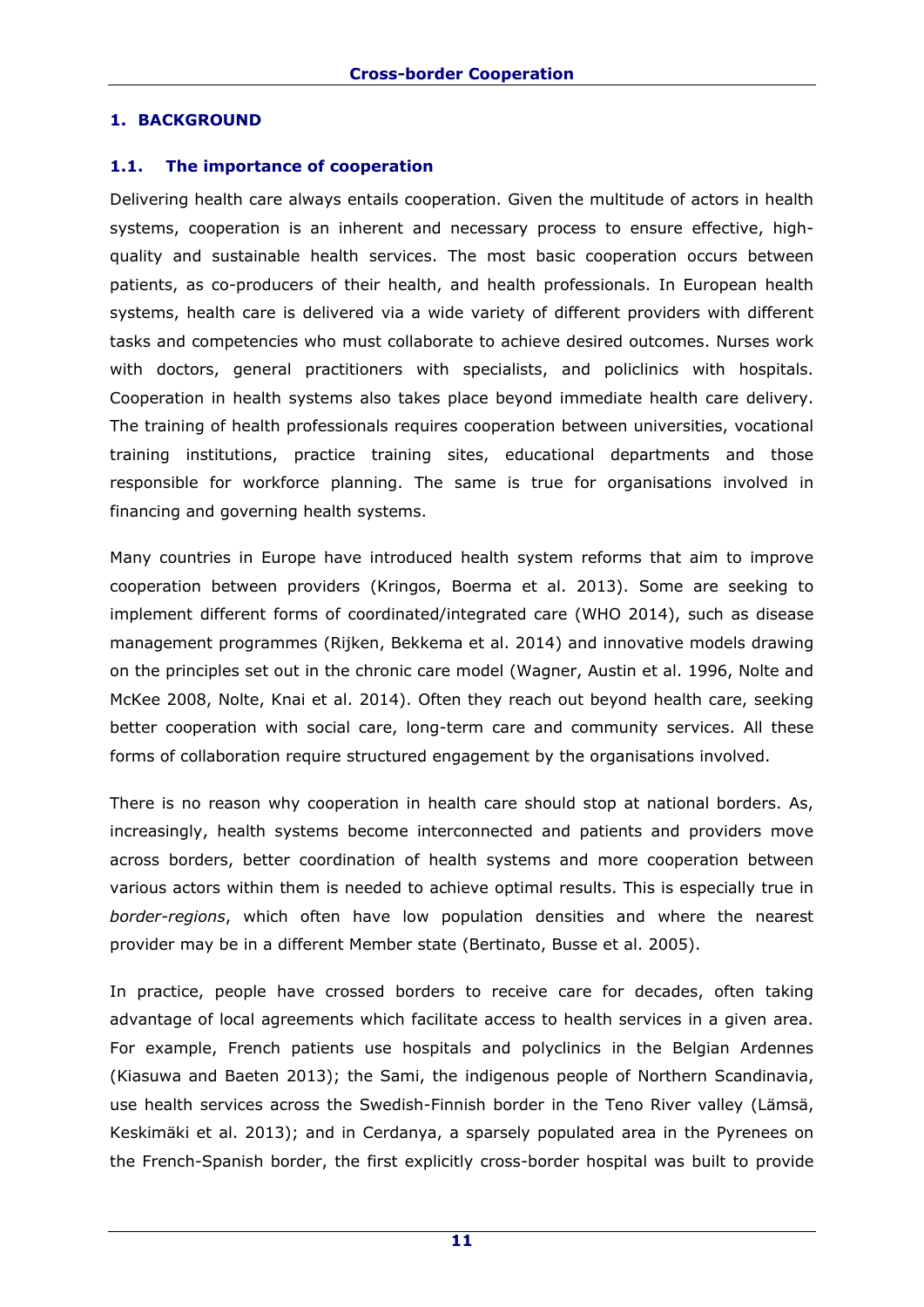#### **Cross-border Cooperation**

additional services for the population of the entire area, including all types of basic treatment but also specialist treatment such as dialysis (Rosenmoller, McKee et al. 2006). This hospital implements processes that are consistent with both the French and Spanish health system, emphasising collaboration between the parties involved in the project and on common decision-making process and seeking to ensure that it will not merely be two separate systems within one building. But cross-border cooperation may also be relevant for other groups like migrant populations, e.g. German students in the Netherlands (Glinos, Doering et al. 2012), Polish migrant workers in London, Berlin and Barcelona (Main 2014) or UK pensioners in Spanish holiday regions (Legido-Quigley, Nolte et al. 2012). Furthermore, patients suffering from rare diseases or originating from smaller countries that lack relevant capacity may benefit from cross-border cooperation for specific highly specialised services. In all of these examples, cooperation is set up to ensure fundamental health system objectives, such as access to care, care continuity or quality and safety, in a cross-border context.

In itself the ambitions and objectives of cross-border cooperation are not necessarily that different from cooperation taking place within a (national) health system. Especially in more decentralized health systems, reforms have increased cooperation and coordination between different tiers of governance (i.e. national and regional) to achieve a better alignment of various actors towards common strategies, visions and national objectives (Jakubowski and Saltman 2013). While lower tiers, whether geographical or functional, operate mainly within a national framework (Saltman 2008), national tiers are increasingly operating within a European framework, despite a weak legal mandate (Greer, Fahy et al. 2014). The Cross-border Care Directive (European Council 2011) can be seen as "a foot in the door" in that respect: it provides a direct mandate for the EU to ensure that national tiers establish principles and patients' rights that EU citizens can expect to find - and structures to support them - in a health system anywhere in the EU. In its Communication on effective, accessible and resilient health systems the European Commission indicated that the increasing interaction between and interdependence of health systems calls for closer cooperation between Member States in this field (European Commission 2014). As of now, actors at none of the policy tiers can claim full exclusivity over health. Policy makers at national, regional and international level are bound to work together more closely and coordinate their actions in order to achieve better health outcomes (Brand and Palm 2014).

In this context, cross-border cooperation can be defined as collaborative activities between different health care actors located in different countries for the purpose of transferring or exchanging health care related services, knowledge and/or information. It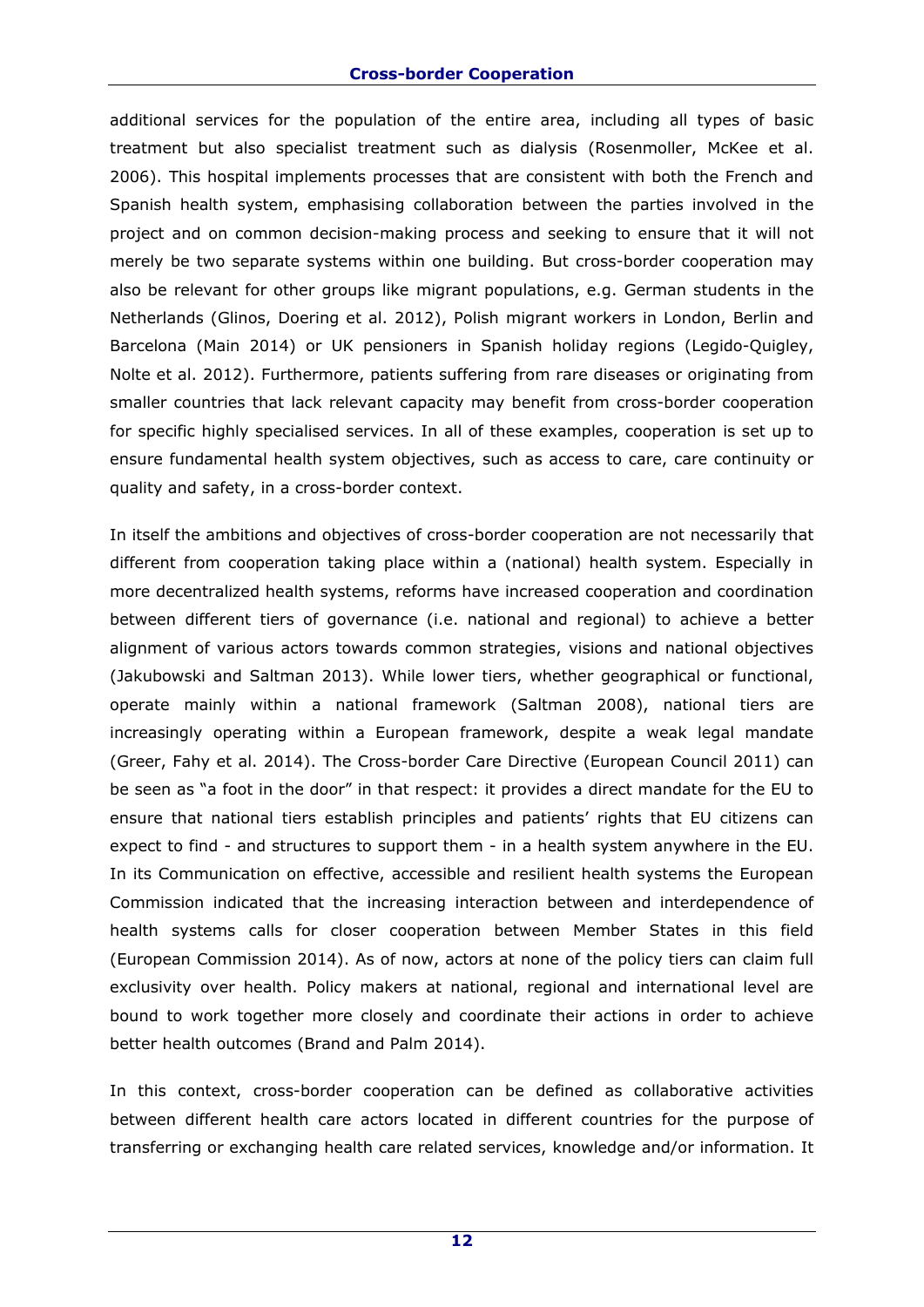usually involves the mobility of patients, health professionals and/or technology (Glinos and Wismar 2013).

## **1.2. The EU's legal mandate for cross-border cooperation in health**

The concept of cross-border cooperation in health is enshrined in the Treaty. European Union policy in the field of health is aimed at complementing and supporting national health policies, encouraging cooperation between Member States and promoting coordination between their programmes.

Article 168.2 of the Treaty on the Functioning of the European Union (TFEU) (European Union 2012) states:

"*The Union shall encourage cooperation between the Member States in the areas referred to in this Article and, if necessary, lend support to their action. It shall in particular encourage cooperation between the Member States to improve the complementarity of their health services in cross-border areas.* 

*Member States shall, in liaison with the Commission, coordinate among themselves their policies and programmes in the areas referred to in paragraph 1. The Commission may, in close contact with the Member States, take any useful initiative to promote such coordination, in particular initiatives aiming at the establishment of guidelines and indicators, the organisation of exchange of best practice, and the preparation of the necessary elements for periodic monitoring and evaluation. The European Parliament shall be kept fully informed."* 

The general mandate contained in the Treaty has been spelled out in Directive 2011/24/EU on the application of patients' rights in cross-border health care. In addition to the objectives of establishing rules for facilitating access to safe and high-quality cross-border health care and ensuring patient mobility in the Union, the Directive aims to promote cooperation on health care between Member States (Recital 10). Recital 50 calls upon Member States to *"facilitate cooperation between healthcare providers, purchasers and regulators of different Member States at national, regional or local level in order to ensure safe, high-quality and efficient cross-border healthcare. This could be of particular importance in border regions, where cross-border provision of services may be the most efficient way of organising health services for the local population, but where achieving such cross-border provision on a sustained basis requires cooperation between the health systems of different Member States".*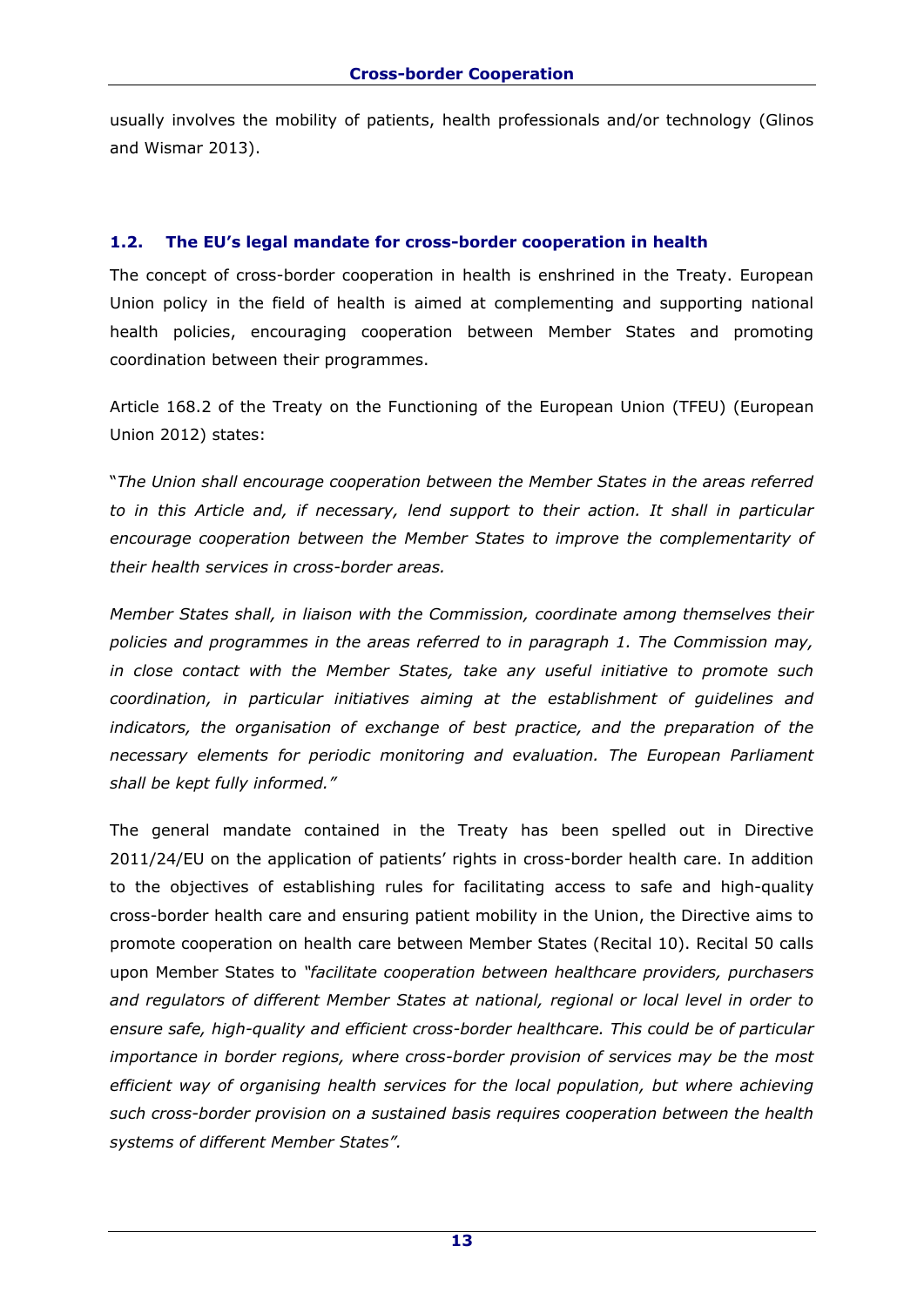The areas and modes of cooperation are further specified in Chapter IV. They include, in the first place, an obligation for Member States to render mutual assistance to implement the Directive, *"including cooperation on standards and guidelines on quality and safety and the exchange of information, especially between their national contact points"*  (Article 10.1). This also relates to exchanging information (through the Internal Market Information (IMI) system) on the right to practice of health professionals registered in one of the Member States (Article 10.4). In addition, Chapter IV creates a concrete basis for cooperation and action in specific areas that have been identified as particularly relevant: mutual recognition of medical prescriptions (Article 11), European Reference Networks (Article 12), rare diseases (Article 13), e-health (Article 14) and health technology assessment (Article 15). This does not, in principle, preclude cooperation in other fields as Article 10.2 also provides for a general commitment for Member States to facilitate cooperation.

While there is formally no legal obligation for Member States to engage in cross-border collaboration - except for mutual assistance and medical prescriptions - the European Commission (EC) is entrusted by the mandate to "*encourage cooperation between Member States in the areas set out in Chapter IV of this Directive and* [...], in accordance *with Article 168(2) TFEU, take, in close contact with the Member States, any useful initiative to facilitate and promote such a cooperation"* (Recital 51). More specifically, Article 10.3 calls for the Commission to "*encourage Member States, particularly neighbouring countries, to conclude agreements among themselves*". This also includes specific action on border regions: *"The Commission shall also encourage the Member States to cooperate in cross-border health provision in border regions."* (Article 10.3 in fine). One way for the Commission to do so is "*by identifying major obstacles to collaboration between healthcare providers in border regions, and by making recommendations and disseminating information and best practices on how to overcome such obstacles*" (Recital 51). Furthermore, the Commission can adopt delegated and implementing acts to organise cooperation in certain areas, e.g. medical prescriptions and European reference networks.

As noted above, cross-border collaboration should not be restricted to those areas or forms specifically mentioned in Chapter IV of the Directive. In fact Article 168.3 TFEU extends the mandate beyond the scope of the European Union:

*"The Union and the Member States shall foster cooperation with third countries and the competent international organisations in the sphere of public health".*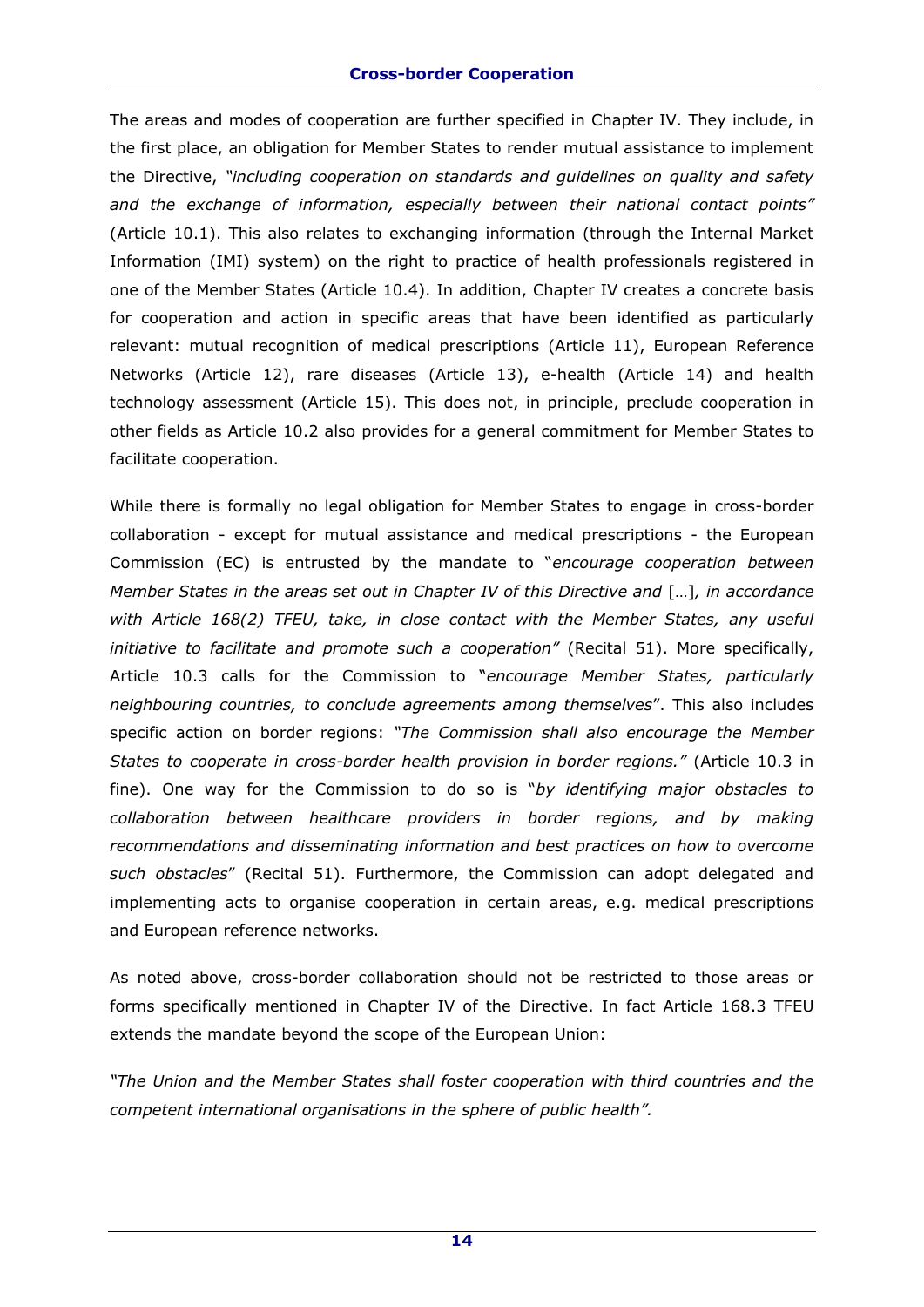Although this Article was inserted specifically to clarify the competence of the European institutions to work with the World Health Organisation in respect of issues such as the International Health Regulations, it provides for many other forms of cooperation.

#### **1.3. Forms and instruments of cross-border cooperation in health**

The legal mandate under the public health article in the Treaty explicitly recognises the potential added value for patients of cross-border collaboration, in particular "*to improve the complementarity of health services"*. To this end, the Commission may take "*any useful initiative"* that will help to coordinate Member States' policies and programmes. In addition to concluding cross-border agreements, other suggested instruments are joint planning, mutual recognition or adaptation of procedures, standards, guidelines or indicators; interoperability of respective national ICT systems; practical mechanisms to ensure continuity of care or practical facilitating of cross-border provision of health care by health professionals on a temporary or occasional basis; exchange of best practice; periodic monitoring and evaluation. It should be noted that all these possible initiatives are to be situated within processes of non-legislative cooperation and exchange between Member States.

The EU's Health Strategy 'Together for Health' (European Commission 2007) also designates cooperation amongst Member States as an important mechanism to achieve its objectives. To this end the establishment of a new European structured cooperation mechanism was announced with the goal of assisting the Commission in identifying priorities, defining indicators, producing guidelines and recommendations, fostering exchange of good practice, and measuring progress. Cooperation with and between stakeholders was also promoted through partnerships and similar arrangements such as the EU Health Forum as well as through the financial instrument of the public health programme (amounting to €449 million under the third health programme 2014-2020).

Decision 1082/2013/EU on Serious cross-border threats to health (European Union 2013) created the Health Security Committee to coordinate responses from Member States faced with serious health threats. The aim of the Decision is to protect the health of the European population, coordinating necessary measures to prevent and control the spread of diseases across the borders of Member States, and improving information systems, monitoring and response capacity.

Within the EU's public health programme, Joint Actions offer a means of organising cooperation and exchange on a vast range of health topics: cancer control, health workforce planning, dementia, etc. (European Commission 2015). Joint Actions are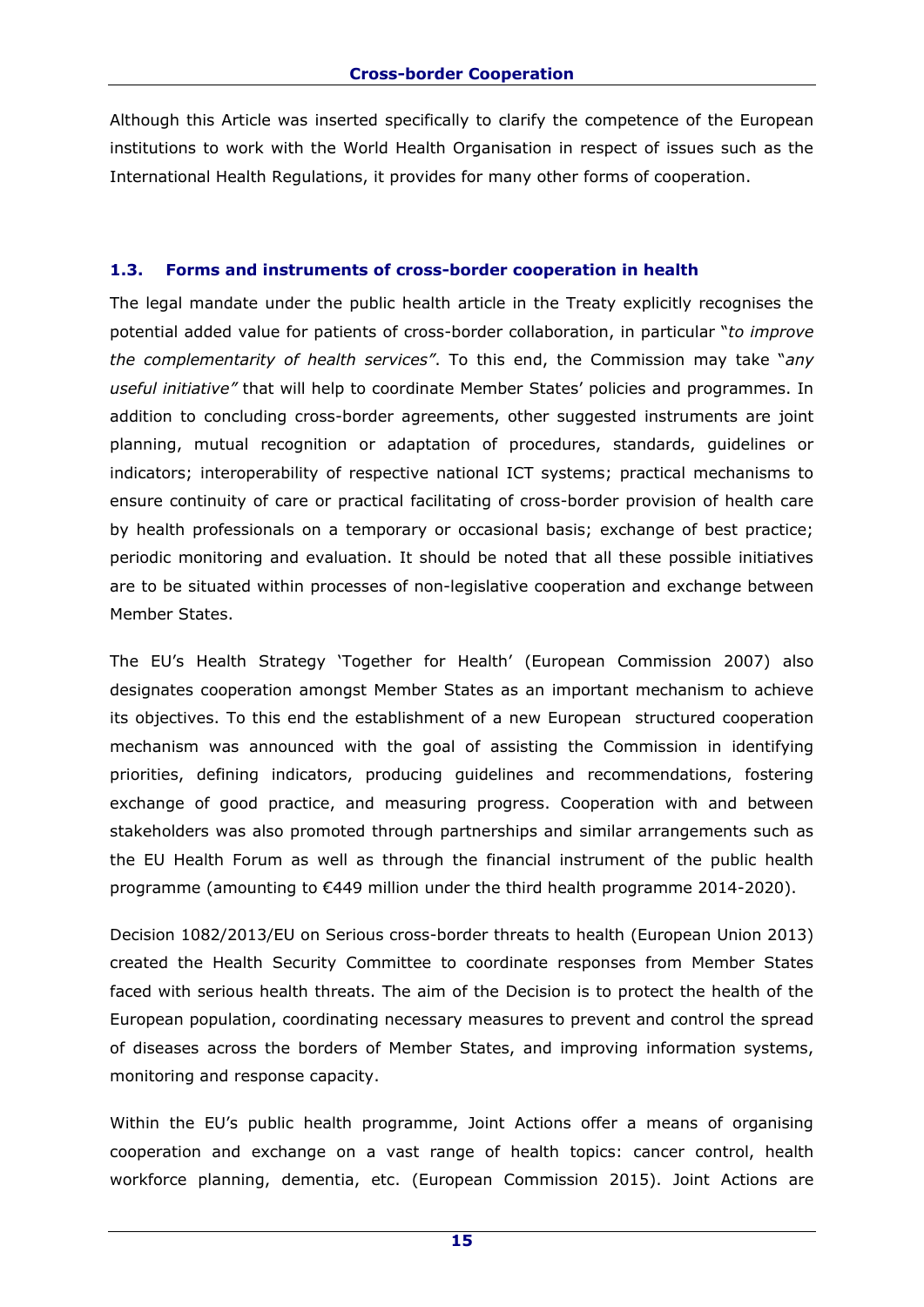#### **Cross-border Cooperation**

instruments to support activities that are co-financed by competent authorities in Member States. Deriving their legal basis from the Public Health Article, they provide opportunity for activities such as exchange of best practices. Current Joint Actions in the area of health care delivery include the Joint Action on Health Workforce Planning and Forecasting (European Commission 2015) and the Joint Action on Cancer Control (CanCon 2015). In 2014, DG SANTE published a list of proposed future Actions, including nutrition and physical activity, HIV and co-infection prevention, dementia, the response to highly dangerous and emerging pathogens in the EU, improved coordination and resource sharing for medical devices, support to the e-Health network, EU wide rare diseases information databases, blood transfusion and tissue and cell transplantation (European Commission 2015).

European research policy has previously had a component on health system and health services research although, in recent years support for pharmaceutical research has assumed a predominant role (Galsworthy, Palumbo et al. 2014). Health research under the Seventh Framework Programme 2007-2013 accounted for €6 billion.

Another important mechanism for promoting cross-border cooperation is the EU's system of structural and investment funds (ESIF). Historically the use of structural fund monies has focused on major infrastructure projects and much less on the health sector. However, during the last programming period (2007-2013) the structural funds contained provisions for specific investment in health (totalling €5.3 billion), including on infrastructure, e-Health, improving aspects of care, providing medical equipment, health promotion and education and training for health professionals.

The mechanism for Interregional Cooperation (Interreg) is also of interest, covering all EU-28 Member States. It builds networks to develop good practice and facilitate the exchange and transfer of experience by successful regions. Analysis of Interreg III programmes has identified several instruments related to cross-border health care.

In addition, other forms of cross-border cooperation are also provided for in various pieces of secondary legislation (e.g. on ensuring quality and safety of medicines and medical devices as well as for substances of human origin, and on serious cross-border threats to health). Health-related agencies, such as the European Medicines Agency (EMA) or the European Centre for Disease Control and Prevention (ECDC), also help to coordinate cooperation between Member States in specific fields.

Finally, also outside the specific health mandate, cross-border cooperation based on other EU policies can be relevant to health (e.g. secondary legislation on mutual recognition of qualifications for health professionals, Regulation 883/2004 on the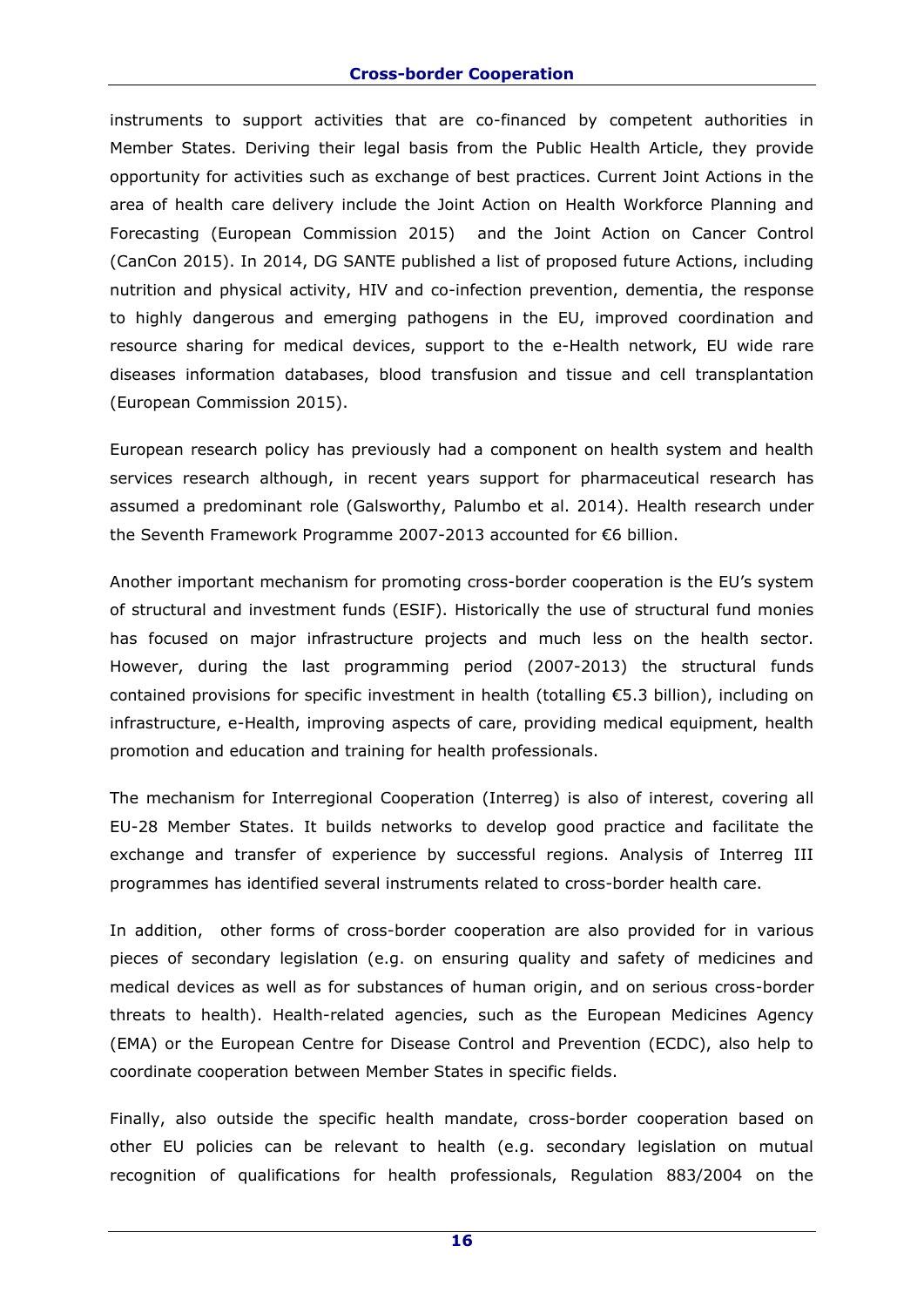coordination of social security systems, consumer protection, etc.). Specific mechanisms such as SOLVIT, which helps citizens to enforce their rights under European law, are creating pressure on the competent authorities within Member States to work together in order to overcome any administrative obstacles being faced by European citizens. Also these policies, in their part aim to fill gaps in services.

| Table 1: Examples of different forms of EU cross-border cooperation in health, |  |
|--------------------------------------------------------------------------------|--|
| arranged by health system function.                                            |  |

|           | Governance                                                                                                                                                        | <b>Delivery</b>                                                                                   | <b>Financing</b>                                             | <b>Resources</b>                                                                                                                                                                                          |
|-----------|-------------------------------------------------------------------------------------------------------------------------------------------------------------------|---------------------------------------------------------------------------------------------------|--------------------------------------------------------------|-----------------------------------------------------------------------------------------------------------------------------------------------------------------------------------------------------------|
| $\bullet$ | Cross-border<br>Healthcare<br>Committee<br><b>Expert Group</b><br>on Health<br>Systems<br>Performance<br>Assessment<br>(HSPA)<br>(European<br>Commission<br>2014) | Recognition of<br>$\bullet$<br>prescriptions<br>Exchange of<br>$\bullet$<br>expertise<br>E-Health | • Structural Funds<br>• Health Programme<br>and Horizon 2020 | Health<br>$\bullet$<br>Technology<br>Assessment<br>European<br>$\bullet$<br>Reference<br><b>Networks</b><br>Cooperation for<br>$\bullet$<br>rare diseases<br><b>ECDC</b><br>$\bullet$<br>EMA<br>$\bullet$ |
|           | Best practice<br>exchanges (e.g.<br>Joint Actions)                                                                                                                |                                                                                                   |                                                              |                                                                                                                                                                                                           |
| $\bullet$ | European<br>Reference<br><b>Networks</b>                                                                                                                          |                                                                                                   |                                                              |                                                                                                                                                                                                           |
|           | Health services<br>and system<br>research                                                                                                                         |                                                                                                   |                                                              |                                                                                                                                                                                                           |
| $\bullet$ | Health<br>Workforce<br>development                                                                                                                                |                                                                                                   |                                                              |                                                                                                                                                                                                           |

#### **1.4. The different settings of cross-border cooperation**

As mentioned before, cross-border cooperation in health takes various forms and operates in different areas. Since it is a continuing process, the specific challenges encountered and benefits arising from cooperation may also vary over time. These various dimensions are illustrated in the figures below.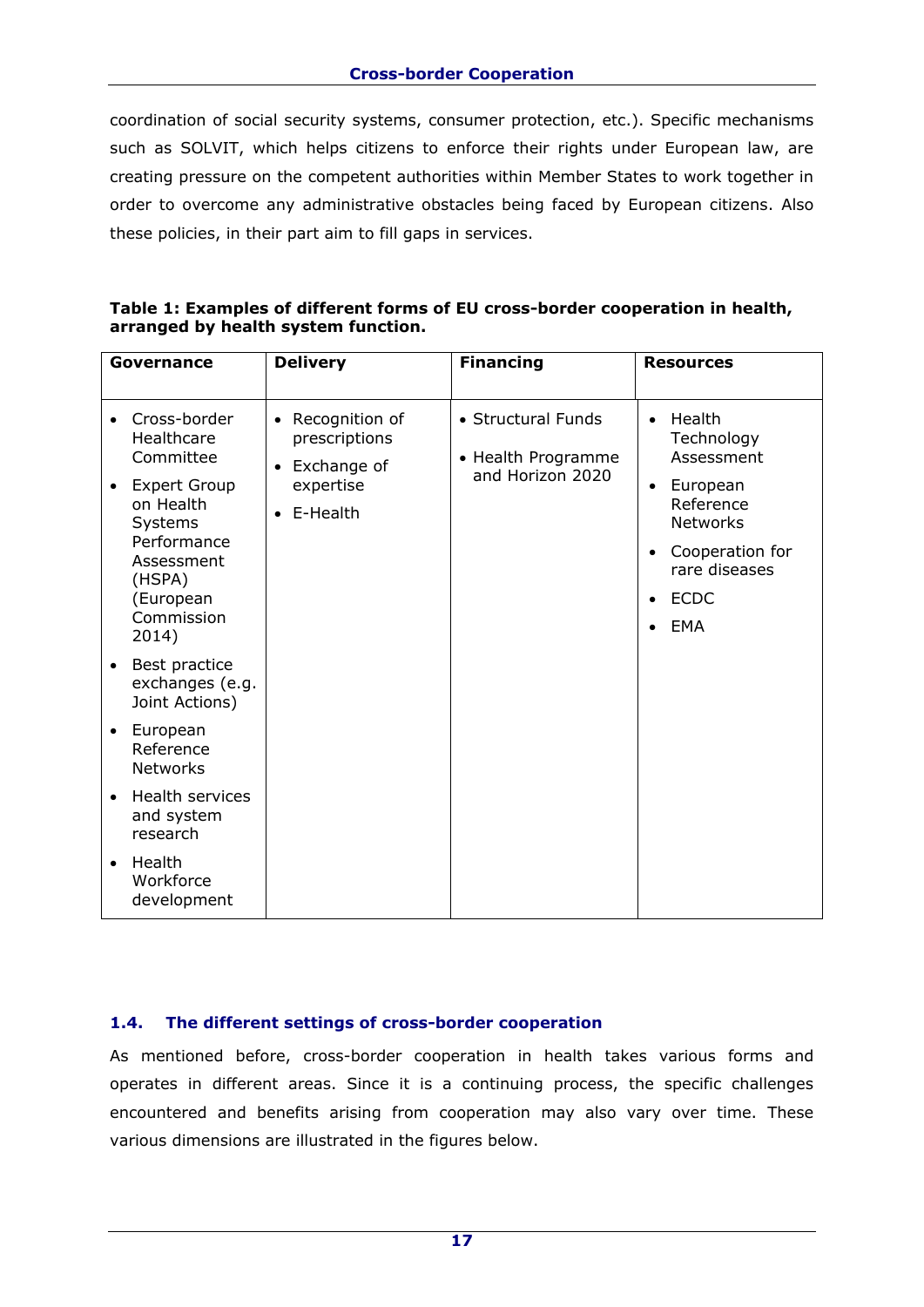**Figure 1** illustrates how cross-border cooperation develops over time through various stages. It emphasizes how cross-border cooperation is a dynamic, lengthy and not necessarily linear process, which is influenced by multiple factors (e.g. actors, decisions, incentives). Depending on its specific objectives the process can be permanent or limited in time. But also it can stumble, slow down or come to an end at any stage.





Source: (Glinos, Palm et al. 2015)

**Figure 2** demonstrates the various levels of decision-making that may organise or influence cross-border cooperation. The local level is where many initiatives have developed, especially in border regions, to respond to particular problems or needs that exist (e.g. access problems, waiting times). In some cases these local actions may require support from a higher level (national, EU) to make these initiatives sustainable. Other forms of cross-border cooperation may be developed at a national level, either following a particular initiative by different countries or induced by the EU level based on a common need or challenge (e.g. rare diseases, highly-specialised care). They may be bilateral or multilateral, in some cases going beyond EU Member States.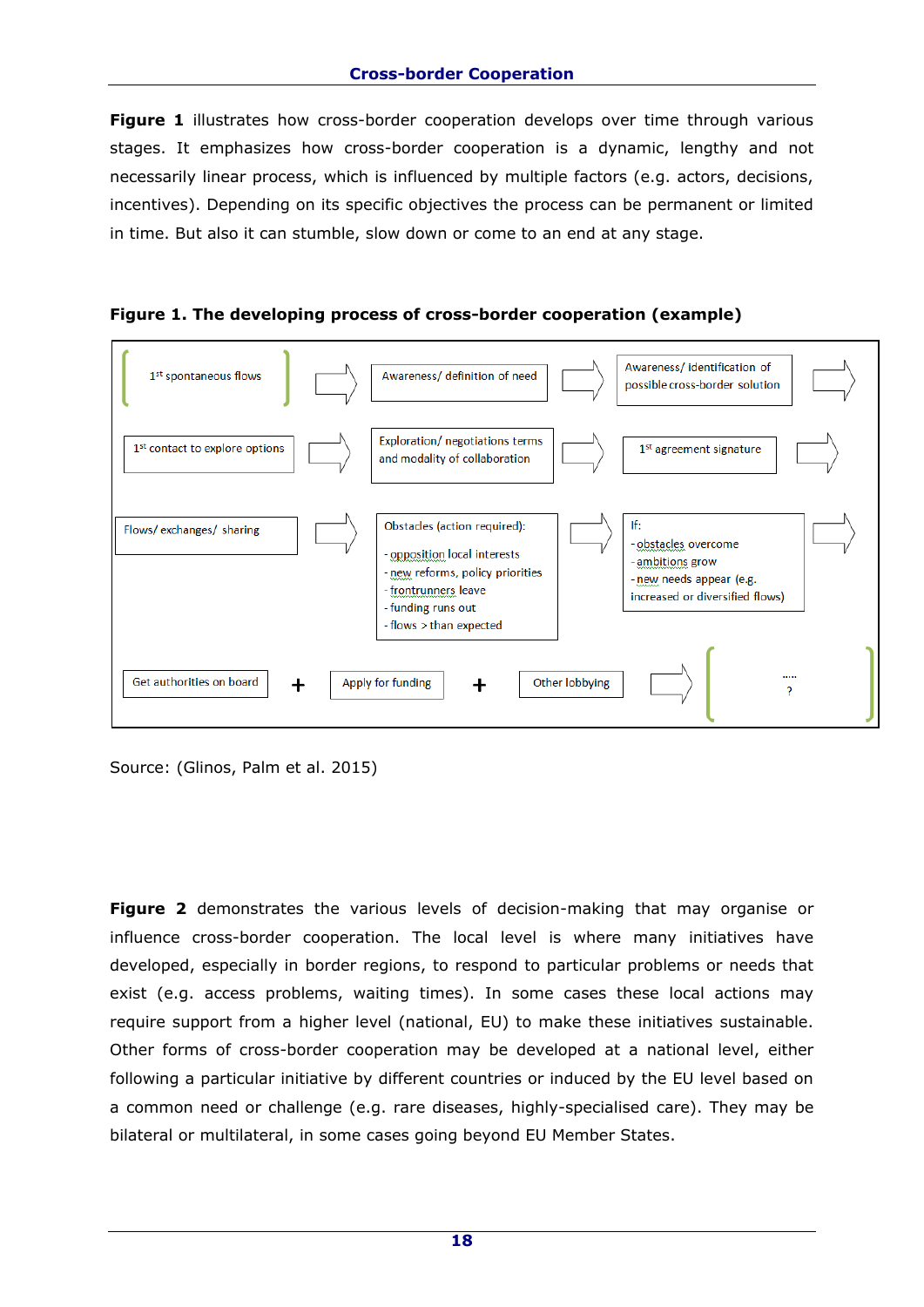



Source: (Glinos, Palm et al. 2015)

## **1.5. Cross-border health care**

Since cross-border cooperation in health is related substantially to the issue of crossborder health care and patient mobility, it is also important to recall the legal framework that regulates access to health care services in another Member State.

In accordance with the principle of free movement of workers - and later of citizens – a Community system was introduced in the early 1950s to coordinate the social security entitlements, including on sickness insurance benefits, of migrant workers and their family members (McKee, Mossialos et al. 2002). Based on Article 48 TFEU, EC Regulations 883/2004 and 987/2009 set out the conditions under which persons affiliated with a statutory health system in one Member State can receive coverage for health care treatment received in another EU Member State. In addition to the situation of people changing their state of residence or migrant workers and their families working and living in different Member States, Articles 19 and 20 EC Regulations 883/2004 specifically address the case of access to treatment outside the competent state of social security affiliation. For occasional care, i.e. medical care that has become medically necessary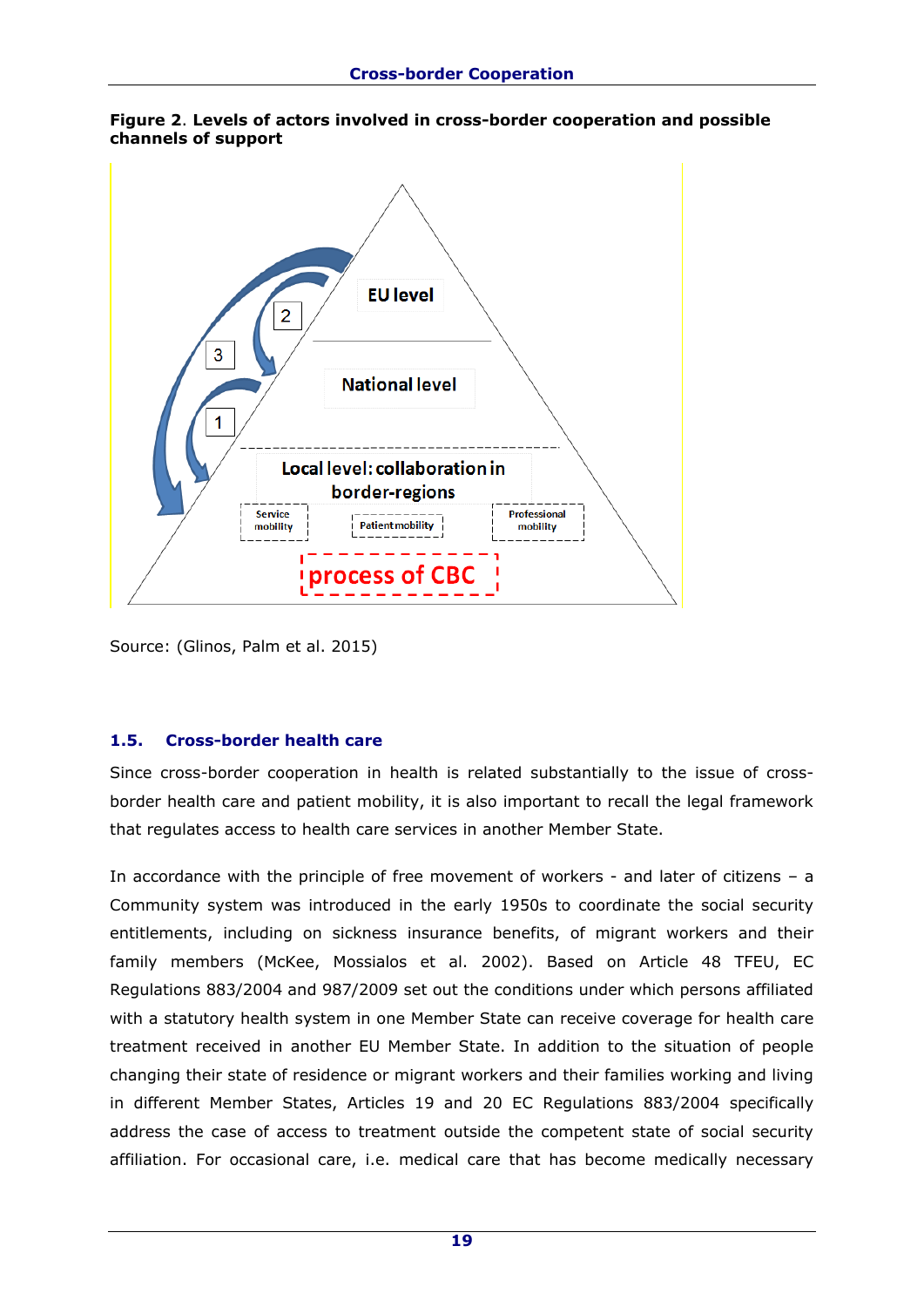during a temporary stay, the European Health Insurance Card (EHIC) was developed. It was presented as a way of simplifying procedures for patients, providers and administrations, and began to be used in 2004. As of 2015, there is an ongoing process to evaluate the first decade of the use of the EHIC, which is designed to replace a number of prior paper forms covering occasional health care when in another Member State, such as those to enable mobility of patients receiving dialysis (E111, E110, E119, and E128).

Under this mechanism beneficiaries are entitled to health care in the Member State where they receive treatment as if they were insured there. This means that the conditions, the benefits package and the reimbursement tariffs of the Member State of treatment will apply, even if it will offer more beneficial rights than those to which the insured is entitled in their own country of affiliation. For planned care, i.e. treatment that is deliberately sought in another Member State, Article 20 allows Member States to require that the insured person should first obtain an authorisation from his or her competent institution (certified by the portable S2 form). As long as the treatment is part of the statutory benefit basket and it cannot be obtained in the Member State of affiliation within medically justifiable time limits (without undue delay), prior authorisation cannot be refused.

Given the restrictive authorisation policies that many Member States applied in decisions to reimburse planned treatment in another Member State, the European Court of Justice (ECJ) was asked to assess their compatibility with the principle of free movement of goods and services (Kanavos and McKee 2000). In a series of rulings the ECJ acknowledged a citizen's right to seek treatment in another Member State and claim reimbursement as if care was delivered in the Member State of affiliation, irrespective of the type of system in which the organisation that will subsequently reimburse the costs is operating. It confirmed that requiring prior authorisation was a hindrance to free movement of goods or services that could only be justified for certain types of care and it would be considered a necessary and reasonable measure where it was needed to guarantee access to high-quality treatment subject to planning or controlling costs and preventing wastage of financial, technical and human resources (Palm and Glinos 2010).

While the right to reimbursement of cross-border care based on this jurisprudence was ultimately codified and further clarified in Articles 7-9 of the Directive 2011/24/EU on the application of patients' rights in cross-border health care, the entitlements as specified in Articles 19 and 20 of the EC Regulation 883/2004 were maintained since the procedures and level of reimbursement under the Regulation 883/2004 and the Directive are different (see table below)(Palm, Wismar et al. 2011). Since the rights under the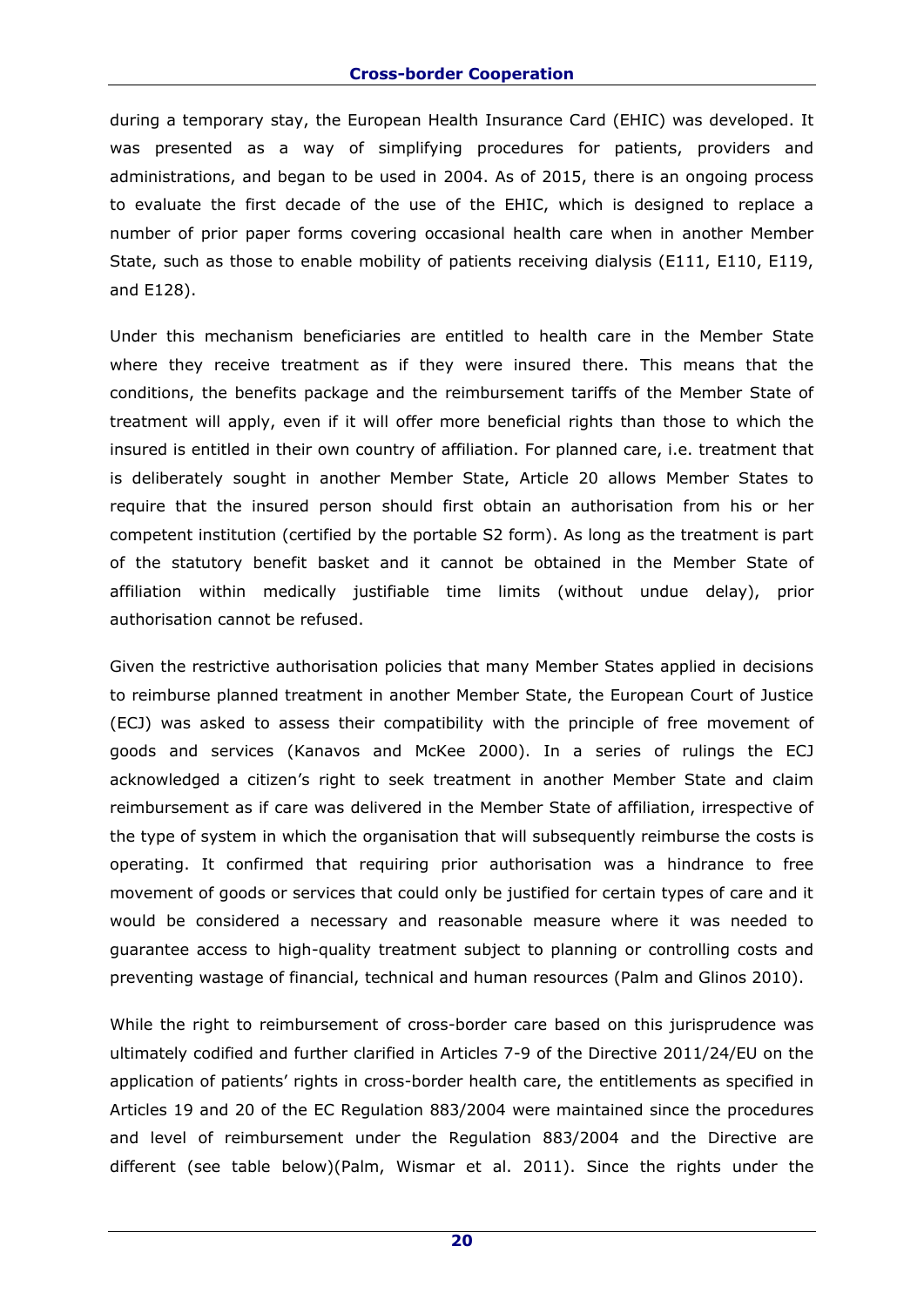Regulation are generally considered to be more advantageous to the patient, reimbursement should be provided according to Regulation whenever its terms are met, unless the patient, when fully informed about his/her rights, requests otherwise (Article 8.3 Directive 2011/24).

| <b>Procedure</b>                      | Directive 24/11                                                                               | <b>Regulation 883/04</b>                                    |
|---------------------------------------|-----------------------------------------------------------------------------------------------|-------------------------------------------------------------|
| <b>Prior authorisation (PA)</b>       | (exception)<br>(necessary + proportional)<br>hospital and highly<br>specialised care (art. 8) | (rule)<br>All treatments,<br>except care during stay (EHIC) |
| PA cannot be refused                  | When undue delay                                                                              | When undue delay $(*)$                                      |
| Reimbursement level and<br>conditions | MS of affiliation (MSoA)                                                                      | MS of treatment (MSoT)                                      |
| <b>Qualifying providers</b>           | All providers                                                                                 | Only public or statutorily<br>contracted providers          |
| Third party payer system              | No (optional)                                                                                 | Yes                                                         |

|  |  |  |  |  |  | Figure 3. Mechanisms for obtaining planned cross-border care |  |
|--|--|--|--|--|--|--------------------------------------------------------------|--|
|--|--|--|--|--|--|--------------------------------------------------------------|--|

(\*) Priority is given to the Regulation if its conditions are met, unless the patient requests otherwise

Although there is still a dearth of statistical data on cross-border health care (European Commission 2014), it is clear that its impact, both financially and in terms of the volume of patient flows, remains limited. A recent Eurobarometer survey (European Commission 2015) showed that only 5% of respondents had actually used medical care abroad in the last year. Only 49% seemed to be willing to travel to another EU country to receive medical treatment, mainly for major pathologies, such as cancer treatment or heart surgery, that would not be available at home or that would be perceived as of better quality. Generally, citizens from smaller countries as well as younger and better educated people tend to be more positive about the option of cross-border care. Whereas many respondents did not feel any need to travel abroad for care, some also indicated that would be deterred by lack of information and uncertainty about availability, quality or safety. These findings were essentially unchanged from a similar survey in 2007, prior to the adoption of the Directive (European Commission 2007). Also, only 10% of respondents knew of the existence of national contact points that have been recently established in the Member States to inform citizens about their rights regarding cross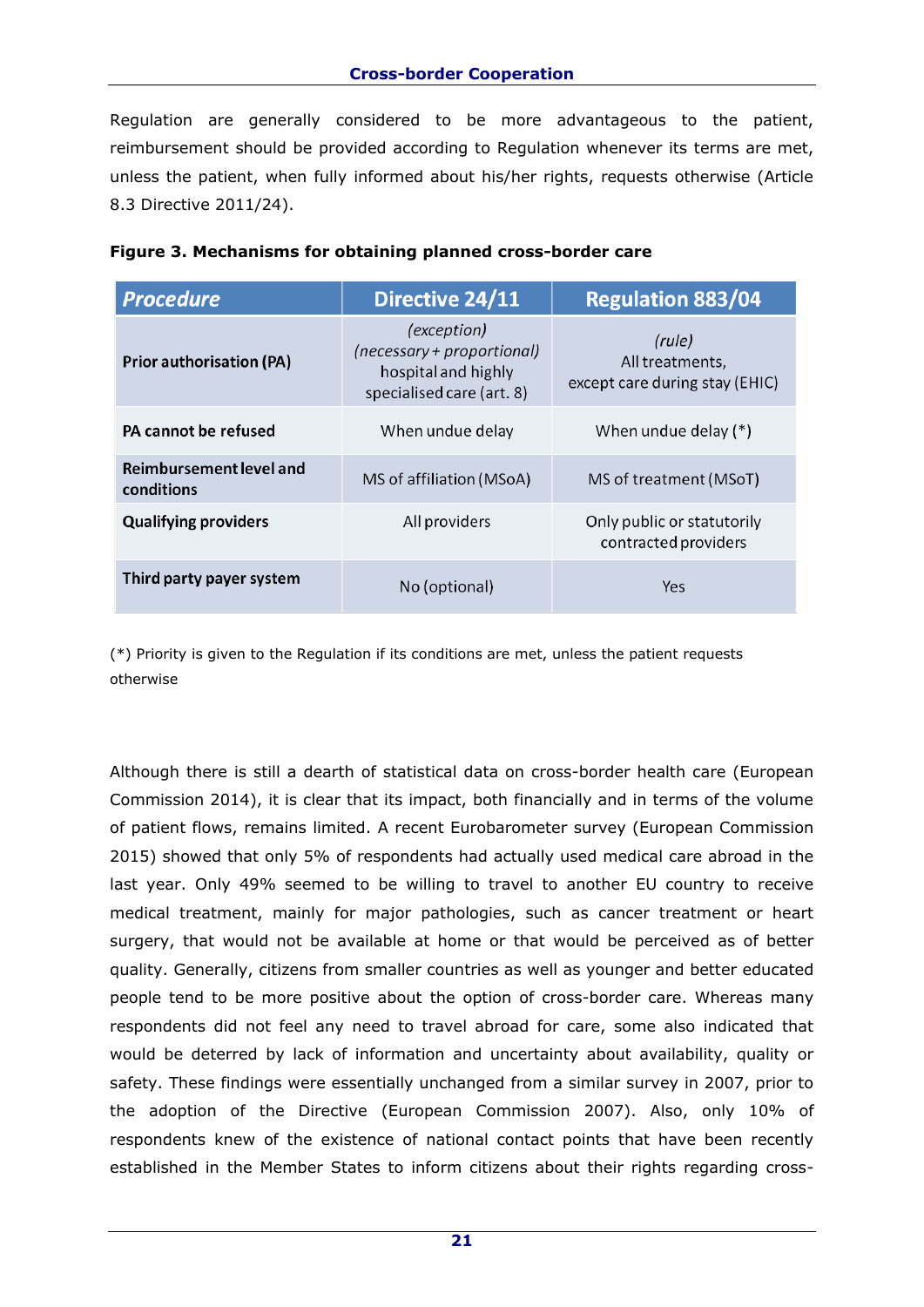border health care. This was also confirmed by the first evaluative study on the crossborder health care Directive, which found that citizens are not adequately informed about the new opportunities available under the Directive and that better communication activities are needed to increase awareness (European Commission 2015). It also observed differing practices between Member States with respect to the use of prior authorization and the definition of undue delay and maximum waiting times.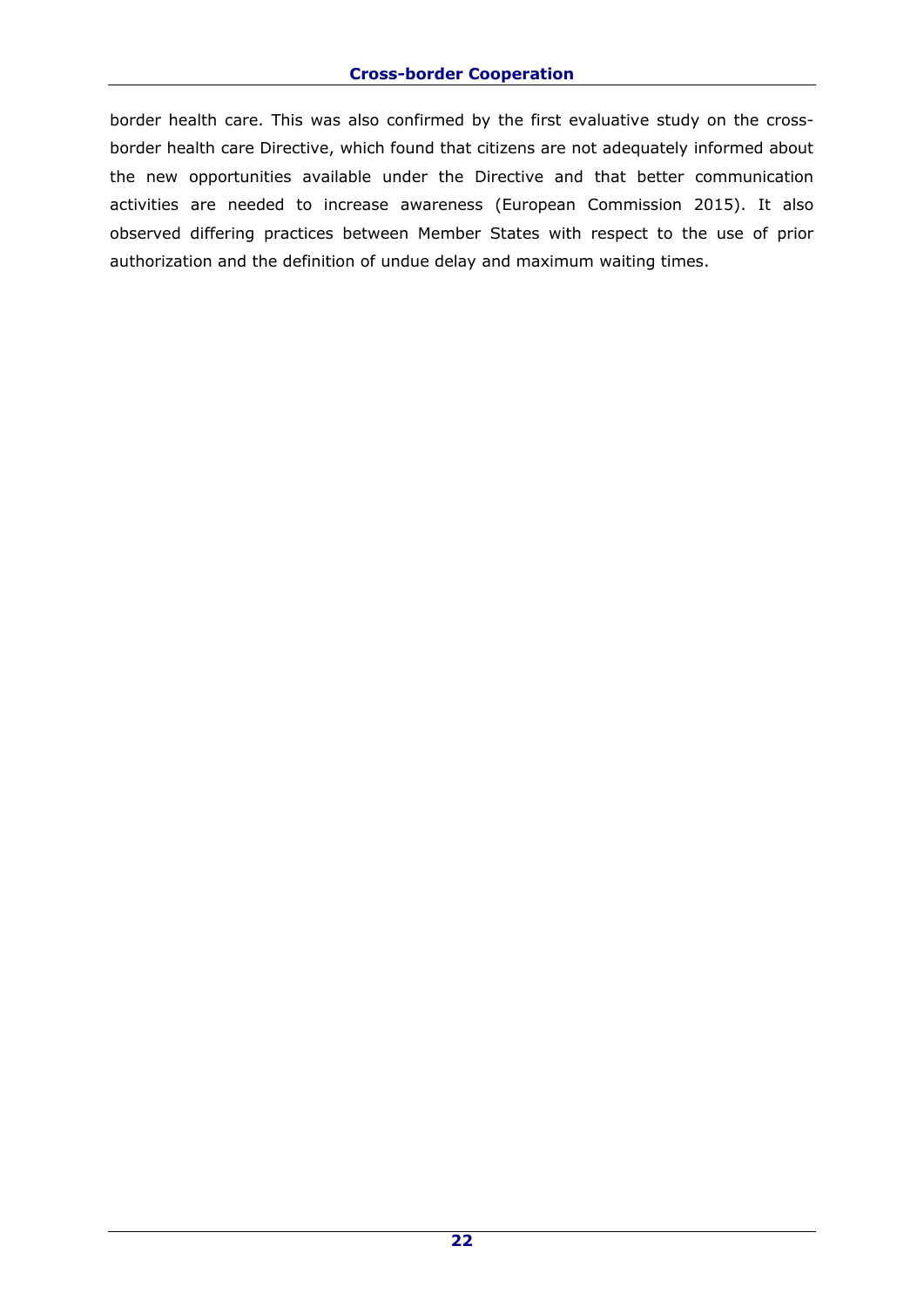## **Box 1. Relevant legal provisions**

Art. 168.2 Treaty on the Functioning of the European Union

Directive 2011/24/EU on the application of patients' rights in cross-border healthcare

Commission Implementing Directive 2012/52/EU 2012/52/EU laying down measures to facilitate the validation of medical prescriptions issued in another Member State

Commission Implementing Decision 2011/890/EU providing the rules for the establishment, the management and the functioning of the network of national responsible authorities on eHealth

Commission Implementing Decision 2013/329/EU providing the rules for the establishment, management and transparent functioning of the Network of national authorities or bodies responsible for health technology assessment

Commission Delegated Decision 2014/286/EU setting out criteria and conditions that European Reference Networks and healthcare providers wishing to join a European Reference Network must fulfil

Commission Implementing Decision 2014/287/EU setting out criteria for establishing and evaluating European Reference Networks and their Members and for facilitating the exchange of information and expertise on establishing and evaluating such Networks

Art. 48 Treaty on the Functioning of the European Union

-

Regulation (EC) No 883/2004 on the coordination of social security systems (amended)

Regulation (EC) No 987/2009 laying down the procedure for implementing Regulation (EC) No 883/2004 on the coordination of social security systems

Regulation (EU) No 1231/2010 extending Regulation (EC) No 883/2004 and Regulation (EC) No 987/2009 to nationals of third countries who are not already covered by these Regulations solely on the ground of their nationality<sup>1</sup>

<sup>&</sup>lt;sup>1</sup> Not applicable in Denmark, Iceland, Liechtenstein, Norway and Switzerland. Also not applicable for the United Kingdom, which continues to apply Regulation (EC) No 859/2003 extending the provisions of Regulation (EEC) No 1408/71 and Regulation (EEC) No 574/72 to nationals of third countries who are not already covered by those provisions solely on the ground of their nationality.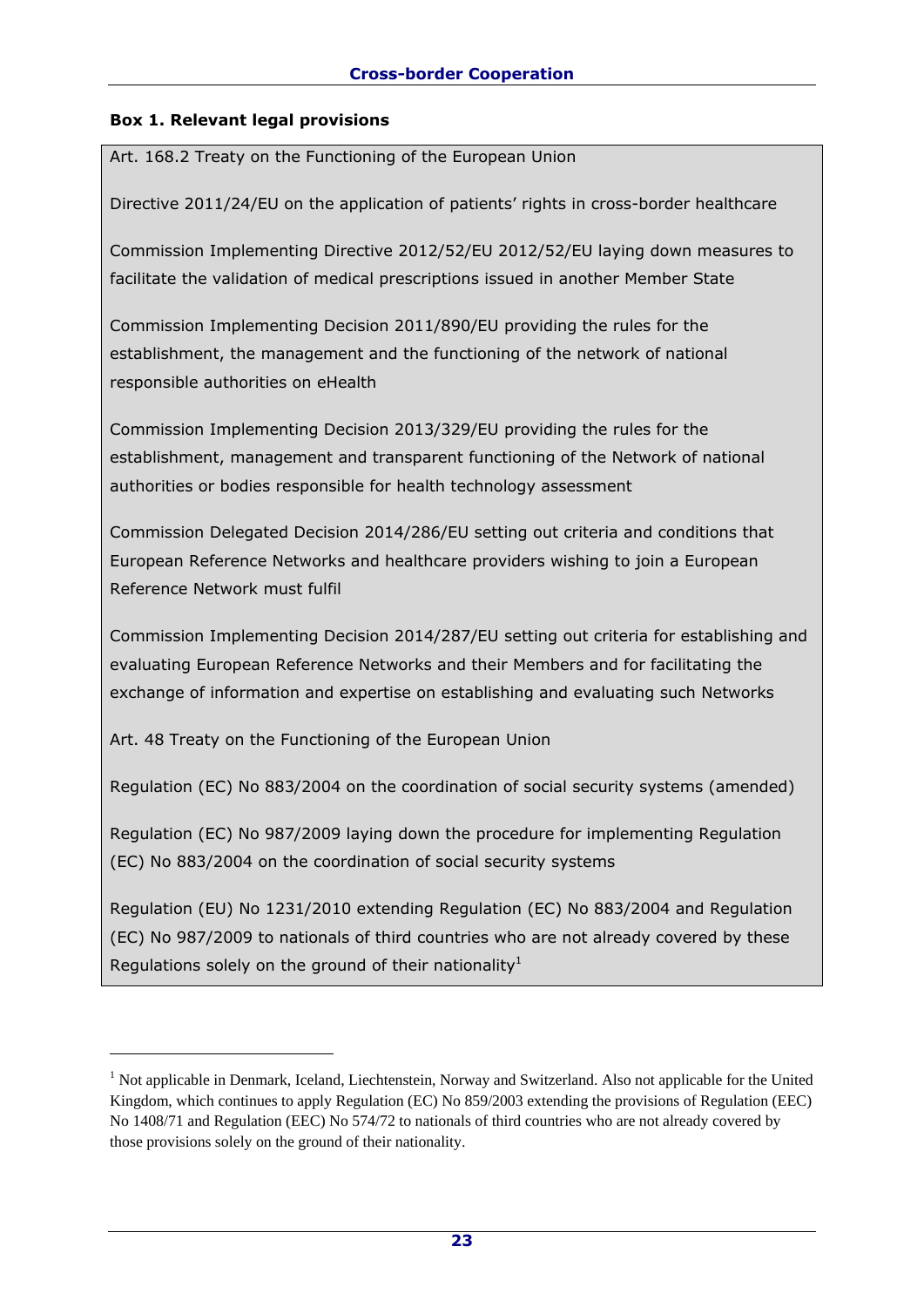## **1.6. Terms of reference**

As the previous section shows, cross-border cooperation in health matters covers a wide scope that is not necessarily related or limited to cross-border care, nor necessarily motivated by or based on health objectives. Furthermore, European citizens have variable needs for health care abroad and there are several different legal instruments to cover these needs.

Before proceeding, it is necessary to clarify what be addressed in this opinion. The terms of reference provided for this opinion state the following:

*"The Expert Panel on Effective ways of Investing in Health is requested to identify areas which would potentially benefit from greater formal cross-border cooperation and collaboration in health care provision. This identification should focus on service configuration in border regions, but can also consider issues outside border regions."* 

*In particular, the Expert Panel is requested to:*

 *Identify areas of existing cross-border co-operation and collaboration in health care provision, and areas where there is the potential for successful co-operation*

*In particular, to identify within this:*

- *the extent and nature of the existing and potential benefits in cross-border cooperation and collaboration;*
- *areas which could potentially benefit from greater formal cross-border cooperation and collaboration, especially concerning service configuration in border regions;*
- *the obstacles to successful cross-border cooperation in health care*
- *the priorities for actions which could be taken at EU level in order to help overcome some of these obstacles"*

There are many areas where cross-border cooperation is well established and no further attention is required.

 Disease monitoring is institutionalized with the European Centre for Disease Control (ECDC). There is continuing debate about the current somewhat narrow mandate of the ECDC (Greer, Fahy et al. 2014), but this is not directly related to cross-border health care.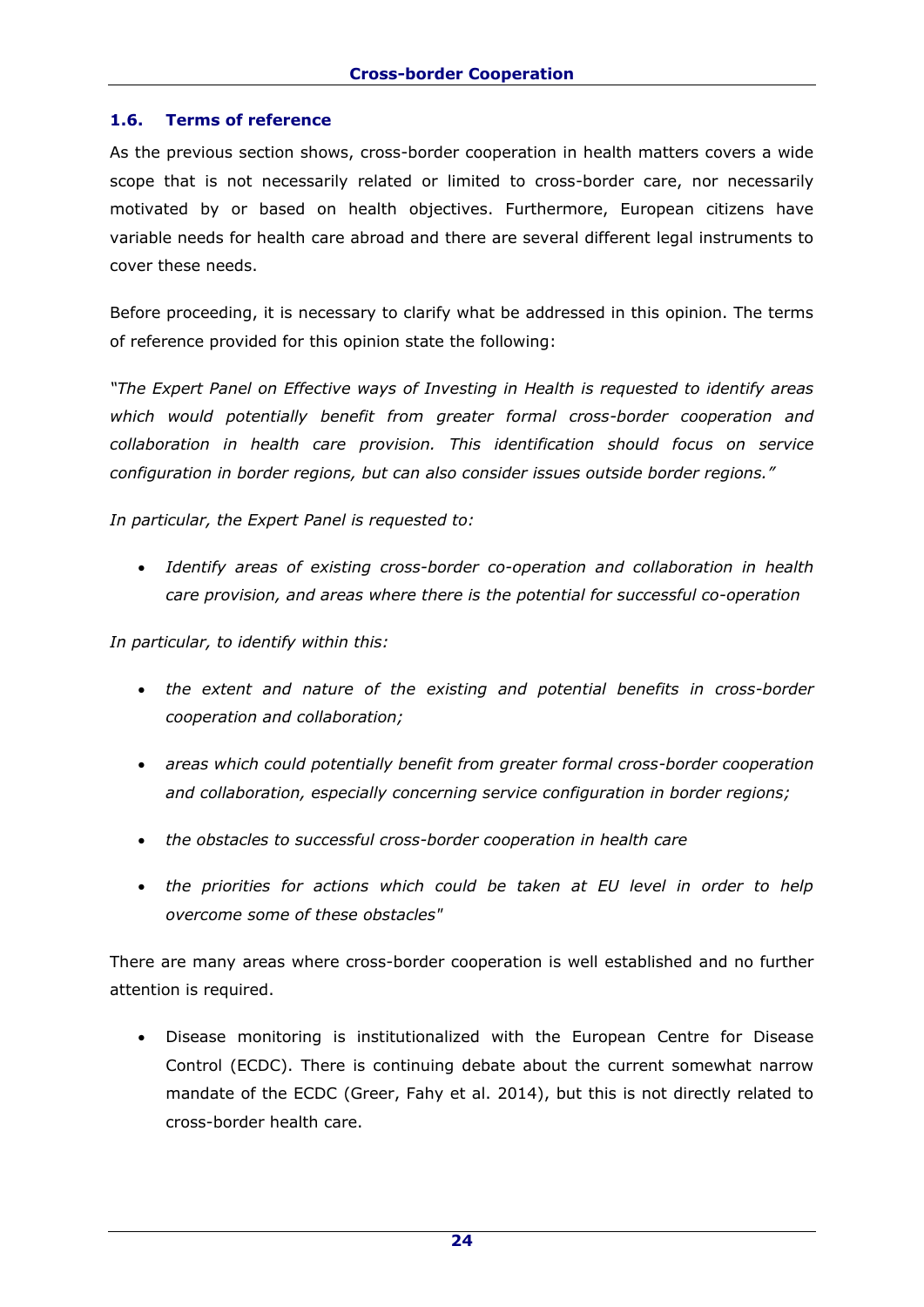- Cooperation in HTA has also grown over recent years, increasingly supplementing and, in some cases replacing research institutes operated by national authorities(Greer, Fahy et al. 2014).
- Other areas of cooperation are still at an early stage, such as the development of European Reference Networks (Palm, Glinos et al. 2013) and it is too early to assess their impact or what else may be needed to optimise their activities.
- There are also many cross-border activities which relate primarily to governance, including best-practice learning or the use of indicators for comparison of health system performance.

While these are all necessary activities, this opinion will focus on the framework for supporting and encouraging cross-border cooperation in the context of cross-border care, especially areas or groups which so far have not been embedded in a specific framework of action, such as border regions or particular groups of migrant populations.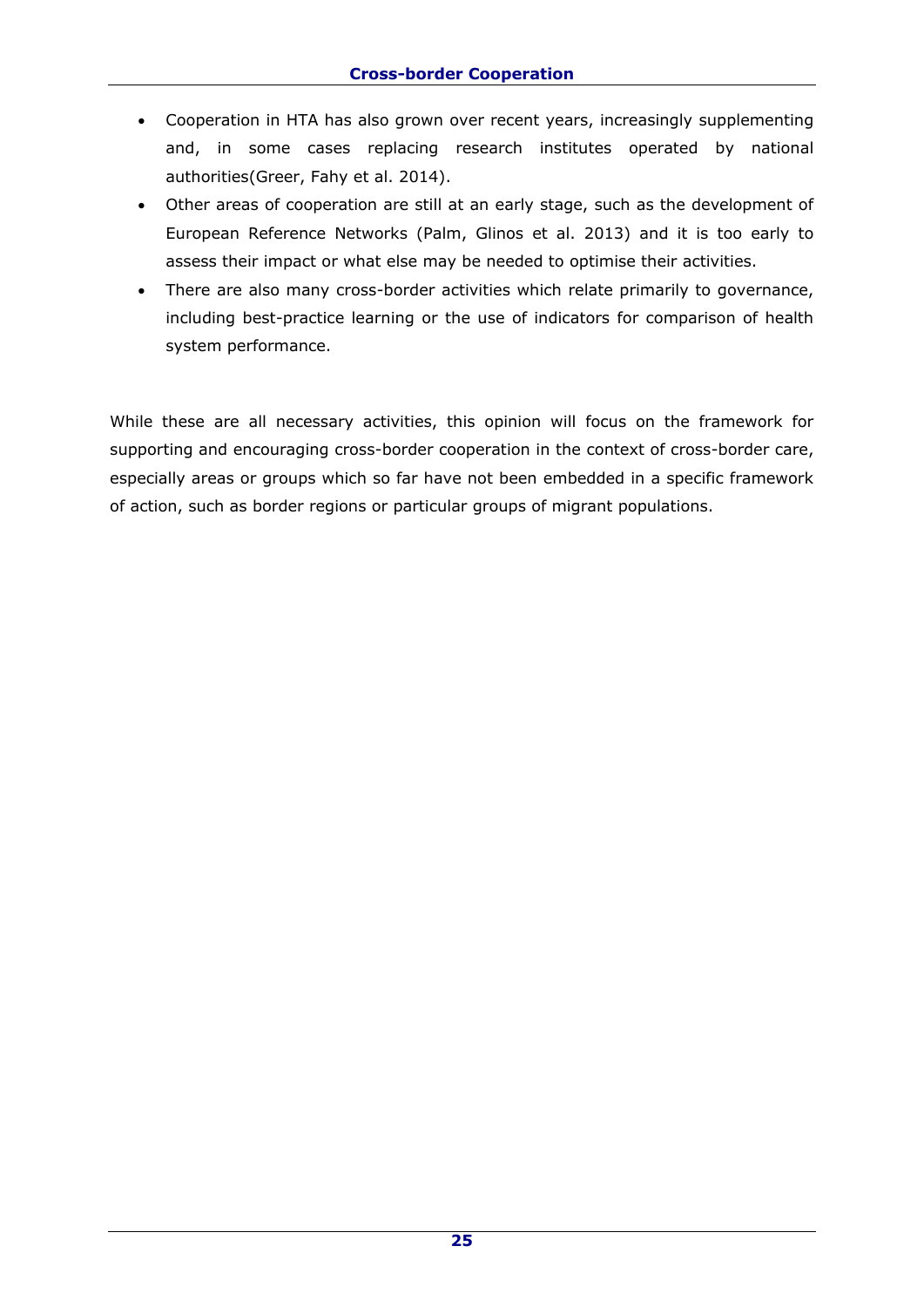## **2. OPINION**

# **2.1. The nature and extent of the existing cross-border cooperation and collaboration**

In itself the ambitions and objectives of cross-border cooperation are not necessarily that different from cooperation taking place within a (national) health system. Given the multitude of actors in health systems, cooperation is an inherent and necessary component to ensure effective, high-quality and sustainable health services. Especially in more decentralized health systems, reforms have increased cooperation and coordination between different tiers of governance (i.e. national and regional) to achieve a better alignment of various actors towards common strategies, visions and national objectives (Jakubowski and Saltman 2013).

A decentralized health system may, however, be expensive if it loses the economic benefits brought by scale and volume. Indeed, where countries are small, some scale and volume effects for highly specialised services may be achieved only via cross-border care. Now, authorities at any policy level cannot claim exclusivity over health policy. Policy makers at national, regional and international level are bound to work together more closely and coordinate their actions in order to achieve better health outcomes (Brand and Palm 2014).

While lower tiers, whether geographical or functional, operate within a national framework (Saltman 2008), national tiers are increasingly operating within a European framework, despite a weak legal mandate (Greer and Sokol 2014). The cross-border care Directive can be seen as "a foot in the door" in that respect: It provides a direct mandate to the EU to ensure operating principles and patients' rights that EU citizens would expect to find - and structures to support them - in a health system anywhere in the EU. In its Communication on effective, accessible and resilient health systems the European Commission indicated that the increasing interaction between and interdependence of health systems calls for closer cooperation between Member States in this field (European Commission 2014).

But an enhanced coordination of national health systems is also pursued through other forms of non-legislative cooperation and exchange between Member States. Initiated by the so-called Open Method of Co-ordination (OMC), structured mechanisms of cooperation and sharing best practices, based on setting common objectives, sharing information, benchmarking and monitoring progress, have become an important means of action and governance at EU level with respect to health systems. Beyond the specific areas of cooperation set out in the cross-border care Directive, other fields are being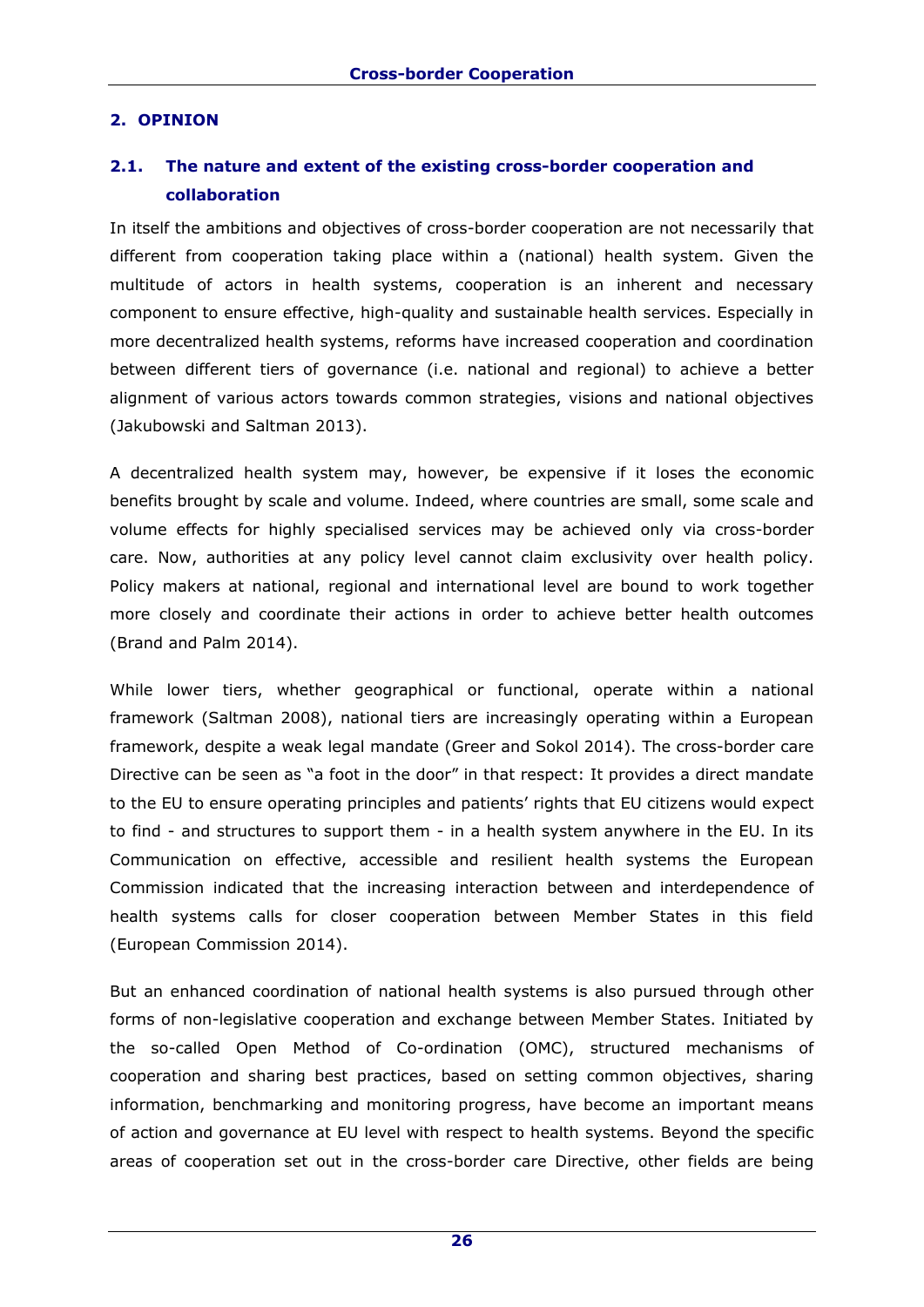#### **Cross-border Cooperation**

explored through Joint Action projects: cancer control, health workforce planning, dementia, etc. In addition, specific fora were established to organize exchange and cooperation more systematically. In 2003 the High Level Reflection Process on Patient Mobility and Health care Developments in the EU was created to explore possible responses to the European Court of Justice rulings on cross-border health care, followed by the High Level Group on health services and medical care (2004) that took forward recommendations made. The Reflection process on modern, responsive and sustainable health care systems that was set up in 2011 under the auspices of the Working Party on Public Health at Senior Level, is another example of how exchange and cooperation is organized on specific issues, in this event identifying effective ways of investing in health. This is also closely linked with how health is represented in the framework of the Europe 2020 strategy and the process of the European semester, the cycle of economic and fiscal policy coordination within the EU whereby Member States coordinate their budgetary, economic, employment and other policies.

The Cross-border Healthcare Committee (based on the article 16 of the Cross-border Directive) started its works in January 2012. The members of the Cross-border Healthcare Committee are the 28 Member States of the European Union. Each National authority will decide on the nomination of the most appropriate representative depending on the particular occasion. This Committee has its own formal rules of procedure [\(http://ec.europa.eu/transparency/regcomitology/index.cfm?do=List.list\)](http://ec.europa.eu/transparency/regcomitology/index.cfm?do=List.list).

Despite of the many venues for exchange and cooperation on health at EU level, there seems to be a lack of coherence and coordination between them. Each one of these processes is focused on a particular area, with its own agenda, different actors involved, as well as with a different set of methods and instruments. While it could be argued that the EU's Health Strategy is to avoid fragmentation, at the same time it fails to set priorities, assign responsibilities and outline ways of implementation and assessment (Brand 2013).

Although there is no 'one size fits all' solution or model that can be proposed given the huge diversity of cross-border cooperation in health, there is a case for establishing a central locus where all issues relating to cross-border health care and cooperation can be discussed and where all concerned actors and stakeholders, public, provide, nongovernmental, can be involved. This could be a more formal role for the EU Health Policy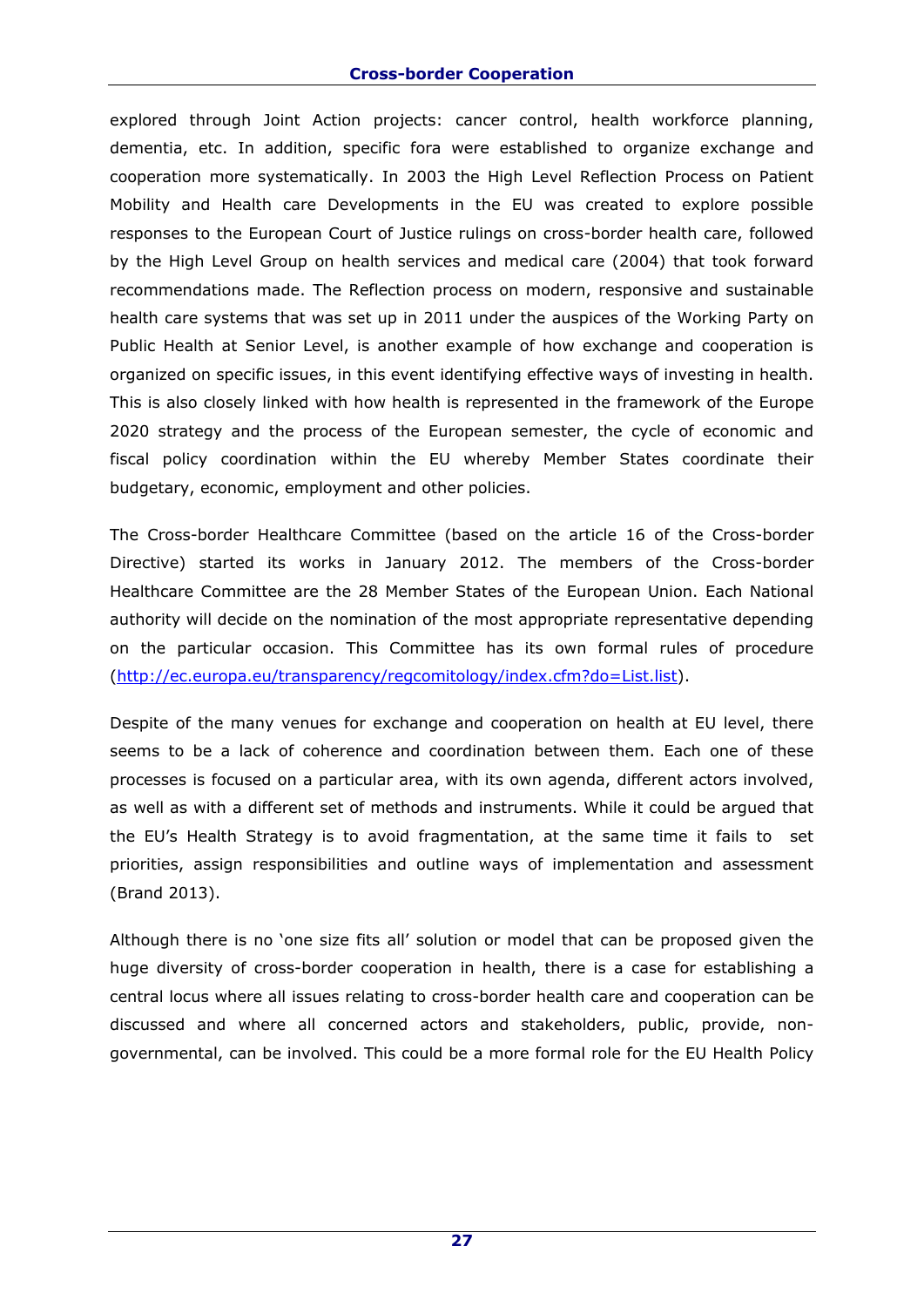Forum, whose mandate is to be renewed<sup>2</sup>. (Renewed format of the EU Health Policy Forum, Sheet, Enformation Controllering of the Sheet, Sheet, Sheet, Sheet, Sheet, Sheet, Sheet, Sheet, Sheet, [http://ec.europa.eu/health/interest\\_groups/docs/ev\\_20150319\\_infosheet\\_en.pdf\)](http://ec.europa.eu/health/interest_groups/docs/ev_20150319_infosheet_en.pdf)

## **2.2. Examples of beneficial cross border cooperation/collaboration**

Cross border collaboration offers scope to exchange best practices and test them in relevant environments, supports harmonisation of measures to ensure quality of care, and provides a basis for effective legislation.

#### **Box 2. Examples of cross border cooperation/collaboration in Italy and Slovenia**

IntegrAid (Integrated Approach to Improve Emergency Medical Assistance in Cross-Border) aimed to ensure optimal care of patients at risk living in the cross border area through harmonisation of the emergency medical services, professional medical qualification, and use of tele consultations and improvement of the logistics system.

E-Health in the border region aimed to increase the quality of life through the coordinated development of health and social systems using Information and Communication Technology. A common network was created using bilingual digitised cross-border clinical records. This seeks to facilitate mobility, and traceability of patients, and ensure tele-counselling and professional training. The E- surgerynet project (surgical network in the border region) proposed the creation of excellence network of cross border surgery in order to implement clinical, organisational and management models and dissemination of standard protocols. A common technology platform will enable specialist consultations *live* and *on-demand* sessions to create a video library, and a surgical e-learning area dedicated to vocational training. In the e-CardioNet (Network Cardiology in the border region) new administrative practices were introduced, as well as innovative clinical models in the treatment of heart failure, emergency surgery and a more multidisciplinary approach to rehabilitation and secondary prevention. The project creates a network to ensure the patient care in emergency angioplasty and cardiac surgery in hospitals close to the border, apply new protocols for the prevention and

-

<sup>2</sup> Renewed format of the EU Health Policy Forum, Information Sheet, [http://ec.europa.eu/health/interest\\_groups/docs/ev\\_20150319\\_infosheet\\_en.pdf](http://ec.europa.eu/health/interest_groups/docs/ev_20150319_infosheet_en.pdf)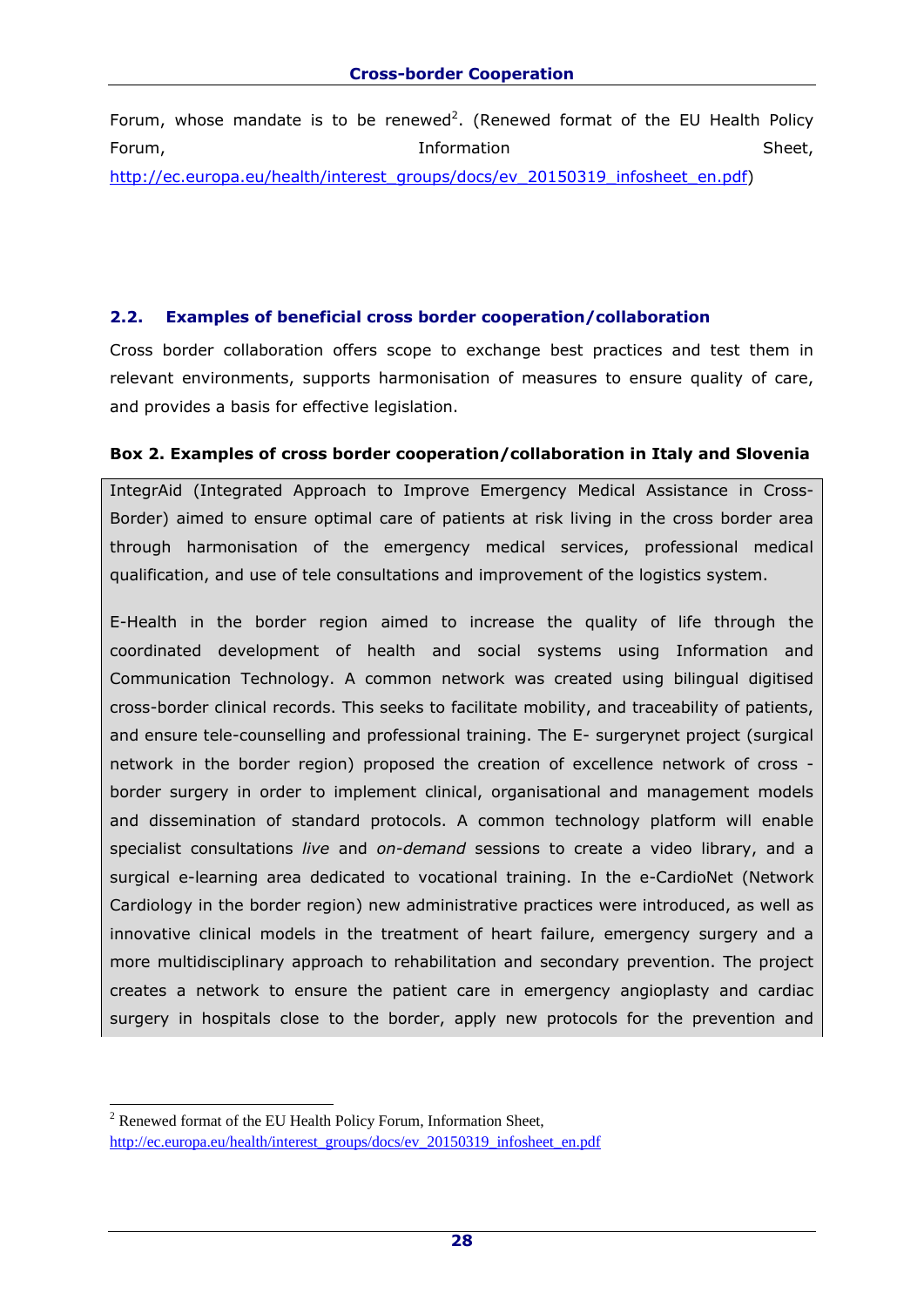treatment of heart failure and an access to online services and archives for cardiologists and health professionals.

Sanicademia (Bertinato and Canapero 2009), officially known as the International Academy for Health Professionals (EEIG), is a euroregional academy for health professionals of the Italian Regions of Friuli Venezia Giulia and the Veneto, and the Austrian Land, Carinthia. The school caters to the training needs of medical doctors, nurses, and health workers at large. It is supported at the highest political levels in the three regions. The academy has taken advantage of a number of European structural funds within the framework of an Interreg IV A supported project "cross-border collaboration in patient care" between Austria and Italy. The Academy's main goal is to provide a systematic exchange of information, experiences and expertise between regional health care systems, and to provide a sort of permanent public health training "campus" which extends across borders. Up to now, professional training credits granted to doctors and nurses have been recognized only in their own countries, therefore Sanicademia has made it one of its priorities to pull down these "administrative barriers" by exploring ways of creating qualifications which are recognized across borders. A number of local health units in the Northeast regions of Italy, in Carinthia and Slovenia are actively enrolling their staff in Sanicademia as part of their skills improvement programmes.

## **Box 3. Co-operation between the Children's Hospital in Helsinki University Hospital and Estonia**

The Children's Hospital in Helsinki University Hospital has been supporting the medical care of Estonian children ever since Estonia regained its independence. Many Estonian doctors have been trained in Helsinki and Finnish paediatric surgeons have been operating children in Estonia.

Estonian paediatric patients have also been referred to Helsinki for treatment. In the past few years, the management in Helsinki Children's Hospital has actively promoted the cooperation between Helsinki Children's Hospital and both the Tartu University Hospital Children's Hospital and the Tallinn Children's Hospital. The number of Estonian children treated in Helsinki has been steadily increasing. Helsinki Children's Hospital is now the largest foreign hospital treating Estonian citizens.

Estonia's small population does not justify the building of a comprehensive children's specialty hospital. There are not enough or qualified doctors. Thus, Estonia will need foreign co-operation for appropriate medical care of the most serious paediatric diseases.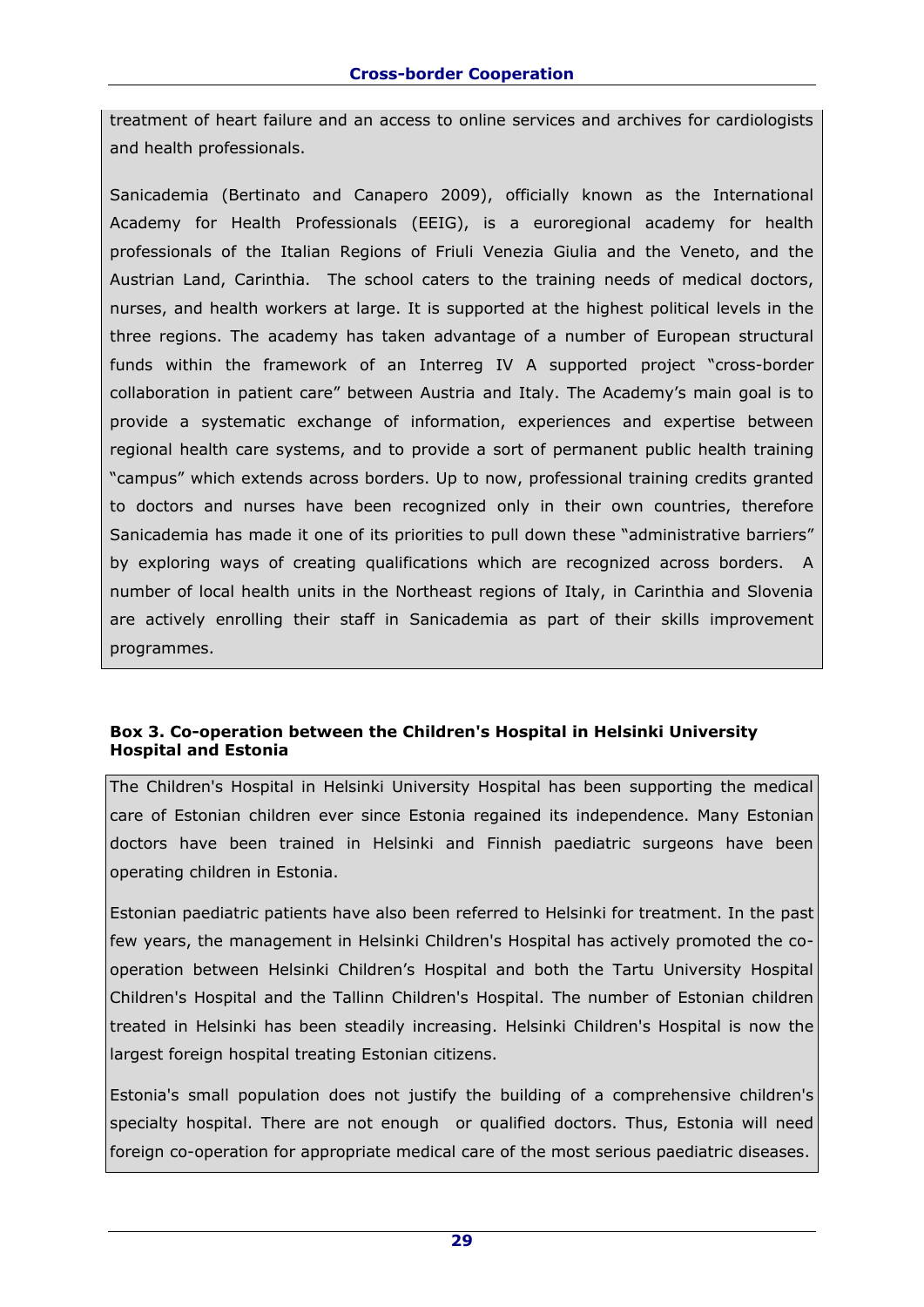Foreign hospitals compete for Estonian patients. However, the treatment of serious paediatric diseases is a complex long-term process. For the successful treatment it is essential that the local national hospital can co-operate with the referral centre abroad. This includes not only the treatment of an individual patient, but the creation of common disease management paths and the training of the local staff for continued care. This can be best obtained when there is a fixed system with Estonian paediatric hospitals to one referral centre where the rare and serious paediatric diseases are treated. From the family point of view, it is of course also very important, how far is the referral centre. The distance between Helsinki and Tallinn is some 80 km and the boat trip takes about 2 hours.

The possibility of cross-border care will contribute to the increased cost-efficiency of European health care and to the development of referral centres that will answer the demand. However, the paediatric patients that need specialized medical care are in very vulnerable position. They cannot themselves require the up-to-date treatment and are not either able to choose between hospitals. The resources of the family to ask options for cross-border care vary considerably putting the families in unequal position. Many rare paediatric diseases will require highly specialized centres of excellence. It is unlikely that these centres will develop without co-operation between Member States. This cooperation is currently taking place between Finland and Estonia.

## **Box 4. Cross-border cooperation along the Franco-Belgian border**

Health care providers have been exchanging knowledge and developing cross-border cooperation in the Franco-Belgian border region, creating complementarities and sharing of resources in order to improve access for people living in that area but also to address deficiencies related to the local shortage of health care professionals. This cooperation was embedded in a framework agreement signed by the Health Ministers of France and Belgium in 2005. This helped create the « Zones Organisées d'Accès aux Soins Transfrontaliers » (ZOAST), areas of organised access to cross-border care. Residents of six border territories can receive health care on both sides of the border in designated health care institutions without any administrative or financial barriers. Since 2008 emergency medical services on both sides of the border are working together to reduce response time. In late 2011 another framework agreement was signed between the French government and the regional government of Wallonia to accommodate mainly French people with disabilities in Walloon facilities. Many of the health care cooperation projects were supported by the Interreg programmes.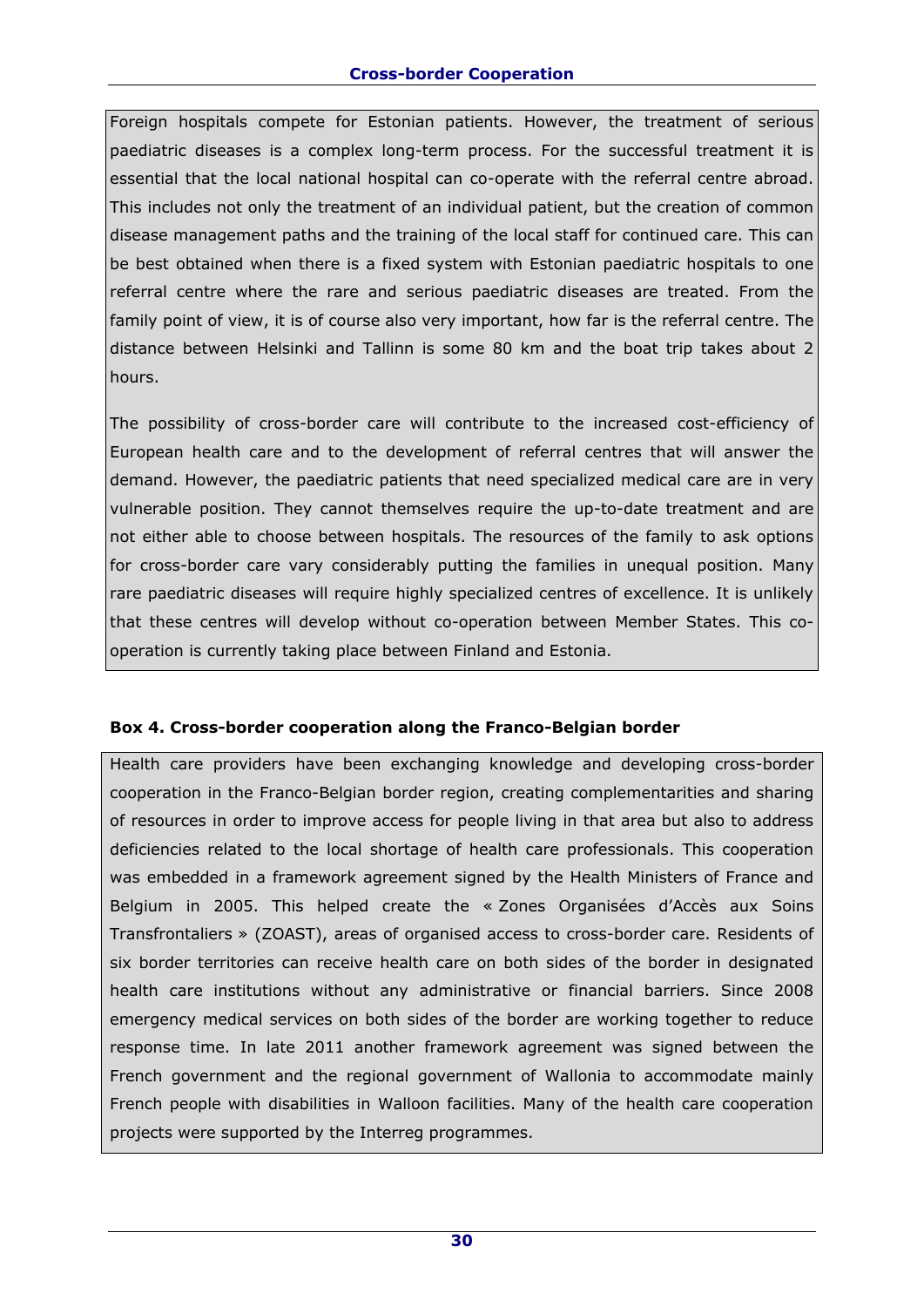#### **2.3. Collaboration in practical terms – potential benefits**

Potential benefits of cross border cooperation include greater choice for patients to choose where to be treated, improved professional and vocational education and training for personnel, enhanced mobility for health professionals, faster response in medical emergencies, and treatment in nearby facilities.

Ironically, the role of the Cross-border Directive is ambiguous as to how it supports cross-border collaboration: On the one hand, it actively promotes the idea of crossborder cooperation – a whole chapter is dedicated to it (see legal mandate) - and as such may encourage actors to engage with it. It also gives legitimacy to patient mobility and empowers patients by providing an additional tool for reimbursement which cannot be refused. On the other hand, the Directive – by giving patients an individual right to obtain health services across borders – could be seen as undermining the structured cooperation mechanisms that have facilitated access to cross-border care (especially in border regions) and creating novel competition between the health care providers in various Member States. If this competition is desired, the appropriate conditions for competition should be present (see EXPH Opinion on Competition). Moreover, the Crossborder Directive does not offer any solutions to practical problems that the cooperation projects may encounter. In fact, Regulation (EC) No 883/2004 on the coordination of social security systems is often used to administer reimbursement procedures and allow exceptions to prior authorisation. Local actors still depend to a large extent on national authorities agreeing to cross border care schemes, validating these and other administrative exceptions.

As opposed to the case-by-case, individual approach envisaged in the Regulation and the Directive, cross-border cooperation offers a more structural mechanism for administering patient mobility that can tailor these administrative procedures to the specific challenges that patients face in a particular border region and incorporate them in a broader framework of coordinating health systems locally. In addition to ensuring patients' access to cross-border care this can also include other forms of cross border care such as professional mobility, training or research suited to the local context. Other cross-border exchanges can prove important not least in terms of maintaining employment and professional development opportunities. Cross-border cooperation may also improve checks and balances between local actors e.g. by introducing competition among local providers and giving both patients and payers more options in terms of access to care.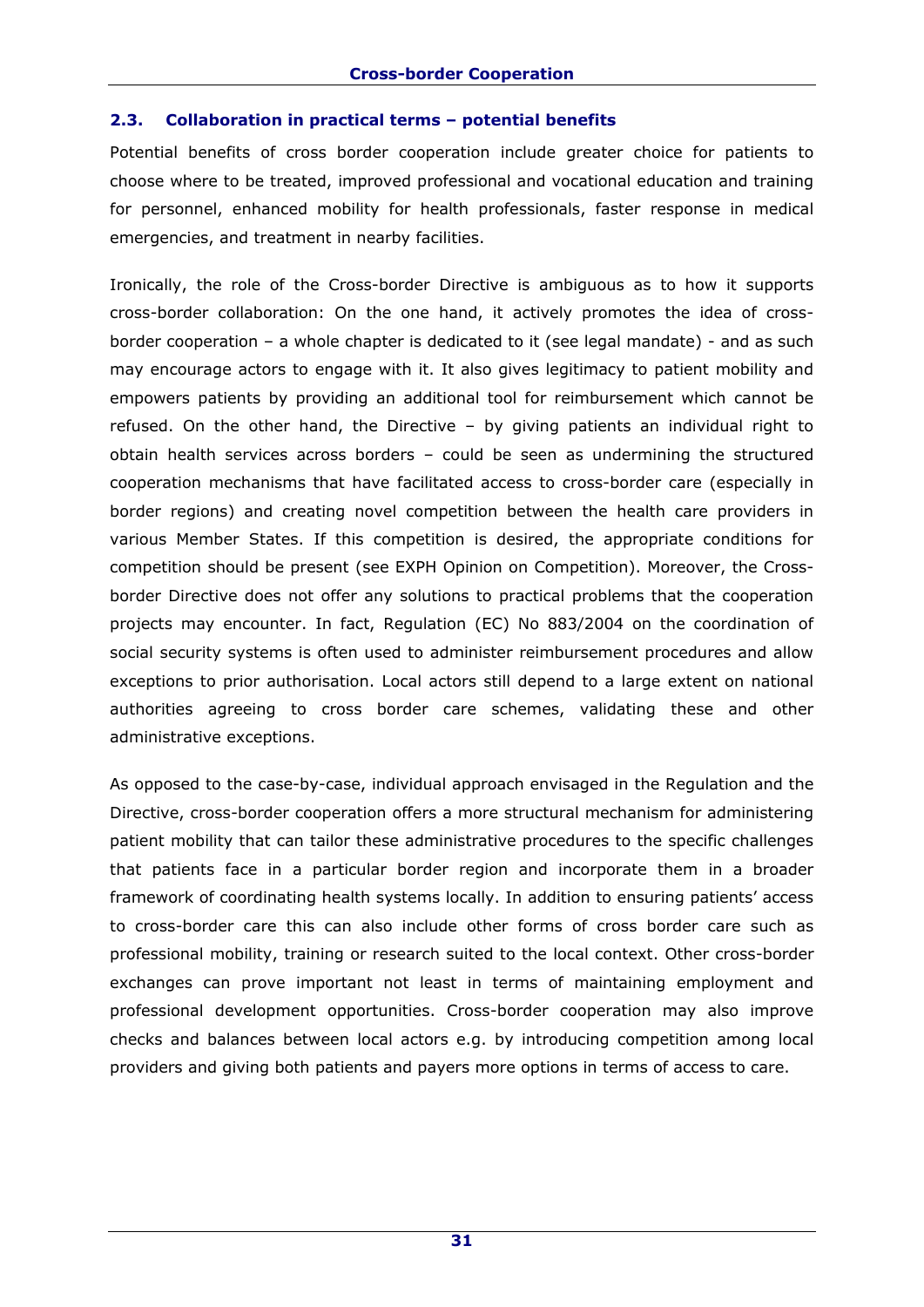## **2.4. Reference to opinion on quality of care**

Patient mobility cross borders may involve risks for patient safety. The main risks involve the management of complications requiring follow-up care, discontinuity of care caused by failure to co-ordinate medical documentation, and incomplete information to permit informed decision-making. For these reasons, formal actions are needed to ensure safe and high-quality cross-border health care.

The report of the Expert Panel on A Future EU Agenda on Quality of Health Care with a Special Emphasis on Patient Safety (Expert Panel on Effective Ways of Investing in Health 2014) has explored the subject of quality of care in considerable detail. This opinion also has implications for cross-border care. First, it reviews different methods for ensuring quality of care, again revealing great diversity in different Member States and also that many of the models that have been described in the literature were on a very small scale and rarely extended beyond a few facilities.

Secondly, the Expert Panel reviewed the evidence relating to the quality of health professionals. The Directive on recognition of professional qualifications (2005/36/EC) has been recently modernized (Directive 2013/55/EU) to include certain measures such as the establishment of a European professional card, as well as alert mechanism to ensure that regulatory authorities are aware of concerns about individual doctors. The amendment also increases possibilities for regulatory authorities to establish each doctor's language competence.

Some elements of the Directive 2013/55/EU should be noted:

- 1. The introduction of a European professional card will offer to interested professionals the possibility to benefit from easier and quicker recognition of their qualifications. It should also facilitate temporary mobility. The card will be made available according to the needs expressed by the professions. The card is associated to an optimised recognition procedure carried out within the existing Internal Market Information System (IMI) and will take the form of an electronic certificate, allowing the professional to provide services or become established in another Member State.
- 2. An alert mechanism will be set up: the revised Directive introduces an obligation for competent authorities of a Member State to inform the competent authorities of all other Member States about a professional who has been prohibited, even temporarily, from exercising his professional activity or who made use of falsified documents. This exchange of information will be based on the use of the Internal Market Information system (IMI). This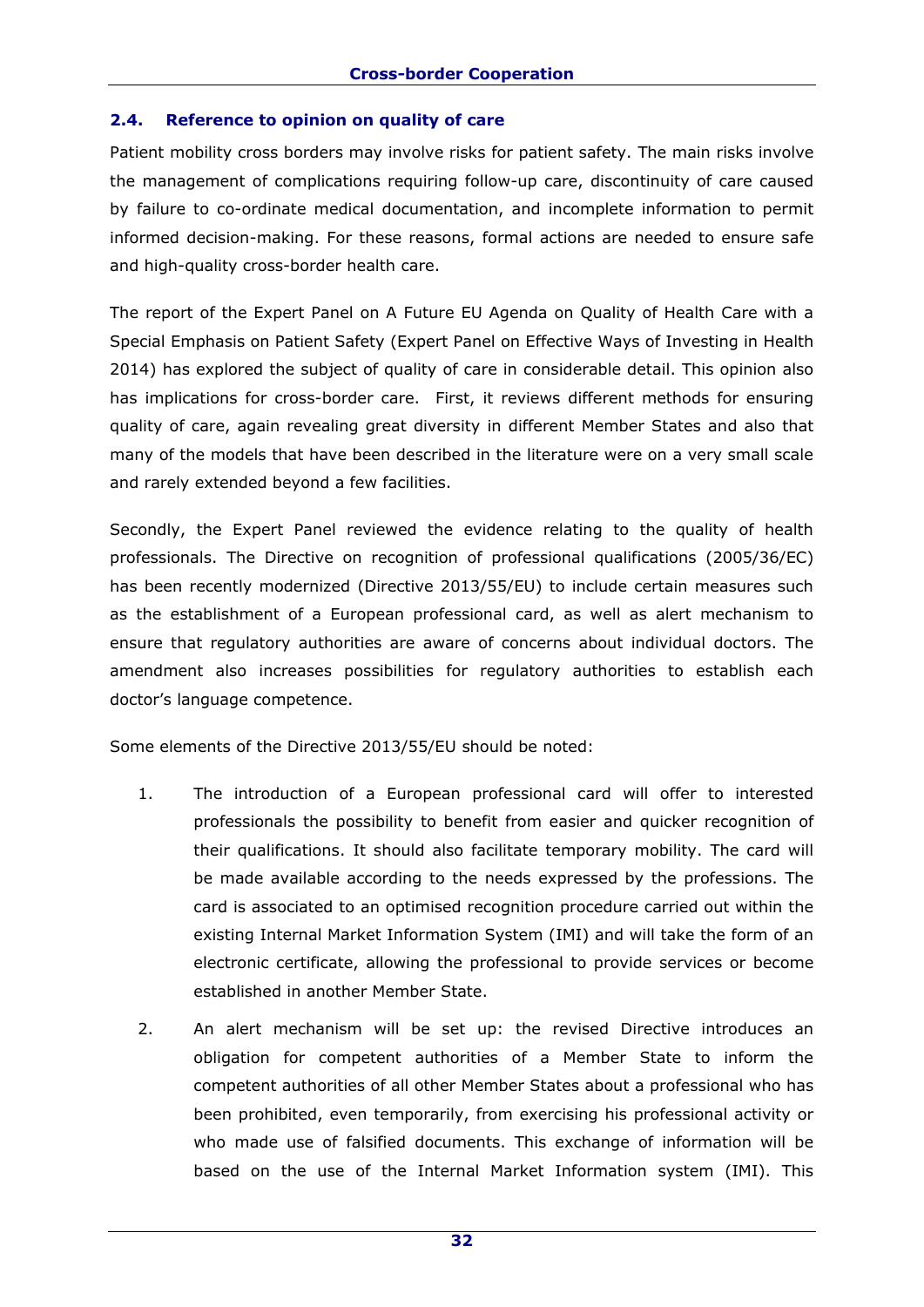obligation applies to professionals exercising activities related to patient safety or to the education of minors (where the profession is regulated).

3. Rules on language skills: the revised Directive clarifies that the checking of the language knowledge of a professional should take place only after the host Member State has recognised the qualification. In the case of professions with implications for patient safety, competent authorities can carry out proportionate language controls after the recognition of a qualification. In other cases, language control can intervene only if the competent authority has a serious and concrete doubt regarding the language knowledge of the professional. In any case, language control should be limited to the knowledge of one language of the host Member State (European Commission 2013).

There are, however, certain outstanding issues. One is the terminology that is used. In practice, the terms licensing and registration tend to be used interchangeably even though they have specific meanings in different Member States.(Kovacs, Schmidt et al. 2014) Another is the means by which regulatory authorities ascertain whether a doctor remains fit to practice. Some, but not all, Member States have introduced regular revalidation processes for some or all doctors, requiring compliance with certain criteria such as appraisal and participation in continuing professional development. A third is the considerable diversity in how to assess continuing fitness to practice. One study, which provided vignettes to regulatory authorities in different member states revealed substantial differences in both the types of behaviour that were considered to fall within the scope of disciplinary measures and the penalties that would result (Risso-Gill, Legido-Quigley et al. 2014).

The Expert Panel also reviewed issues relating to pharmaceuticals and medical technology. It noted the existence of harmonised procedures for medicines approval, while expressing some concern about the transparency of this process (Goldacre 2012). The issue of transparency of data concerning pharmaceuticals and medical devices is likely to be debated further as the proposed directive on trade secrets proceeds through the legislative process (McKee and Labonte 2015). The opinion on quality and safety also identified issues relating to the dispensing of prescriptions issued in the different Member State.

Finally, the Expert Panel noted a number of challenges that arose in ensuring continuity of care when patients moved across borders. These included consistency of information contained in discharge summaries (Döring, Doupi et al. 2014) and certain legal provisions such as birth registration and citizenship that arose in the event of a mother giving birth in another MS (Kiasuwa Mbengi, Baeten et al. 2014).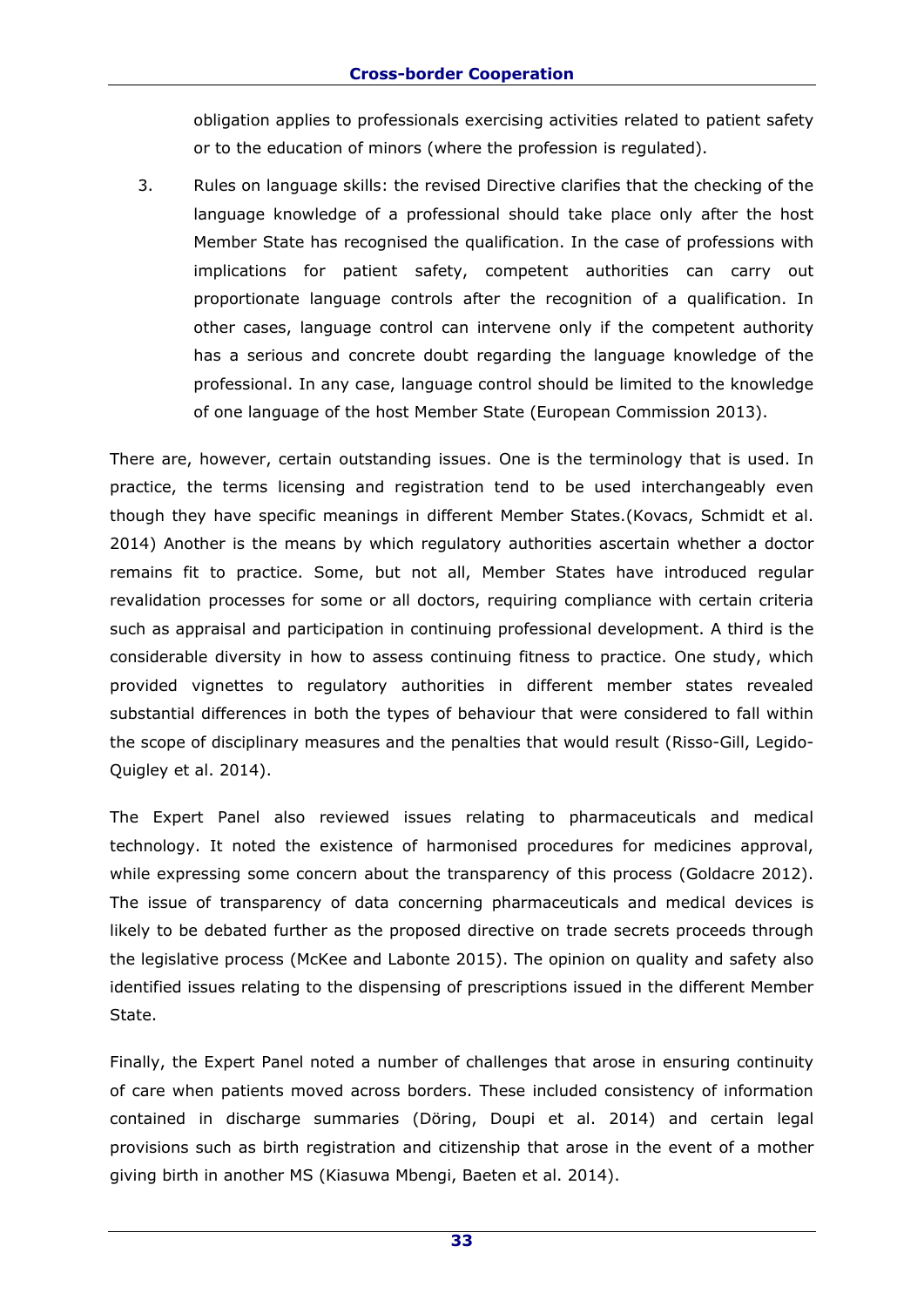# **2.5. No one size fits all – potential benefits of cooperation vary depending on context**

The interests, motivations and benefits for engaging in or supporting cross-border cooperation can vary according to the specific actor and context involved. Depending on one's perspective, it can be seen as an opportunity, for example to improve access in border-regions and make the European integration process tangible and beneficial to EU citizens, or as a potential threat, for example to the territorial integrity of a national health system generating additional financial costs.

For the EU, encouraging cross-border cooperation is an ideal way for strengthening cohesion between Member States. At the same time it translates the broad ideals and values of peace and solidarity underpinning the European integration process into concrete advantages for EU citizens. By advocating patients' rights, equity of access, social and regional cohesion (in particular for rural areas) as well as promoting complementarities between health systems the EU is fulfilling its supportive role of ensuring accessible, high-quality and sustainable health systems. Moreover, cross-border collaboration may constitute an opportunity for the EU to foster a degree of European solidarity by encouraging the pooling of funding, expertise and resources between Member States. In this sense, the EU is increasing its legitimacy.

For Member States, engaging in cross-border cooperation can be beneficial when it reinforces the objectives of national health care systems and aligns with ongoing health reforms, for example in terms of improving cost effectiveness, efficiency or delivering better quality services to the population.

Local actors, such as providers, payers, local authorities, patients' organisations and, above all, patients, stand to benefit most from cross-border cooperation. However, there is no "one size fits all" and each may have different motivations and incentives to engage in cross-border cooperation, also depending on the specific context and needs (Table 2).

On the other hand, cross-border care can be seen as a threat, for example where patients moving abroad undermined the viability of domestic facilities or where the availability of services abroad stimulates demand for provision deemed unaffordable at home.

Furthermore, it should be noted that some of the potential benefits may be contradictory, e.g. the improved quality and cost savings: Whenever the higher quality means higher cost, the cost savings objective may not be achieved. If higher quality motivates more use, then again cost savings may not be achieved on aggregate. However, if a health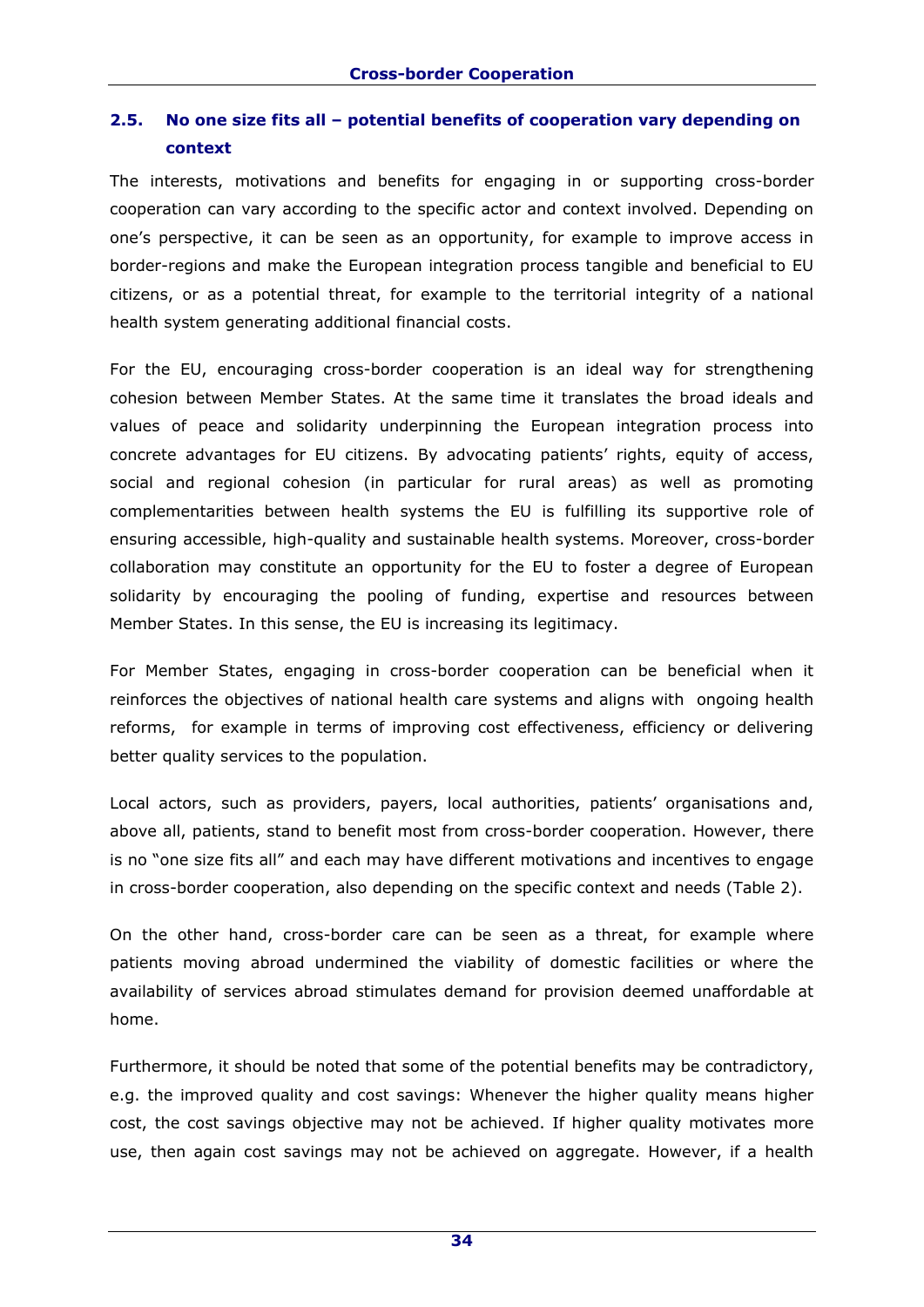system starts from an inefficient position, several objectives that involve trade-offs at the frontier may be simultaneously achieved.

| <b>Provider perspective</b>                                                       | <b>Payer perspective</b>                                                                 | <b>Patient perspective</b>                                 |  |
|-----------------------------------------------------------------------------------|------------------------------------------------------------------------------------------|------------------------------------------------------------|--|
|                                                                                   |                                                                                          |                                                            |  |
| Higher volumes                                                                    | Cost savings<br>$\bullet$                                                                | Access and proximity to<br>$\bullet$<br>care               |  |
| Improved quality                                                                  | Tariff security i.e.<br>better control over                                              | Less waiting                                               |  |
| Improved efficiency<br>$\bullet$                                                  | charged prices and fees                                                                  |                                                            |  |
| <b>Financial incentives</b>                                                       | Reduced waiting lists                                                                    | Increased choice /<br>patients can get a<br>second opinion |  |
| Prestige (in particular<br>for 'frontrunners')                                    | Increased satisfaction<br>and convenience for<br>insured patients                        | Equality of treatment<br>for border-region                 |  |
| Retention of staff                                                                | Complementarity in                                                                       | population (frontier<br>workers have double                |  |
| Maintaining smaller<br>$\bullet$<br>institutions through<br>collaboration/ cross- | local provision of health<br>care services                                               | access whereas other<br>residents do not)                  |  |
| border referral                                                                   | Better control over<br>patient flows                                                     |                                                            |  |
| Greater scope of<br>specialities                                                  | Options for cross-<br>$\bullet$<br>border contracting and                                |                                                            |  |
| Better integration of<br>care                                                     | purchasing of health<br>services                                                         |                                                            |  |
|                                                                                   | Reduced administrative<br>$\bullet$<br>burden and simplified<br>verification of invoices |                                                            |  |

**Table 2. Incentives for local actors to engage in cross-border care**

Source: (Glinos, Palm et al. 2015)

# **2.6. The obstacles to successful cross-border cooperation in health care – need to analyse obstacles all along the process**

Collaboration between health systems is bound to be complex. Health systems are conceived as closed entities where service delivery, service use and financing take place within the national territory (the territoriality principle<sup>3</sup>). Cross-border cooperation is the

<sup>-</sup><sup>3</sup> Cornelissen, R., 1996. The principle of territoriality and the community regulations on social security (Regulations 1408/71 and 574/72). Common Market Law Review 33, 439–471.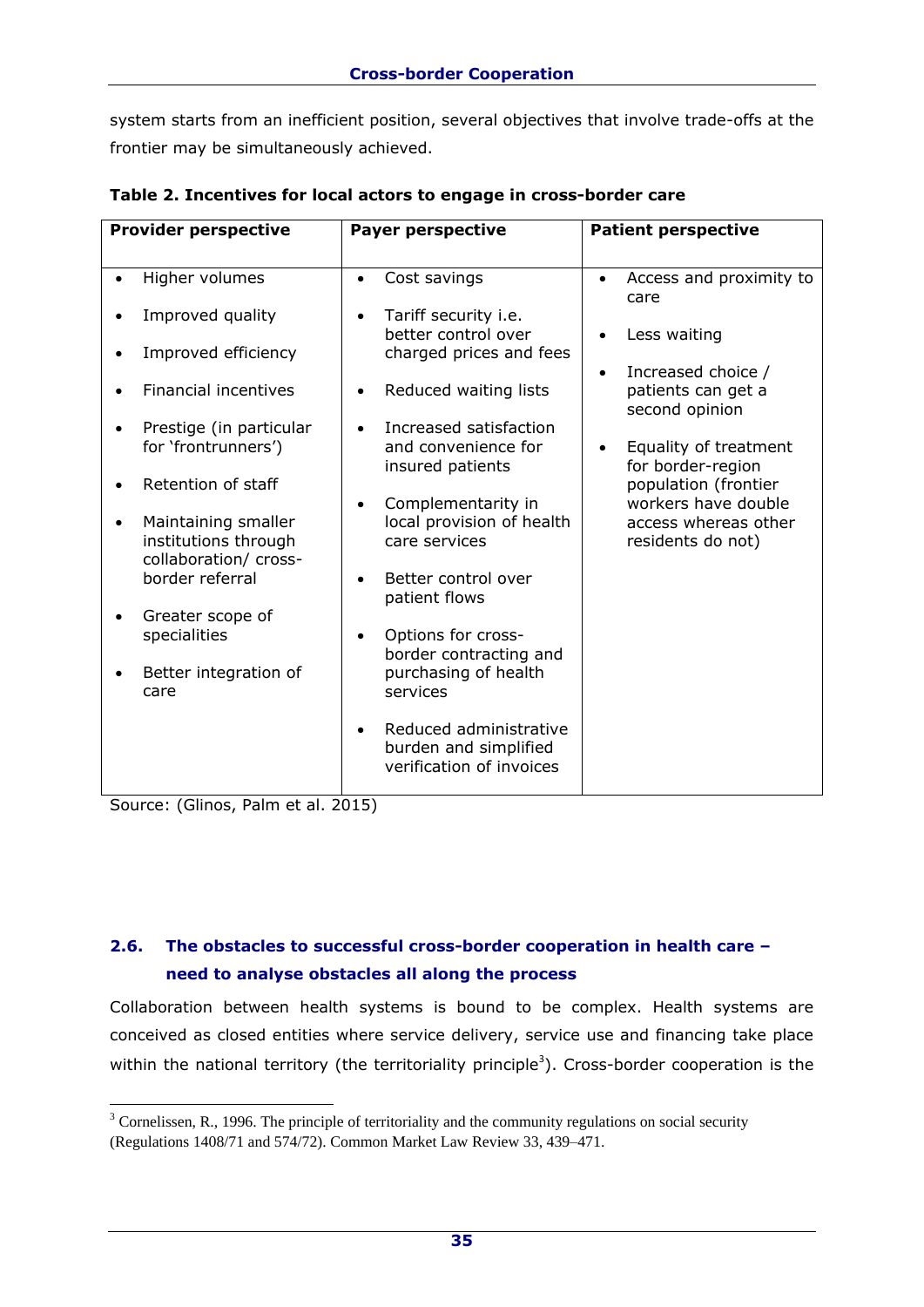exception to this rule: it opens up systems to flows of services, patients, professionals and funding. This generates all sorts of questions about applicable rules, undesirable effects, and competition etc.

The obstacles to cross-border cooperation can be divided into three main categories: 1) lack of information and transparency about treatments in another Member State; 2) uncertainty about payments and related reimbursement procedures; 3) arrangements for follow-up and post-treatments issues (*Figure 4*).

## **Figure 4. Typologies of obstacles to cross border care**

#### **Information and transparency about treatments**

- Lack of information on medical treatment and the related duration
- Practical problems in recognition of prescriptions issued in another Member State
- Weak Procedural guarantees regarding the use of health care treatments in another Member State
- Long waiting list for planned treatments provided in the different Member State

#### **Payment and reimbursement procedures**

- Prior authorisation by the government/ insurer/ national contact point despite the provisions of the of the Directive and Regulation 883/2004
- Lack of information on reimbursement
- Unclear conditions for reimbursement before hospital admission
- High tariffs and unexpected supplements at the end of treatment
- Non recognition of hospital invoices by the Member State of origin
- Demand for direct payment by the authorities of the Member State of treatment

## **Post Treatment issues**

- Different language used in medical records
- Lack of appropriate follow-up arrangements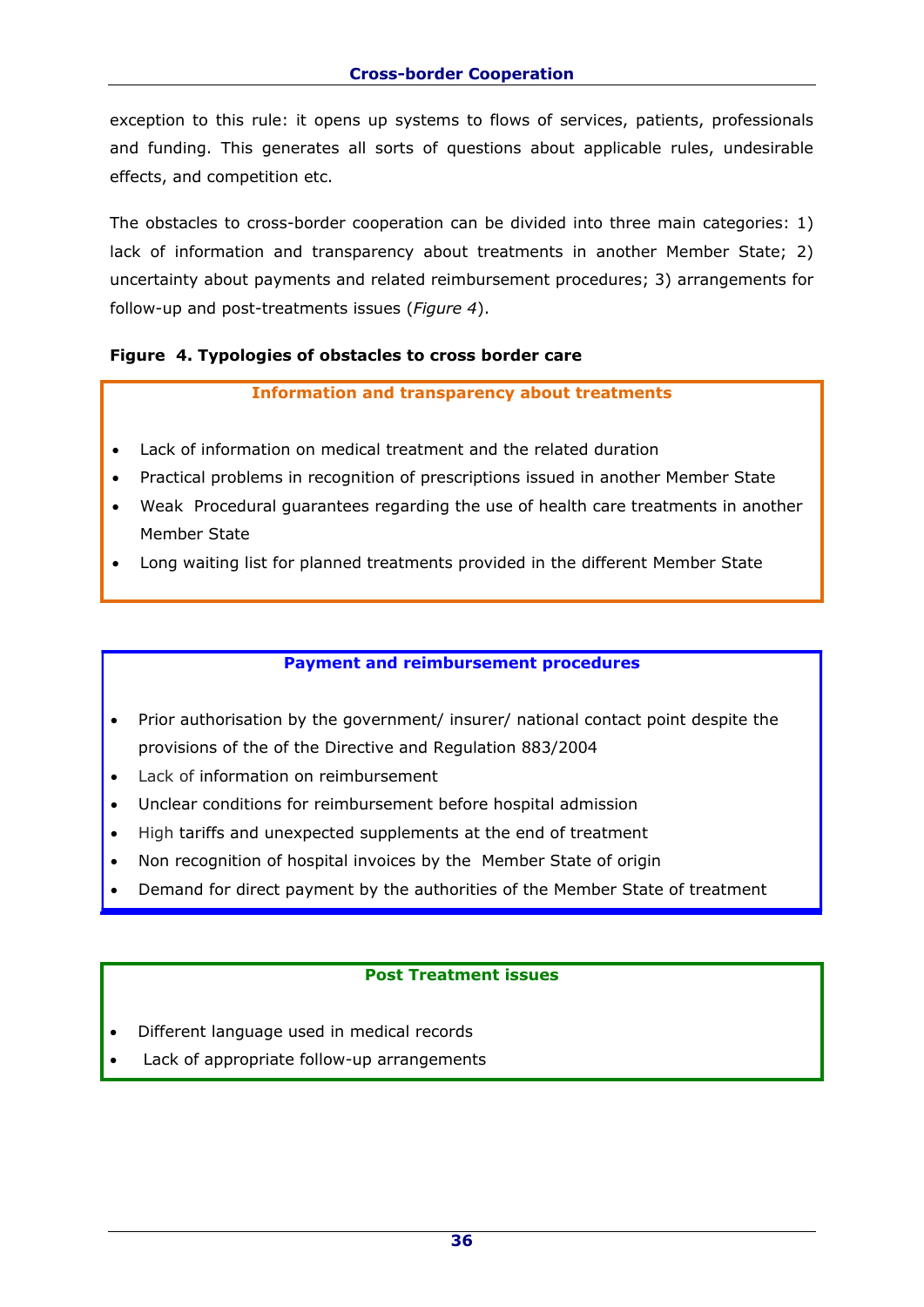Difficulties with information fall into two categories. One is how to find appropriate information to choose treatments in other Member States in accordance with the rules of Directive 2011/24/EU. The other is the incompatibility between health system administrations at bureaucratic/clinical levels in different Member States. Although the Directive establishes mechanisms to address these problems, there is a need for some Member States to implement legislative clarity and, where necessary, administrative processes, to avoid difficulties faced by patients, thereby enabling efficient collaborations with other Member States. An example is the on-going agreement between the city of Reutte (Tyrol, Austria) and the city of Füssen (Bavaria, Germany), separated by 5 km, to enable Austrian patients to be admitted to the Bavarian hospitals.

In addition, all patients must have adequate information before their treatment starts with a proper explanation about the treatment and its estimated duration. For some interventions the patients can be affected by long waiting lists in the Member State where they seek care. This can be the case both for chronic conditions and for highly specialised care.

However, those patients who ask for cross-border care may face additional difficulties for payment and reimbursement, since the systems in the other Member State may be unfamiliar to them and the information provided by national contact points may be lacking or may not address the particular needs. Some patients will have to pay unexpectedly high tariffs at the end of their treatment because of disagreements between the payer and the provider. Moreover, there is the possibility that hospital invoices are not recognised by the MS of origin due to some bureaucratic process issues. The final typology of obstacles deals with the post treatment issues. These are related to various administrative processes, the transfer of medical records in different languages. Furthermore, on the clinical side, there are not requirement on rehabilitation services offered to EU patients after been discharged by the Hospital despite of the need of ambulatory rehabilitation.

In addition of the above-mentioned typology, the obstacles for cross-border co-operation can be further classified in operative terms. While different types of cross-border cooperation may lead to different kinds of problems and every setting may be unique in terms of context, needs and actors, they also face similar obstacles irrespectively of where and why cross-border cooperation is taking place. These obstacles are mostly of political, legal, administrative, financial, clinical or organisational nature.

**37**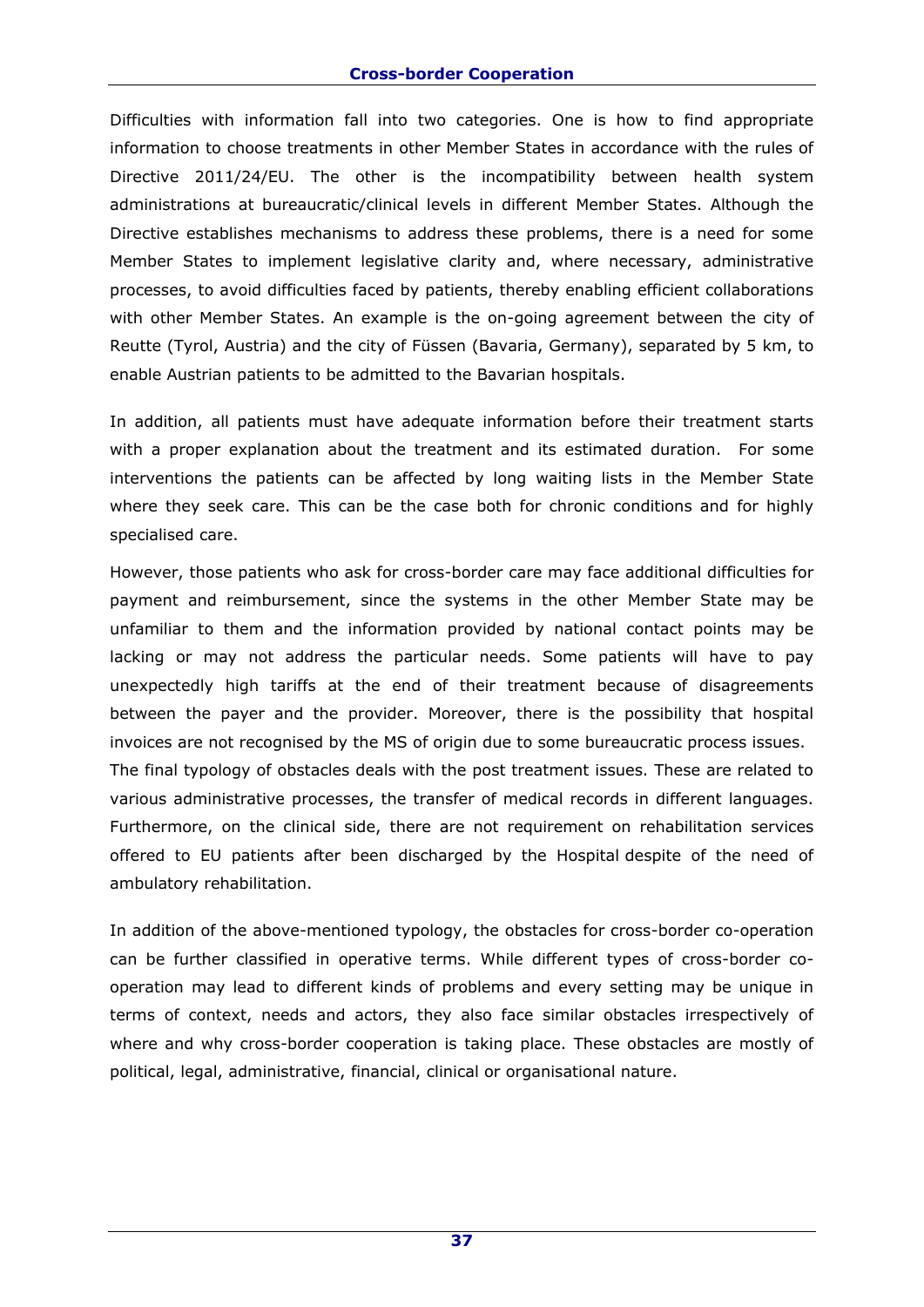### **2.6.1. Political obstacles**

Political will and support are important not only to initiate cross-border cooperation but also to sustain it over the long term. It is most often manifest in financial support for cross-border cooperation but it can take other forms, such as logistical support and giving explicit permission for public officials to engage in projects. Because of the territoriality principle, cross-border cooperation often requires a degree of political flexibility to allow exceptions to established administrative rules and practices.

Cross-border cooperation often entails difficult questions and dilemmas in terms of

- Public law: should e.g. national rules and regulations be applied if these prevent collaboration with institutions across the border (possibly to the detriment of national providers)?
- Territoriality: is it justifiable to spend taxpayers' money on financing services, equipment and jobs in another country?
- Allocation of public resources: does the aim of improving access for a small number of patients (such as those living in border regions or with rare conditions) justify the public investment involved?

While political willingness can sometimes be seen at local or regional level, it may be more difficult to convince central governments of the need or relevance of cross-border cooperation. Border-regions are often rural, scarcely populated regions carrying less electoral weight, it can be difficult to convince national authorities to prioritise crossborder cooperation and invest time and resources in interregional planning or measures that facilitate cross-border access. The country's specific political and institutional constellation will also influence whether and where political support can be found.

The possible reluctance of Member States to allow or engage in cross-border cooperation for health may also be linked to more fundamental reservations about the role of the EU in health and respect for national competences (the subsidiarity principle) or the possible perception that a Member State would not be able by itself to provide in the health needs of its population.

Finally, political obstacles may also arise from actors other than public authorities. Certain stakeholders, such as professional associations, may also resist cross-border cooperation as it may threaten their interests, creating competition with providers in other Member States.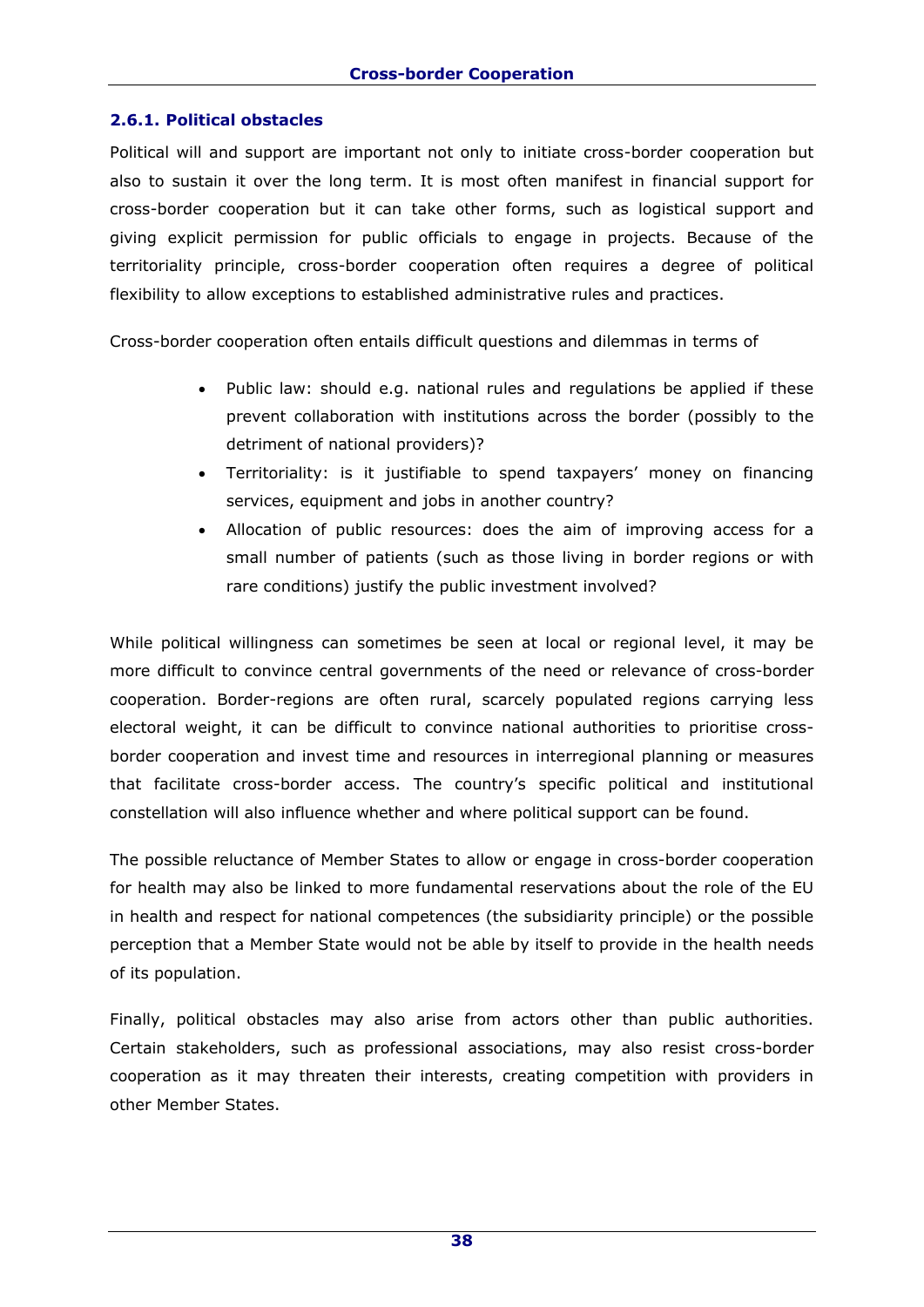### **2.6.2. Legal and professional regulation obstacles**

As mentioned before, organising cross-border cooperation in a highly regulated environment such as the health sector often requires specific legal mechanisms. Legal standards and rules established at national level on a wide range of issues (e.g. professional liability, employment conditions, birth/death certificates, transport of deceased) are often incompatible with those developed in other countries. The practical and technical complexities that arise from these differences are very time-consuming and often difficult – sometimes even impossible - to solve.

There is also considerable variation in approaches to clinical practice, within and among countries, some of which are enshrined in medical protocols and guidelines. Indeed, even the process of developing guidelines varies considerably among Member States (Legido-Quigley, Panteli et al. 2013). This variation may create obstacles for payers called upon to authorise treatment in another Member State. In the past, extensive bureaucratic hurdles related to patient safety and quality standards posed a major barrier to transfers of patients from the English National Health Service to Belgian hospitals for hip and knee surgery (Rosenmoller, McKee et al. 2006). More recently, Dutch health insurers were reported to be more selective in authorising cross-border treatment of Dutch patients in Belgian hospitals for expensive and less common interventions, with Belgian specialists deemed to be more lenient in applying clinical guidelines (Vervaeke 2015). There have also been challenges in delivering telemedicine services across borders, with confusion about whether the health professionals involved must be licenced in all countries where patients are being treated (Saliba, Legido-Quigley et al. 2012).

Some of these problems can be solved through bilateral framework agreements between Member States. A more systematic application of the principle of mutual recognition may also help to resolve some of the legal conflicts that occur in the context of cross-border care and cooperation. Alternatively, the creation of separate legal instrument or entity, such as the European grouping of territorial cooperation (EGTC), could be promoted as a way to organising cross-border cooperation in health and addressing particular legal problems.

# **2.6.3. Administrative obstacles**

Until the establishment of EU mechanisms for cross-border health care, anyone requiring health care abroad would have considered this as simply a private matter. Even now, thousands of European citizens who require health care outside their own country pay for it and, on returning to their home country, reclaim their payment from their holiday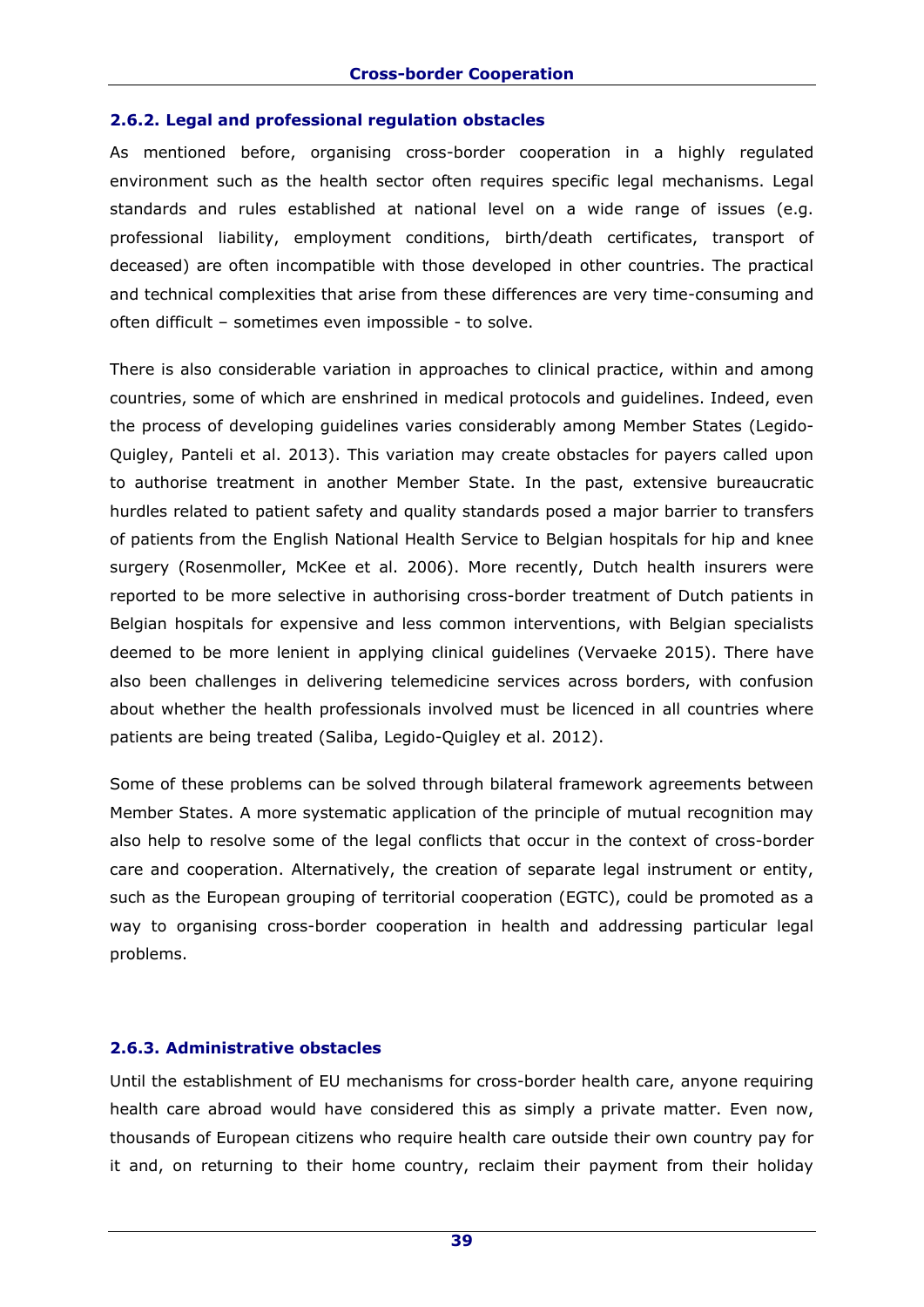insurance policy. However, in the mid-1970s, the then European Economic Community recognized that the principle of free movement of people, one of the four freedoms enshrined in the European Treaties, was meaningless if only those who were in full health could take advantage of this freedom (McKee, Mossialos et al. 2002).

In some areas of Europe there are large seasonal influxes of tourists, leading either to the establishment of specific health services to cater for the needs of tourists or seasonal difficulties in service provision. Some providers have been unwilling to accept the EHIC, forcing patients to pay for private treatment. Furthermore, as with any documentation, some people forget to apply for an EHIC before travelling, or leave it at home, or simply lose it. When they need it abroad, they don't have it in their possession.

Problems can arise when the bundle of services provided within a treatment category, for example a Diagnosis Related Group, differ among countries. It should be noted that the providers of care in MSs are forming their products and prices in many different ways making it difficult to maintain uniform reimbursement rules. This can lead to disputes about what should be paid for. Other problems can arise as a result of delays in reimbursement, especially where the numbers moving between two particular member states are few, so that those involved are unfamiliar with the procedures. It seems that these problems are reduced where there are established collaborations, for example in border areas.

The delay of reimbursement between MS is a standard procedure in most of the Member States. Bilateral agreement between cross-border Regions or health insurance Companies, have been proven to be more effective in the timely reimbursement.

Administrative obstacles may prevent the optimal treatment of patients. One such example is on the Adriatic Coast where Italy, Slovenia and Croatia meet. In this area, someone suffering from a myocardial infarction may find that the nearest appropriate facility is across a national border. In these cases, time is of the essence, as any delay could lead to increased damage to the heart and, potentially mortality. The health authorities in the three countries require that patients be referred via their emergency system, using the 112 number, to national cardiac centres. In Slovenia and Croatia these are, respectively, Ljubljana and Rijeka. They transnational network has been proposed, which will allow patients to be sent directly to the tertiary care centre in Cattinara, in Italy, which would reduce the transport time for patients by, on average, 60 minutes. The benefit would be considerable, as every three minutes of delay of treatment corresponds to a 1% increase in mortality at 1 year. This proposal is the subject of ongoing discussions.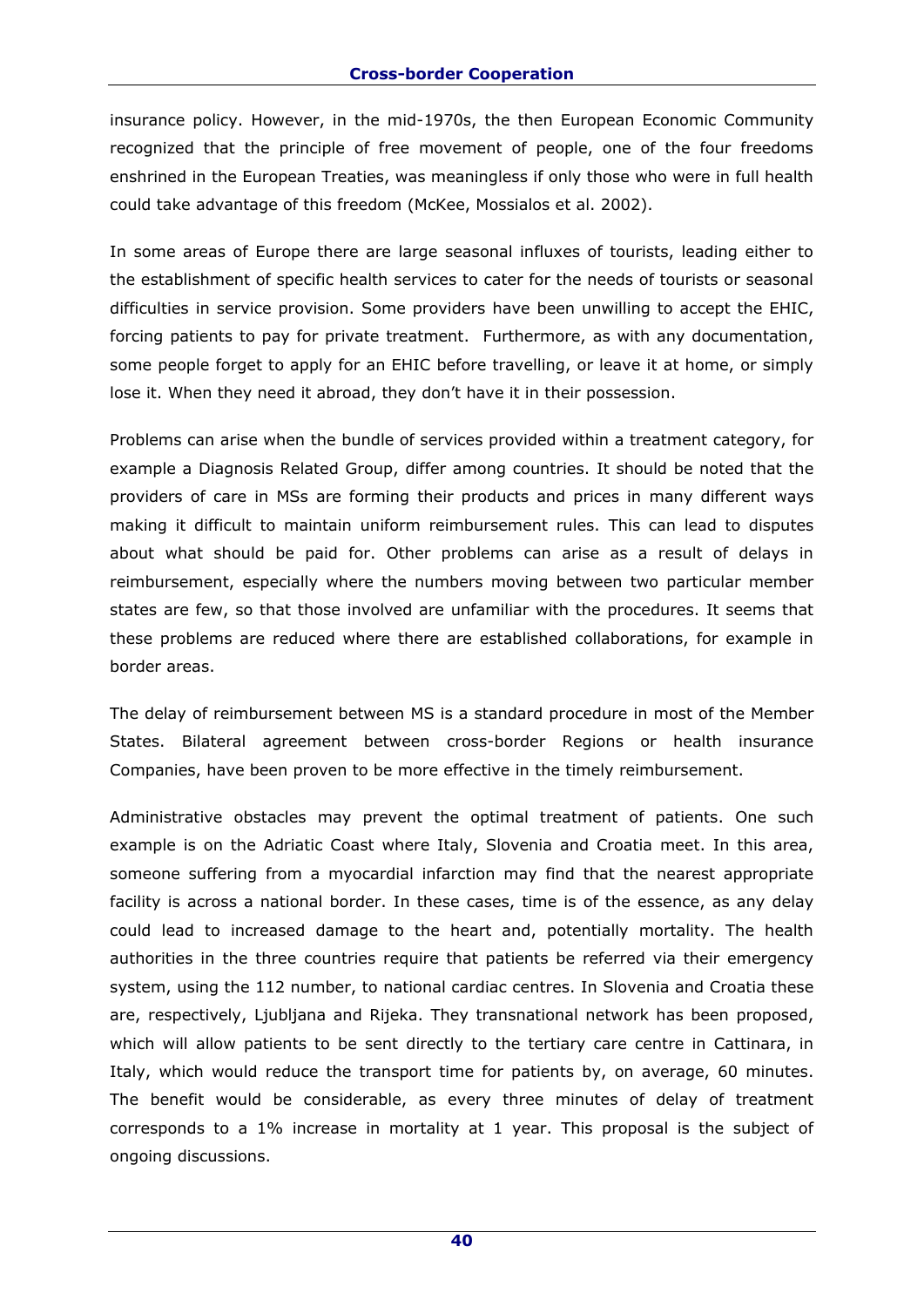### **2.6.3.1. Practical problems with the European Health Insurance Card**

Knowledge of the scale of cross-border movement of persons receiving health care services, the types of services and goods they receive, and the monetary implication of such cross-border utilisation remains scant (the Expert Panel is aware of a recently completed study which seeks to answer these questions but, although a summary of the study has appeared in the European media, the actual report was not available to the Panel). Under the European health insurance card (EHIC) system, the health care fund in the patient country of residence should cover the cost of medically necessary treatment abroad. However, as noted above, some providers may be reluctant to accept the EHIC, forcing the patient to obtain private treatment. In such cases, the EU citizen may find it very difficult to obtain reimbursement from their national health care funder. A recent example is the infringement proceedings taken by the European Commission against Spain over the refusal of some hospitals to recognise the European Health Insurance Card,<sup>4</sup> instructing tourists to reclaim the cost of treatment from private travel insurance, thereby bypassing the EHIC completely.

It is important to clarify one area that still seems to be pretty understood. Although the EHIC is intended for medically necessary treatment abroad, it also covers patients for pre-existing medical conditions. However, in a few cases healthcare providers may decide that the patient's treatment is not medically necessary at that time and can be delayed until they return home. In such cases the EHIC procedure will not apply.

All these factors undermine the integrity and the principles underlying the rights of patients to access to health care abroad as enshrined in the EHIC.

# **2.6.3.2. Interoperability of prescription systems/ePrescription**

The Directive on the application of patients' rights in cross-border health care (European Council 2011) (European Council 2011) requires that someone who presents a prescription issued in one Member State to a pharmacist in another should be able to have it issued, subject to any relevant national legislation. Specifically *"Member States shall ensure that prescriptions issued for such a product in another Member State for a named patient can be dispensed on their territory in compliance with their national legislation in force"* (Art 11). The implementation of Directive 2012/24 has laid down

-

<sup>&</sup>lt;sup>4</sup> For further information on infringement procedures:

[http://ec.europa.eu/eu\\_law/infringements/infringements\\_en.htm and MEMO/12/12](http://ec.europa.eu/eu_law/infringements/infringements_en.htmand%20MEMO/12/12)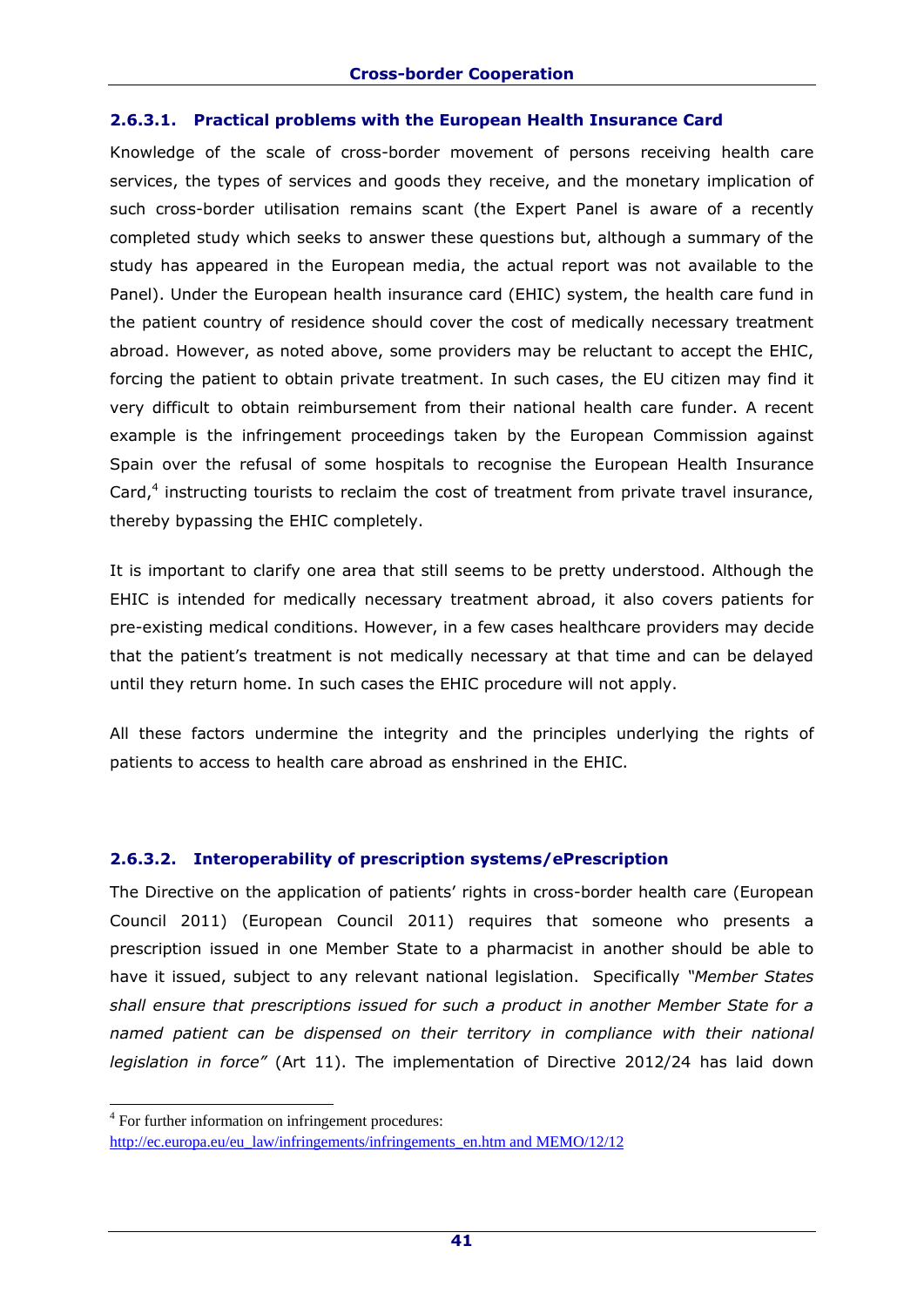measures to facilitate the recognition of medical prescriptions issued in another Member State. Research published in 2001 found that those seeking have prescriptions dispensed in another Member State face many problems (Mäkinen, Forsström et al. 2001), while another more recent study although also before the implementation of the Directive, estimated that 17% of pharmacists in the EU were confronted with a foreign prescriptions at least 5 times a month, although with considerable variation among Member States (Matrix Insight 2012).

One more recent study has specifically examined this issue (San Miguel, Baeten et al. 2013). The researchers prepared 192 prescriptions, written in Belgium (in Dutch) or Finland (in Finnish), covering three chronic disorders and one acute one, and with half using a brand name for the medicine and the other half using the name of the molecule. These were then presented to pharmacists in urban and rural areas of five countries, Belgium, Finland, Germany, Spain, and the UK. Pharmacists in Finland and the UK were least likely to issue the prescription. The commonest reasons for not issuing it were an inability to identify country specific brand names, a belief that they were not permitted to issue prescriptions from abroad (especially in Finland and the UK), and uncertainty about dosages or strengths. In 65% of visits the pharmacist questioned the researcher, almost always about the origin of the prescription. This was more common where the prescription use the brand name and was written in a foreign language. The researchers recommended that prescriptions that might be presented abroad should use the International Non-proprietary Name (INN) of the product concerned, a proposal that has been endorsed in the Directive adopted on December 20, 2012.

This study identified a number of issues that have to be addressed for the Directive to be implemented. First, it is necessary for the pharmacist to be assured that the prescription is genuine and the individual requesting it is the same person as is named on the prescription. Second, the product must be unambiguously identifiable and the pharmacist must be satisfied as to the appropriateness of the dosage. Third, the legal entitlement of the prescriber to write the prescription must be established. The Directive provides for the recognition of prescriptions in both written and electronic form. So far, discussions on mutual recognition of prescriptions have largely taken place in the context of electronic prescribing. In November 2014 the e-Health Network issued a set of non-binding guidelines for use in Member States to address these issues (eHealth Network 2014). Their guidelines include a standardised list of data items relating to the patient, the product, and the prescriber, as well as national contact points for cross-border e-Health through which a pharmacist can establish the legal status of the prescriber. Importantly, these national contact points for electronic health may be different from the national contact points required by the Directive. These proposals will, however, require extensive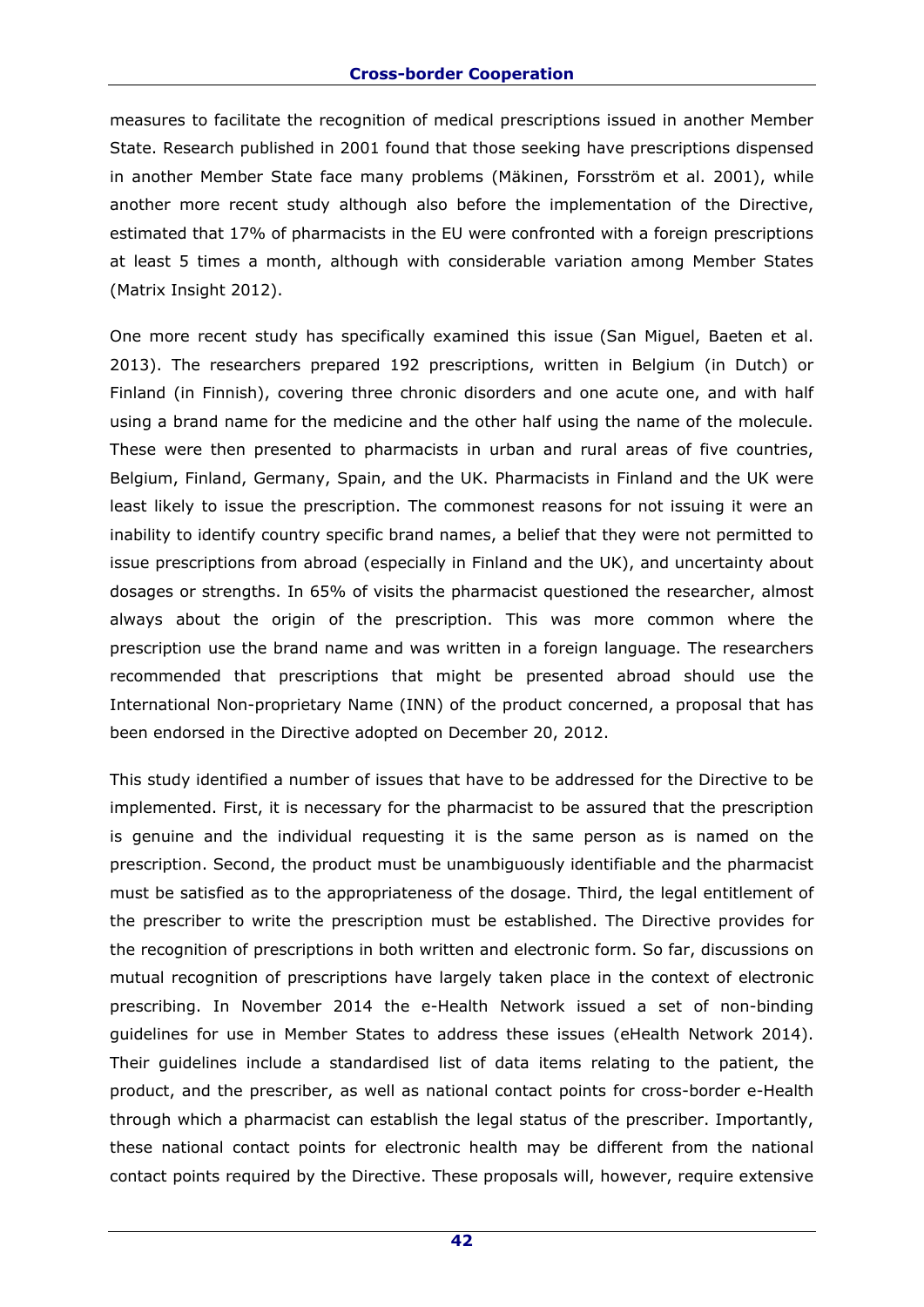investment in infrastructure to enable the flows of information foreseen, which include not only identification of the prescriber but also reporting back to them that the prescription has been issued. There are also many further issues to be resolved such as the fact that a registered health professional, such as a nurse, may be entitled to prescribe in some countries but not in others and, where they can prescribe, the products concerned may be limited.

### **2.6.4. Clinical obstacles**

The principle of territoriality: Difficulties involved in applying it in the health sector

The fundamental responsibility for ensuring access to quality health care lies with the Member States. Despite successive revisions of the EC Treaty, extending the scope and objectives of European integration, the tasks of organising and monitoring health care delivery, ensuring its funding through social security schemes or taxation, as well as safeguarding the health of the population, primarily remain a national competence. The European Union's role is mainly a supporting, coordinating and complementary one.

Traditionally, countries have limited their coverage to providers and patients on their own territory. Derogations from this territoriality principle were gradually introduced as professional mobility extended. Through bilateral agreements, immediate health cover was guaranteed to migrant and frontier workers as well as to their family members.

In patients affected by myocardial infarction time factor is crucial in saving lives, especially in which case, if you act within 120 minutes with angioplasty. The Adriatic Coast part includes part of Italy, Slovenia and Croatia. From the national legislation perspective the treatment of patient with acute myocardial infarction is planned and there is a need of preauthorization. On the other side, it is unplanned treatment and with no need of preauthorization only if it occurs outside the patient country of residence. The national health care systems in Italy, Slovenia and Croatia have the rule to send the patient through the emergency system 112 to their heart centres provided for reference. In Slovenia and Croatia they are respectively Ljubljana and Rijeka. If a transnational network instead of national systems would be organized with direct referral of patients in the tertiary health care centre in Cattinara the transport time could be reduced on average by up to 60 minutes per patient. The benefit of this result is measured at a distance, because every three minutes of delay of treatment corresponds to a 1% increase in mortality at 1 year after the event. There is a local initiative to promote cross-border collaboration to save hearts after the acute myocardial infarction.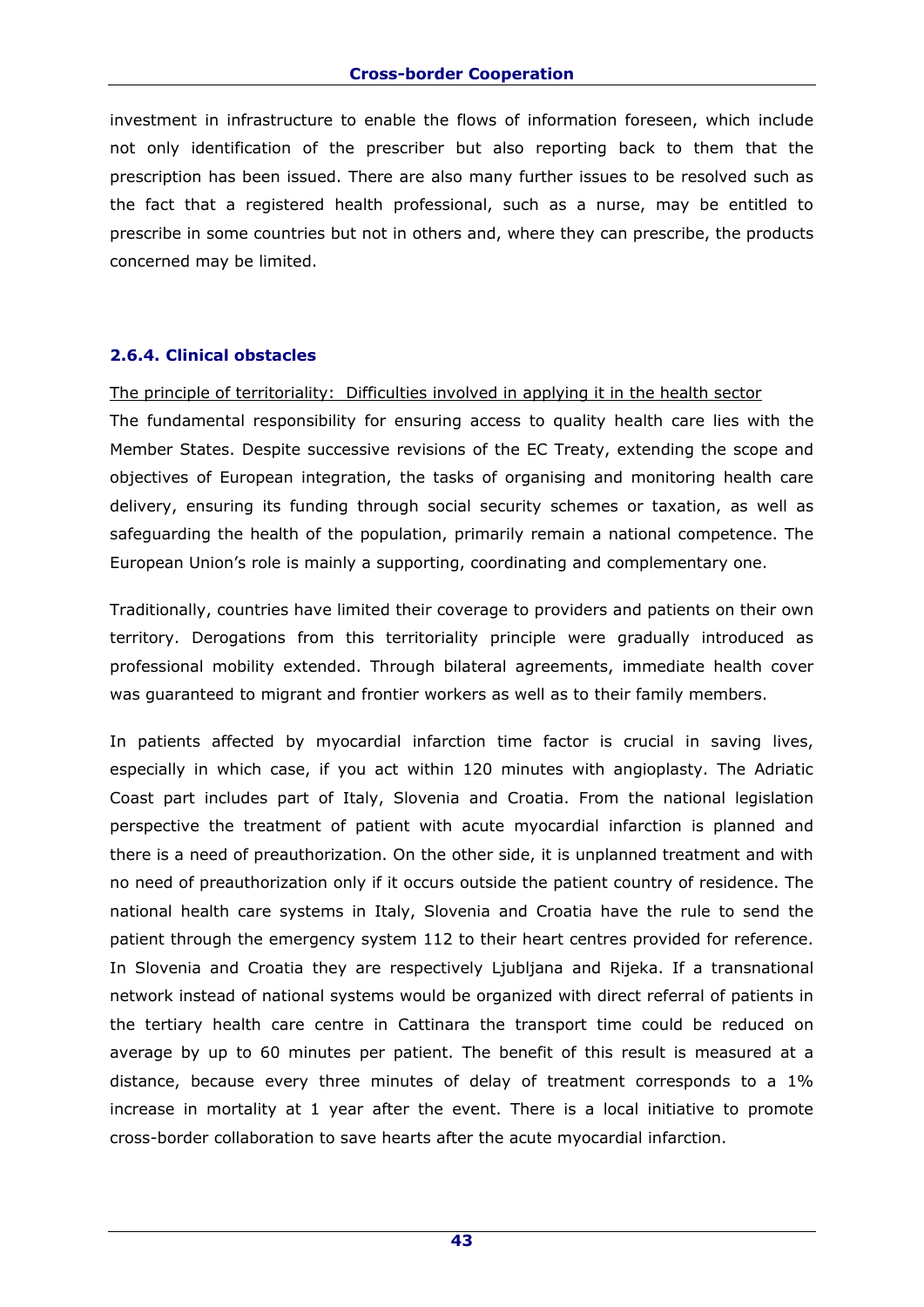### Data summaries and data transfer

Regarding data summaries and patient registries, the results of different projects have identified privacy issues on sensitive data within national legislation. Furthermore, the level of digitalisation is not the same everywhere. Different levels of health care systems, especially as regards the infrastructure, presented the main obstacles in the cross border project. Smaller hospitals did not provide a complete range of services and could not afford to purchase or maintain high-tech systems, but these should be managed through the reorganisation of the provider network at the national level.

# **2.7. Areas which could potentially benefit from greater formal cross-border cooperation and collaboration, especially concerning service configuration in border regions**

# **2.7.1. General areas**

# **2.7.1.1. Reasons why patients seek treatment abroad**

The vast majority of health care is obtained from providers located in the same country as the patient. Few people are willing to travel significant distances even within their own country. However, there are also many individuals who will require treatment in another country, for a variety of reasons. These include the following groups (Lunt 2011, Legido-Quigley, Glinos et al. 2012):

- Temporary visitors abroad
- Long-term residents abroad
- People who use facilities serving border regions
- People who go abroad to seek treatment
- People sent abroad by their own health funder, because the treatment is unavailable at home or because otherwise, there would be undue delay in obtaining it.
- Emigrants coming back to the origin country for treatment and family support

In recent years there has been a massive increase in the volume of tourism in general in Europe. Factors such as increases in net incomes, reductions in the costs of travel, and a growing number of retired people spending time abroad have made year-round travelling a reality for many people whose parents previously might never have left their own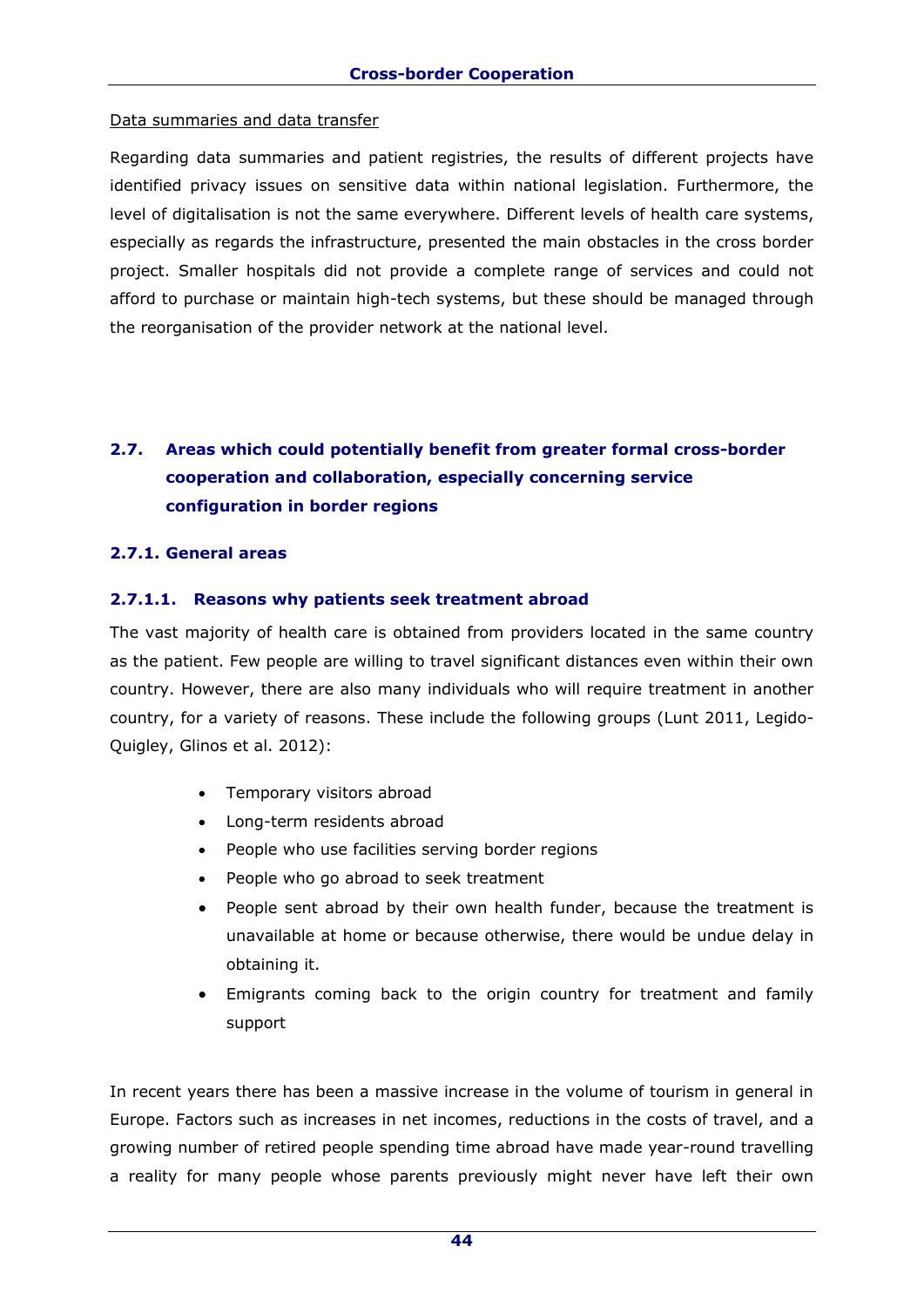country. These are some of the people for which the original E111 scheme was developed, enabling them to obtain health care abroad in the event of an emergency.

Patient mobility can have a huge impact on the health care systems of those areas receiving large tourist inflows, such as parts of Spain, Italy, Greece and France. Other areas face challenges when large numbers of people, mostly from northern Europe, retire to warmer climates, such as France or Spain. This group comprises many people who, even if initially healthy, may eventually require medical assistance for multiple chronic conditions associated with the ageing process. Although this is a phenomenon that has existed for many years (for example, Irish people returning to Ireland after spending their working life in England), the numbers involved and the destinations being chosen have changed greatly. There are now many people from northern Europe who are retiring to southern Europe, in particular to Spain, Portugal, Italy and Greece, and even to Croatia and Bulgaria. Traditionally, social care for vulnerable elderly people in southern Europe has been based on family support, but people who have retired to the South will have left their family networks back home. Furthermore, patients from countries who are not in the annex IV of Regulation 883/2004 who seek care in their country of origin will require authorizations for care abroad, as their health care entitlements will have been transferred to their new country of residence.

Each year in EU Regions with high tourist flows, preparations are underway for the summer season. The same applies for the winter season in mountain ski resorts. Measures include selection of health staff able to communicate in various European languages(Bellometti and Bertinato 2007) and implementation of new services to meet the needs of the tourists, many of whom are unfamiliar with the different organisations that they must deal with. The heavy flow of tourists brings with it a series of health care issues which the regional health care services are forced to handle through specific organisations that are set up to guarantee the health of European citizens temporarily residing abroad. Having gone beyond their own national borders for travel or work reasons, these citizens/patients, when faced with a medical emergency, find themselves before largely differing health services.

Therefore, the establishment and organisation of a new "*tourist health centre*" has to be flexible, and able to respond to expected and unexpected tourist flows. This is why linking health workers in the field with the administrators at the regional level and in the hospital network is vital for a good functioning of the system (Glinos and Wismar 2013).

The growing attention given to the movement of citizens and the related health care issues are indicators of important developments affecting the health sector. Whereas for many years health services were provided in a relatively isolated context of national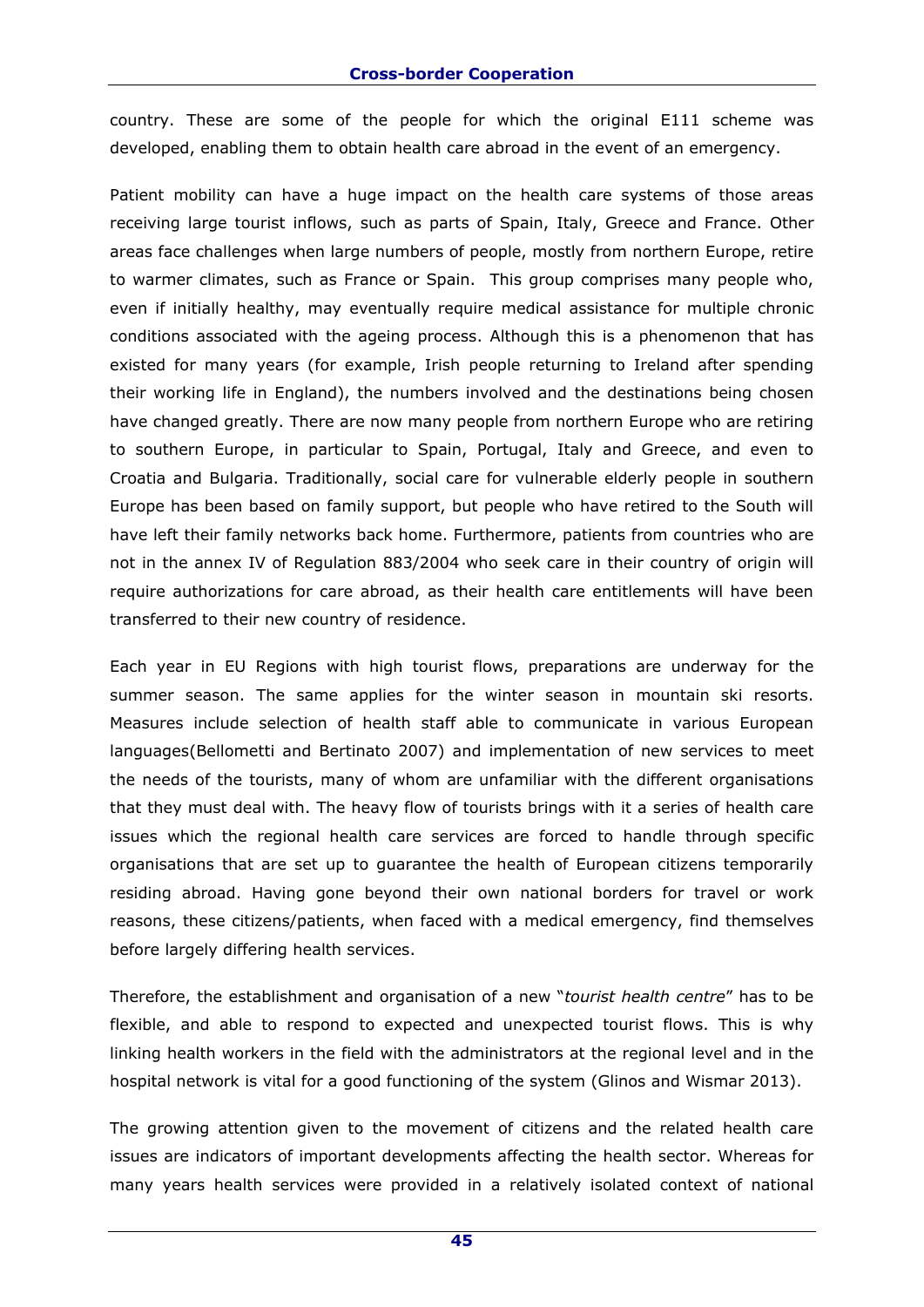policy, the health sector is now increasingly under the influence of "internationalisation" and market integration to health care services configuration. This is due to many factors:

- the increasing movement of citizens for work, holiday and study reasons created by an enlarged European Union;
- the movement of patients and health professionals seeking or offering health care in the framework of the free movement of services (successive European Court rules have raised the expectation of patients ruling that treatment abroad be paid for by the patient's own national health protection system);
- e-health and new medical information technologies

# **2.7.1.2. Sending patients abroad**

Throughout Europe there are places where a single population settlement crosses a national frontier. There are now several examples of collaboration to share facilities across such borders, such as the divided town of Valka (Latvia) / Valga (Estonia), or Bozen (South Tyrol-Italy) / Innsbruck University Medical Center ( Tyrol-Austria). An especially innovative example is the area of Cerdania (France) / Cerdanya (Spain), a sparsely populated area in the Pyrenees. However, practical difficulties remain, such as the nationality of children born in local facilities on the opposite side of the border from where their parents live (*Box 5*).

# **Box 5. The "Cross-border Hospital of Cerdanya"**

This hospital in the town of Puigcerdà, in the Pyrenees, forms part of a wider crossborder health care project seeking to ensure the availability of health care to the local population. It serves not only as a setting for the treatment of acute medical problems, but also as the core of a network of cross-border health services. Co-financed by the European Regional Development Fund, the hospital has been equipped with 64 beds, 32 rooms, three operating rooms, one birthing room and additional multi-purpose facilities. Launched in September 2008, the cross-border hospital project is the result of a successful partnership between the European Grouping for Territorial Cooperation of the cross-border Hospital of Cerdanya and the Health Department of the Generalitat de Catalunya (Spain). The project envisions the creation of a separate cross-border organisation for the construction and management of this establishment. The area of Cerdanya is inhabited by approximately 30 000 people, a number which rises to 150,000 during peak tourist periods.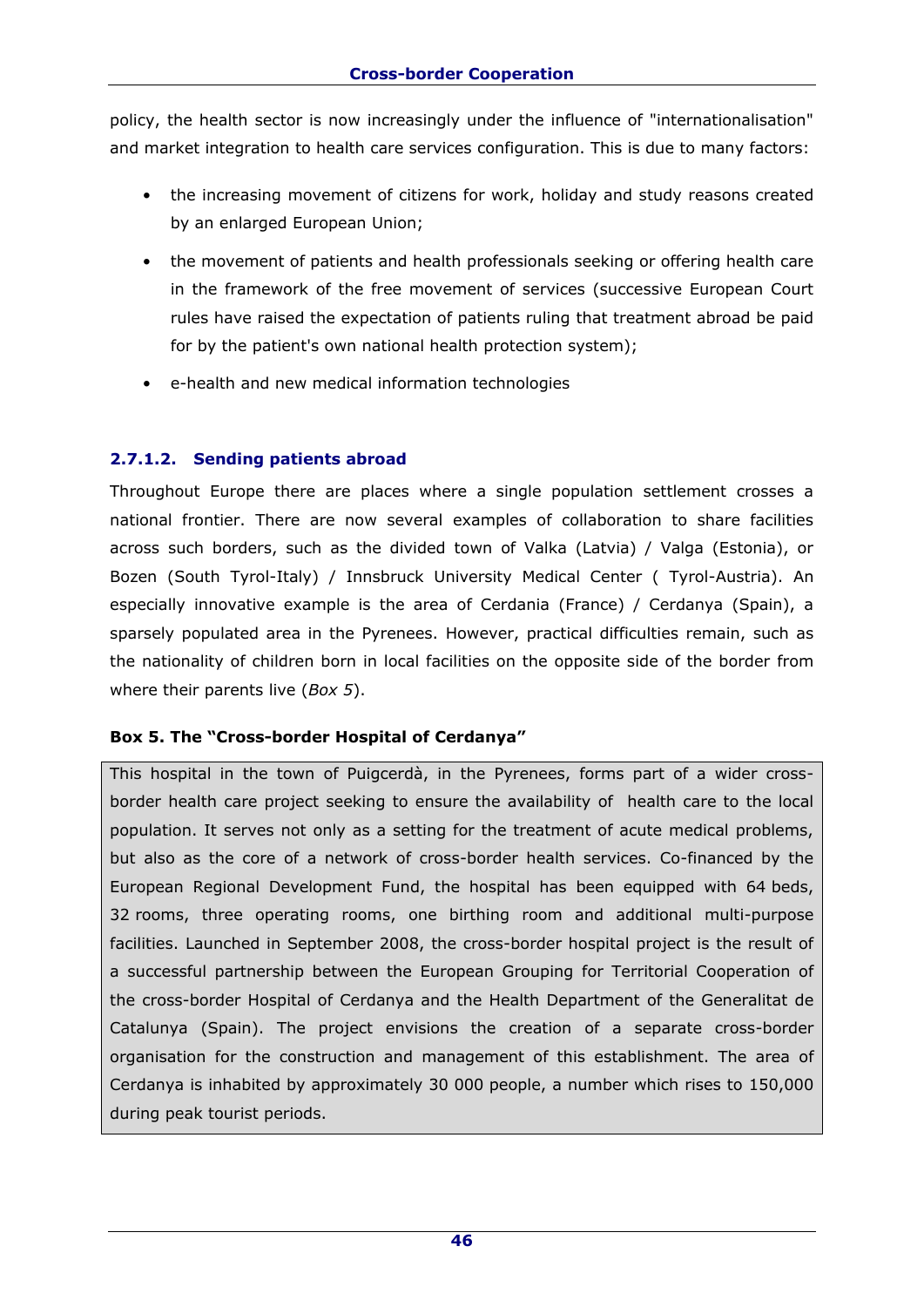Some countries have adopted explicit policies to send patients abroad for treatment. In some, this is a short-term move designed to challenge domestic monopolies and thus bring about change in the home health care system. In addition, some small countries have long traditions of sending people abroad for highly-specialised treatment, such as Malta, Cyprus and Iceland. Treatments involved include cardiac surgery and transplants of bone marrow, liver, heart and lungs.

# **2.7.1.3. Patients travelling independently for treatment abroad**

Despite their prominence in cases brought before the European Court of Justice, patients travelling abroad to seek treatment are relatively few and often seeking treatments that are on the margins of what is funded by their health care system. Examples include stays at spas, cosmetic surgery and dental treatment (Lunt 2011). Some of the new Member States have identified opportunities to take advantage of their low costs and attract patients from Western Europe. Dentists in Slovenia, Croatia, and Hungary are combining treatment with tourism in package deals. However, there have been concerns that, on their return to their home country, the work carried out abroad has been substandard, with complications linked to the quality of the dental materials used, giving rise to the need to return for further treatment, for example following implant surgery.

'Dental tourism' is driven by numerous factors, including the high cost of care and home and delays in obtaining access to local dentists, and is facilitated by inexpensive air travel and the Internet's capacity to link 'customers' to 'sellers' of health-related services.

Cross-border dental care may benefit some patients. Some dental tourists will obtain timely, affordable, high quality dental care. Were they to receive treatment in their local communities they might find treatment unaffordable or experience serious delays in obtaining access to a dentist. However, movement of patients seeking inexpensive dental care may have harmful consequences for some individuals. Quality of care is a serious concern. Some dental tourists will receive excellent care when they travel abroad for treatment. Other patients risk receiving sub-standard care. The extent of movement is still poorly understood although some data have been collected by Karman and Tolnai and colleagues *(Figures 4 and 5)* and in the EU ECAB project.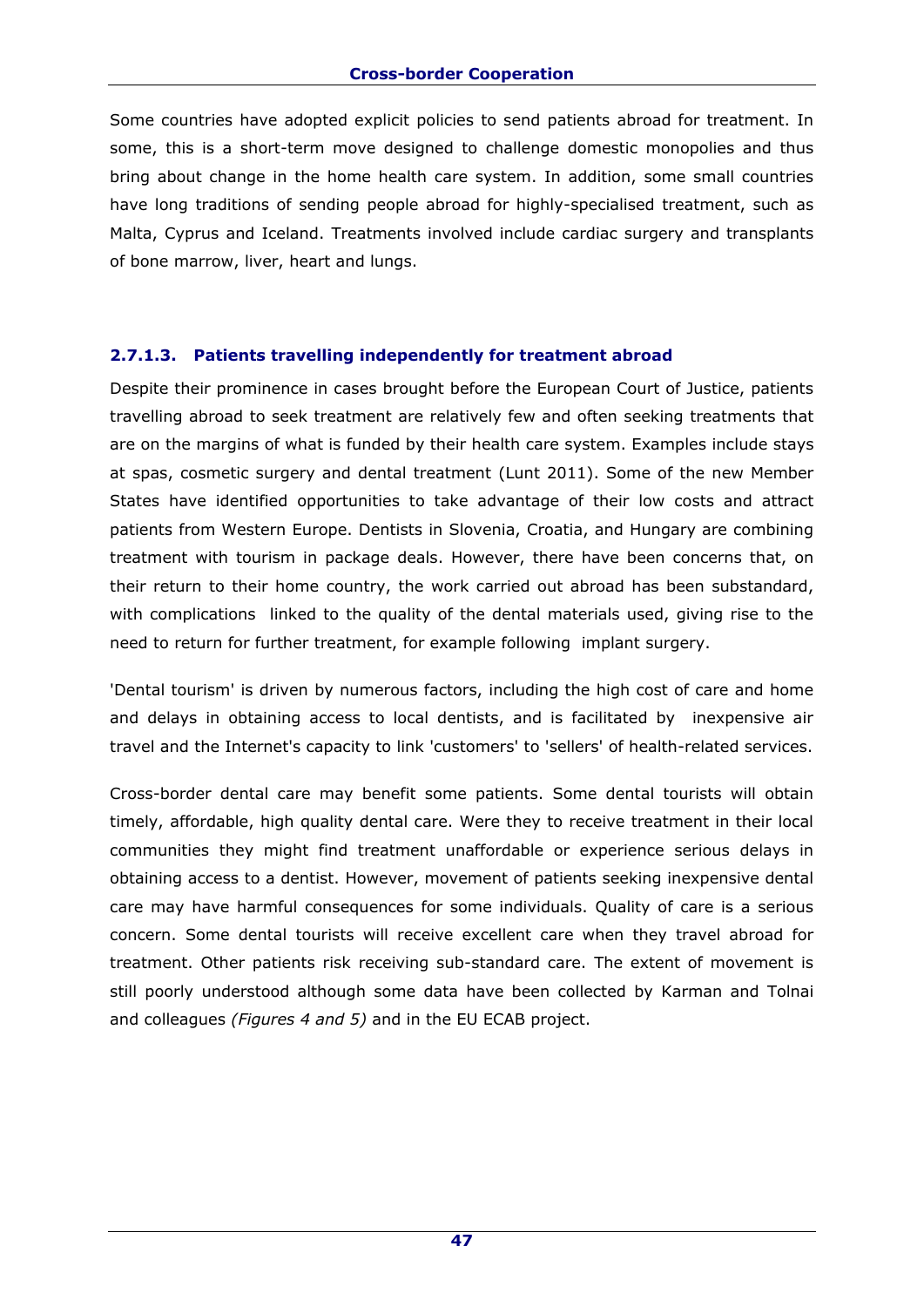



Source: (Kaman 2010)



# **Figure 6. Dental tourism in Europe 2010 – recipient countries**

Source: (Tolnai, Billik et al. 2009)

European dentists do, however, now face a growing challenge from lower-priced providers in other parts of the world, such as South Africa, India, Singapore, Brazil, and Dubai.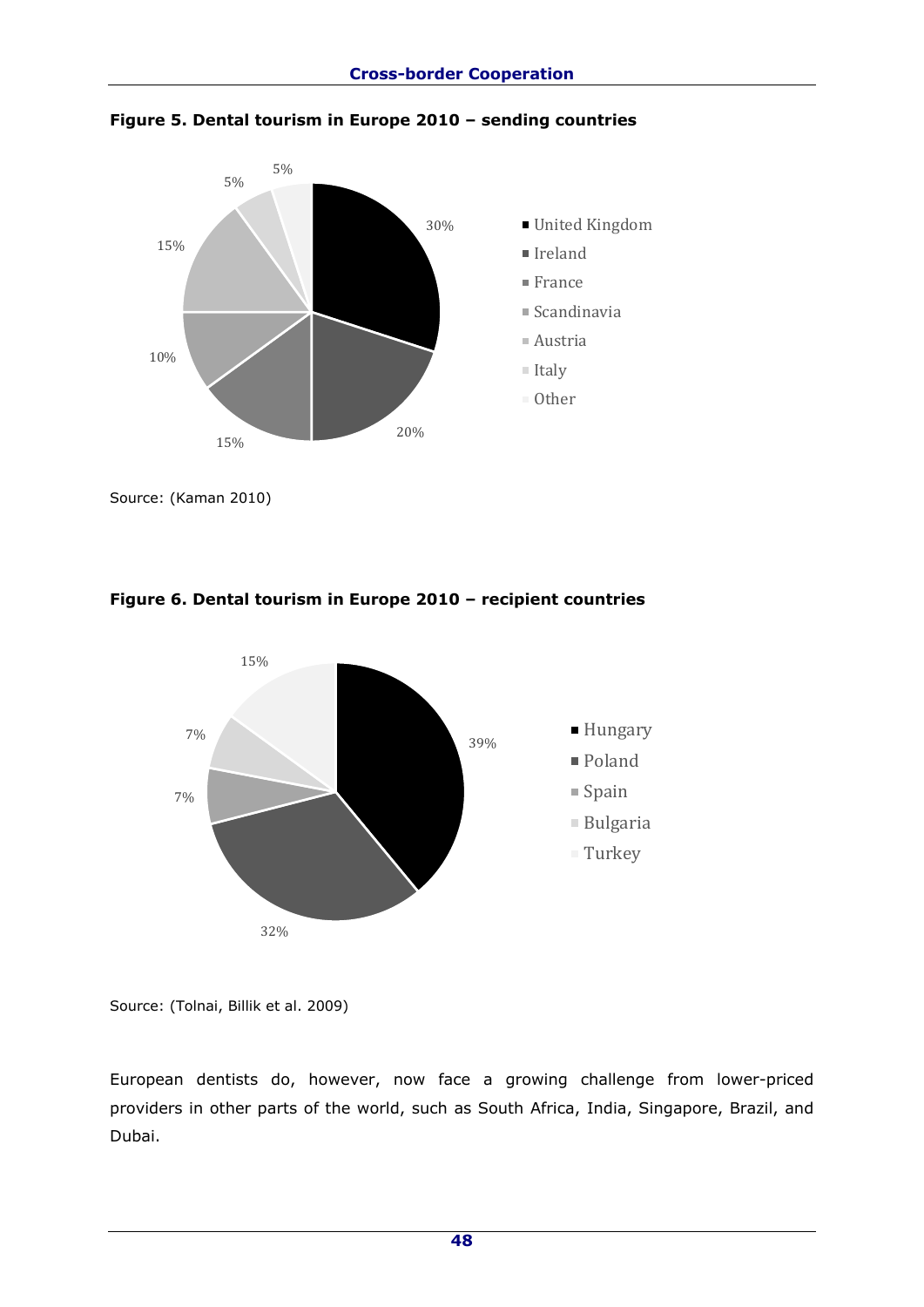# **2.7.1.4. Comparing the benefit packages between Member States**

For rational decision-making, knowing how many persons "consume" health care goods and services across borders (as well as inside their own countries) is the first necessary step, even though it is not enough. National and EU policy-makers need reliable comparisons about the available health services (the "benefit package"), how these are defined (the "taxonomy"), what are their costs, and which prices they will have to pay for them. In addition, policy-makers need to understand the "push" and "pull" factors that act on patients, especially regarding access to and quality of services. This information is often lacking. The information that is available for international comparison of health care expenditure has so far been driven mainly by two factors, namely cost containment (on an aggregate level) and the quest for information on cost-effectiveness (of individual services or technologies).

An analysis of benefits provided in the various EU Member States reveals a clear trend towards a more explicit definition of benefit baskets and benefit catalogues. Some countries that have recently introduced health care reforms (e.g. Italy, Poland and Spain) have more explicitly defined benefit catalogues. Elsewhere, as in the UK or in Germany's Social Code Book (1988), benefit catalogues are defined implicitly, but increasingly involve negative lists, based on evidence provided by independent institutions such as the British NICE (National Institute for Clinical Excellence) or the German IQWiG (Institute for Quality and Efficiency).

Explicitly-defined benefit catalogues, however, require clear and transparent decision criteria for the inclusion or exclusion of benefits. Most countries officially state that (cost) effectiveness is an important decision criterion. However, further enquiries often reveal that there is no rational process for reviewing the available evidence on specific procedures or technologies. In reality, the decision-making process is often guided by lobbying activities by certain actors. In general, there is room for greater transparency of decision criteria in all countries in order to achieve accountability.

It is unrealistic to believe that it would be possible to harmonise the baskets of health goods provided by Member States in the short or medium term, since the definition of benefit baskets varies so widely. Additionally, in countries such as Italy and the UK, there are several examples of decentralisation that gives sub-national entities the autonomy to define the benefits that they provide, such as the absence of charges for prescriptions in Scotland, Wales, and Northern Ireland, but not in England.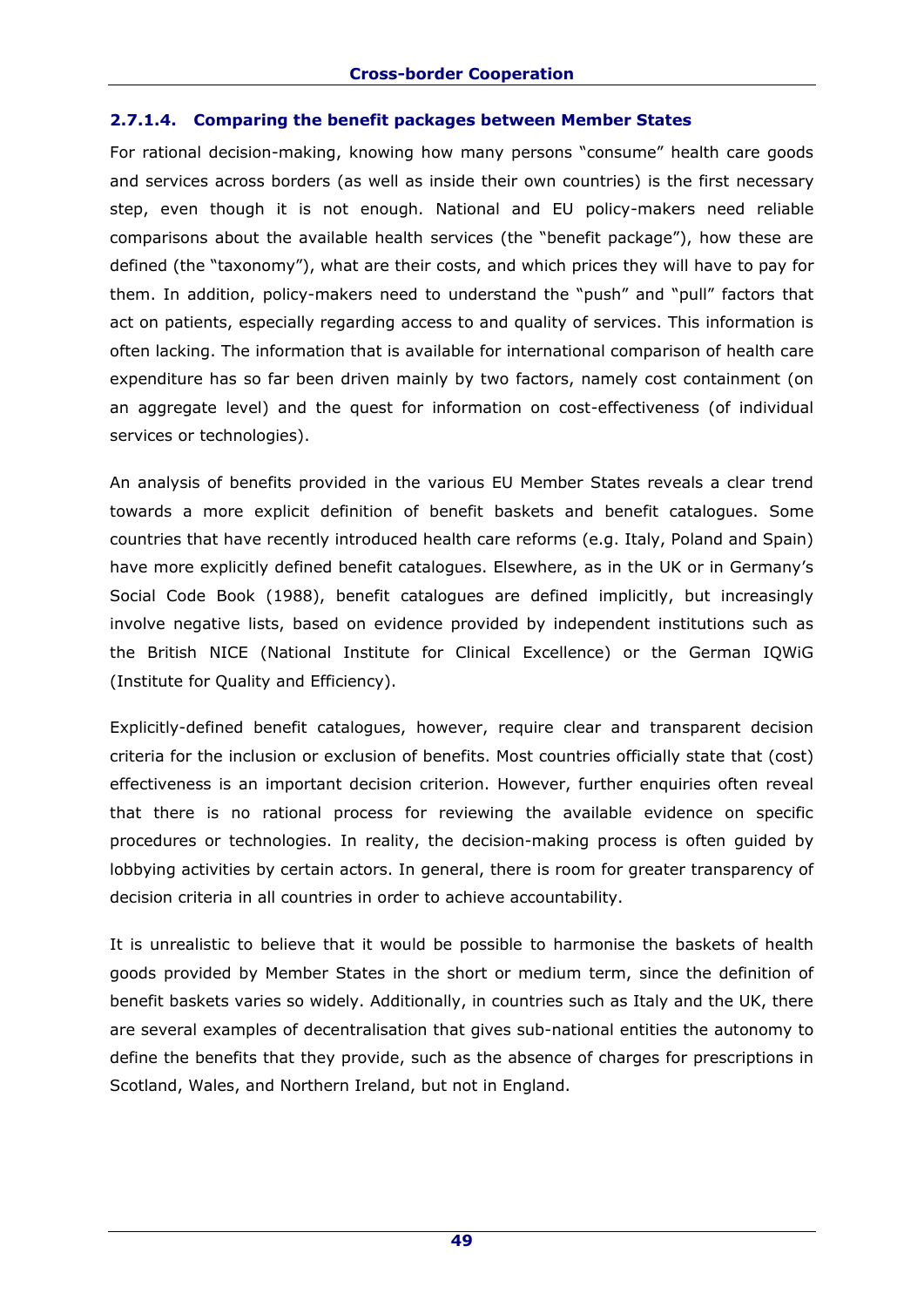# **2.7.1.5. National Contact Points (NCPs)**

One of the crucial elements of the cross-border Directive is the empowerment of patients to make informed choices, when seeking health care abroad. The establishment of national contact points (NCPs) should help to provide potential patients with clear information on their rights to seek treatment across Member States. They should provide information on the quality and safety standards enforced in the country of interest and any specific medical, organisational and financial aspects of the health care services and the treatment options on offer. A study of the experiences of German patients choosing hospital care abroad found that most (49%) obtained information from health care professionals on health-related (hospital performance and professional qualifications), and financial issues (coverage of costs by insurers and reimbursement mechanisms). The second study evaluated the quality of information on NCP websites (Santoro, Silenzi et al. 2015). It found that the websites that do exist provide much of the information required, including quality and safety standards as well as information on patients' rights and entitlements, complaints procedures, and mechanisms to seek remedies and to settle disputes. However, some websites lacked key information. Another analysis, reporting in February 2014, found out that 24 NCPs were operational (Clemens et al. 2015). Both of these studies showed that the way in which information is presented on the websites of NCP varies considerably

Clear, easily comprehensible CP websites are crucial if information is to be made available on treatment in other Member States, especially in relation to quality and safety standards any specific medical, organisational or financial aspects of health care services. There is a strong case for the European Commission to develop mechanisms that can facilitate sharing of best practice in the design of NCP websites. It could even be useful that a formal review of the contents of different websites would be carried out by the Commission.

# **2.7.2. Planning in border regions**

Border regions have consistently been identified as areas that could benefit from greater formal cross-border cooperation and collaboration. These are why careful preparations are necessary for benefits to arise. Special focus should be on the unification of waiting lists for specialist visits, the optimization of available beds for hospitalised patients and costs optimisation through joint services provision. Furthermore, there are many practical steps that must be taken, including harmonisation of discharge summaries, enhance language skills of health workers (where relevant), and putting in place processes to ensure continuing care and follow-up.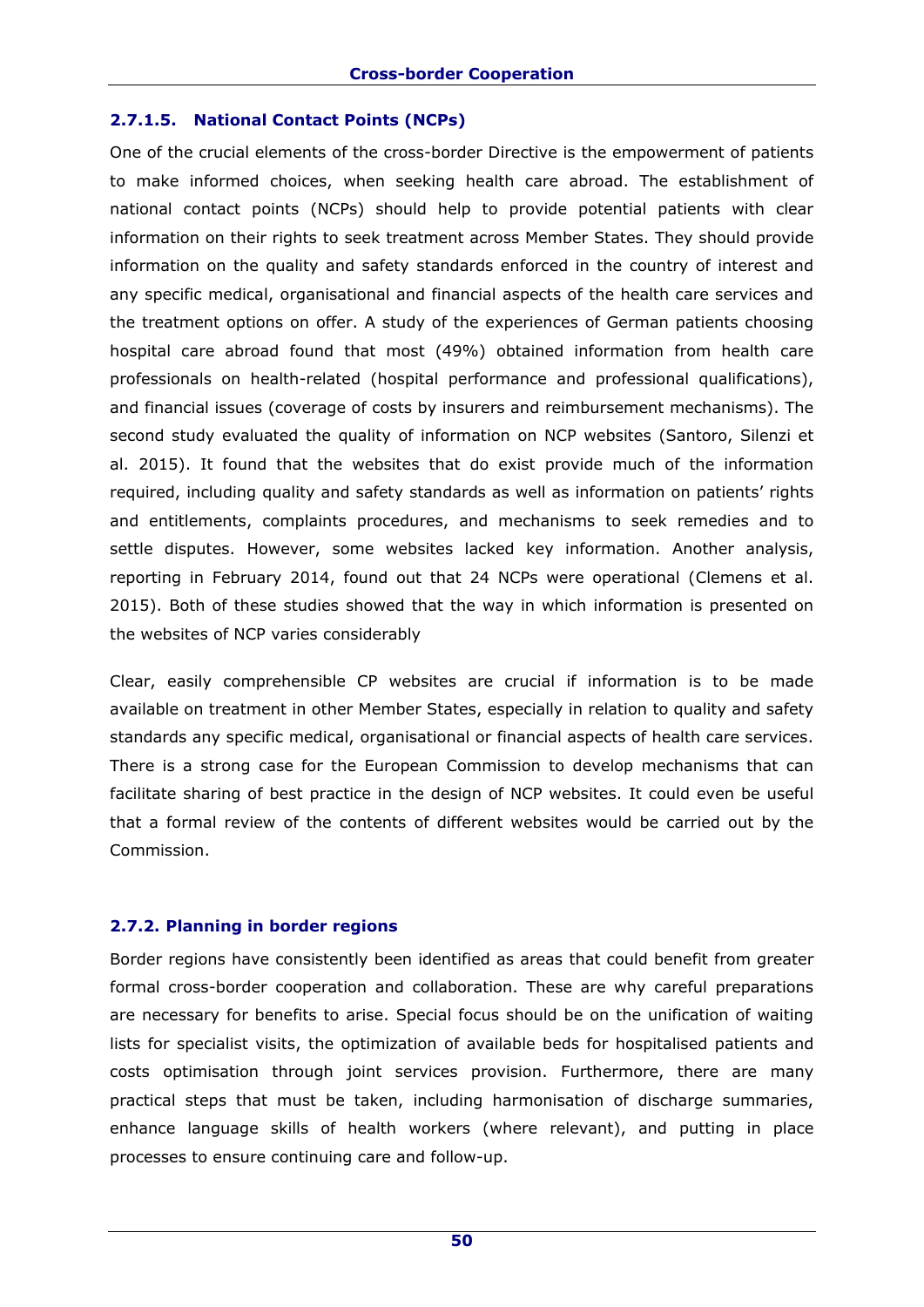### **2.7.3. ERN (European Reference Networks)**

It is estimated that today in the EU, 5,000-8,000 distinct rare diseases affect 6-8% of the population - between 27 and 36 million people. Many of them do not get appropriate treatment in the country where they live.

The 2012 Report on the State of the Art of Rare Disease Activities in Europe was produced by the Scientific Secretariat of the European Union Committee of Experts on Rare Diseases (EUCERD), through the EUCERD Joint Action: Working for Rare Diseases (N° 2011 22 01), which covers a three year period (March 2012 – February 2015) (Aymé and Rodwell 2012).

The report aims to provide an informative and descriptive overview of rare disease activities at European Union and Member State level in the field of rare diseases and orphan medicinal products up to the end of 2011. A range of stakeholders in each Member State/country have been appointed and thus consulted during the elaboration of the report, which has been validated as an accurate representation of activities at national level, to the best of their knowledge, by the Member State/country representatives of the European Union Committee of Experts on Rare Diseases.

European Reference Networks (ERN) are intended among other things to act as research and knowledge centres that can contribute to knowledge, treat patients from other member states, and ensure the availability of subsequent treatment facilities where necessary. They are in the process of being implemented. Article 12 established the legal base regarding the criteria the ERN and healthcare provider wishing to join a network should fulfil and on the criteria for establishing and evaluating ERNs and facilitating the exchange of information and expertise on these networks and their valuations. These criteria were adopted by the Commission in 2014. The process of implementation is currently ongoing and the first call is expected to be launched early 2016. Several pilot networks have been funded, since 2002 by the Health and Research program including a variety of rare diseases and complex conditions. Those projects should serve as the basis for the future system of ERNs. Each network should fulfil at least three of the eight objectives set in article 12 of the Directive.

ERNs should be implemented in a way that recognises the need for services and expertise from across the EU. Currently there is no common definition of what a reference centre, centre of expertise or any other possible denomination should be regarding highly specialized health care providers.

Although some countries already have in place a formal process of designation of highly specialized health care providers, the process varies considerably across those countries.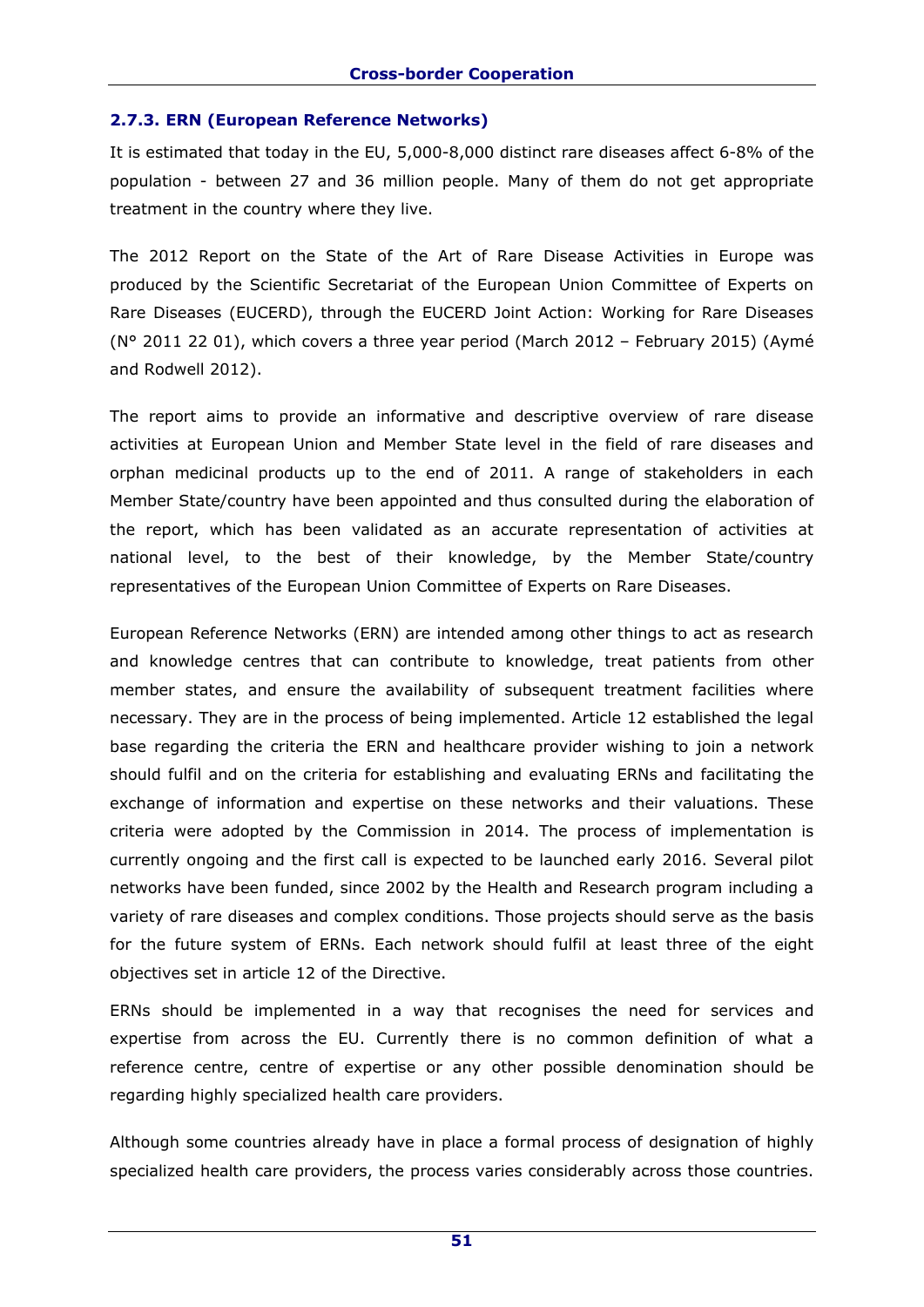This is in part because of the differing criteria used for defining a disease as rare, which can range from a prevalence of 1 in 2,000 in France, Italy, or Spain to 1 in 50,000 in the United Kingdom. The situation is also complicated because some countries plan their reference centres on a national level, such as France and the Netherlands, while others have adopted a regional model, such as Italy, and Sweden. There are also considerable differences in how facilities are designated as reference centres. In the United Kingdom, there is a National Specialist Commissioning Advisory Group that considers applications on an ad hoc basis. In France there is annual competitive corporate proposals process. However, there are also a number of facilities that have acted as supranational referral centres for many years without being officially designated as reference centres within ERN. In 2011 the EU Committee of Experts on Rare Diseases encouraged the further development of ERNs and adopted recommendations for quality criteria to be applied (Aymé and Rodwell 2012). Recital of Directive on Patients' Rights in Cross-Border Care emphasises that reference centres should facilitate improvements in access to diagnostics and delivery of high quality, and cost-effective care for patients who have a medical condition requiring a particular concentration of expertise or resources, particularly in case expertise is rare.

# **2.7.4. EHIC and collection of comparable data on cross border care**

Continuity of care across borders requires an effective means to track what is happening to patients receiving care from health care providers in another Member State. Particular issues arise with respect to:

a) Tourist flows;

b) Patients asking authorisation to access to the health care system in another European country

In 1998 a process was launched to revise and simplify the entire coordination mechanism under Regulation 1408/71, which includes all branches of social security. An important element of this modernization is the European Health Insurance Card (EHIC). The establishment of this card was decided at the Barcelona European Council (March 2002) to promote occupational mobility in the context of the Lisbon agenda and to demonstrate the benefits of Europe to its citizens. As demand for treatment abroad has steadily grown, there is increasing evidence of the restrictive pre-authorisation policies of Member States. These have been contested by EU citizens, who have challenged refusals for reimbursement of unauthorised planned treatment in another Member State before the European Court of Justice.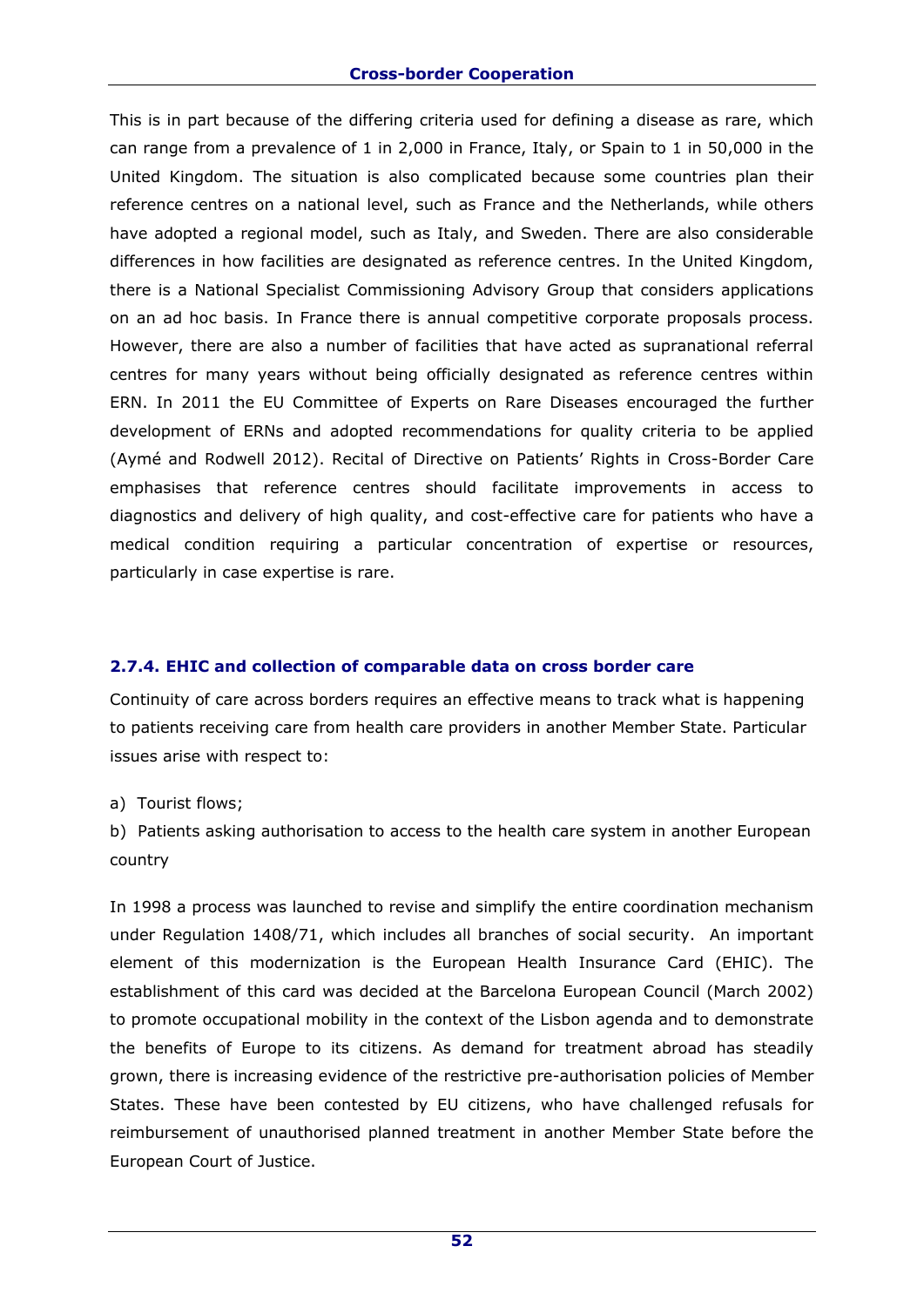Through a series of judgments, the European Court of Justice created an alternative basis for cover of cross-border care which is not based on the fundamental principle of free movement of persons but, rather, of goods and services, as set out in articles 30 and 49– 50 of the EC Treaty. The Court's reasoning before the EU Directive on Cross border care was based on the assumption that health care delivered to a patient outside his/her home state is essentially an economic activity, irrespective of the type of care (inpatient or outpatient) or the type of system (reimbursement or in kind), the costs of which would subsequently be reimbursed.

The fact that national governments have retained responsibility for organising their systems of social security and health care does not relieve them of the requirement to respect EU law in these areas. As a consequence, submitting coverage of a medical service to the condition of prior authorisation when it is delivered in another Member State is considered a hindrance to the principle of free movement. The background to the setting up a so-called focal point in each MS to facilitate the use of the EU Directive is related to the fact that, otherwise, patients would be discouraged from seeking health care outside their state of affiliation, while having every right to receive it according to the EU Directive.

# **2.7.5. Continuity of care across borders**

Continuity of care is defined as "the extent to which a series of health care services is experienced as connected and coherent and is consistent with a patient's health needs and personal circumstances" (Haggerty, Reid et al. 2003). Especially in the context of an ageing population and the increasing burden of chronic conditions, continuity of care is increasingly considered as key to remedy the fragmented mode in which health care is generally delivered and to ensure quality of care. This is even more the case in crossborder care, where patients do not only transition between different levels of care or separate providers, but move from one health care system to another, often within the same episode of care (Legido-Quigley, Glinos et al. 2011).

Panteli et al point to additional challenges in relation to the three different types of continuity (Panteli, Wagner et al. 2015):

 **relational** (i.e. the ongoing therapeutic relationship between patient and provider): except for certain groups, like patients living in border regions or in the context of dental care or long-term balneotherapy regimens, treating clinicians are unlikely to establish a high level of familiarity with cross-border patients;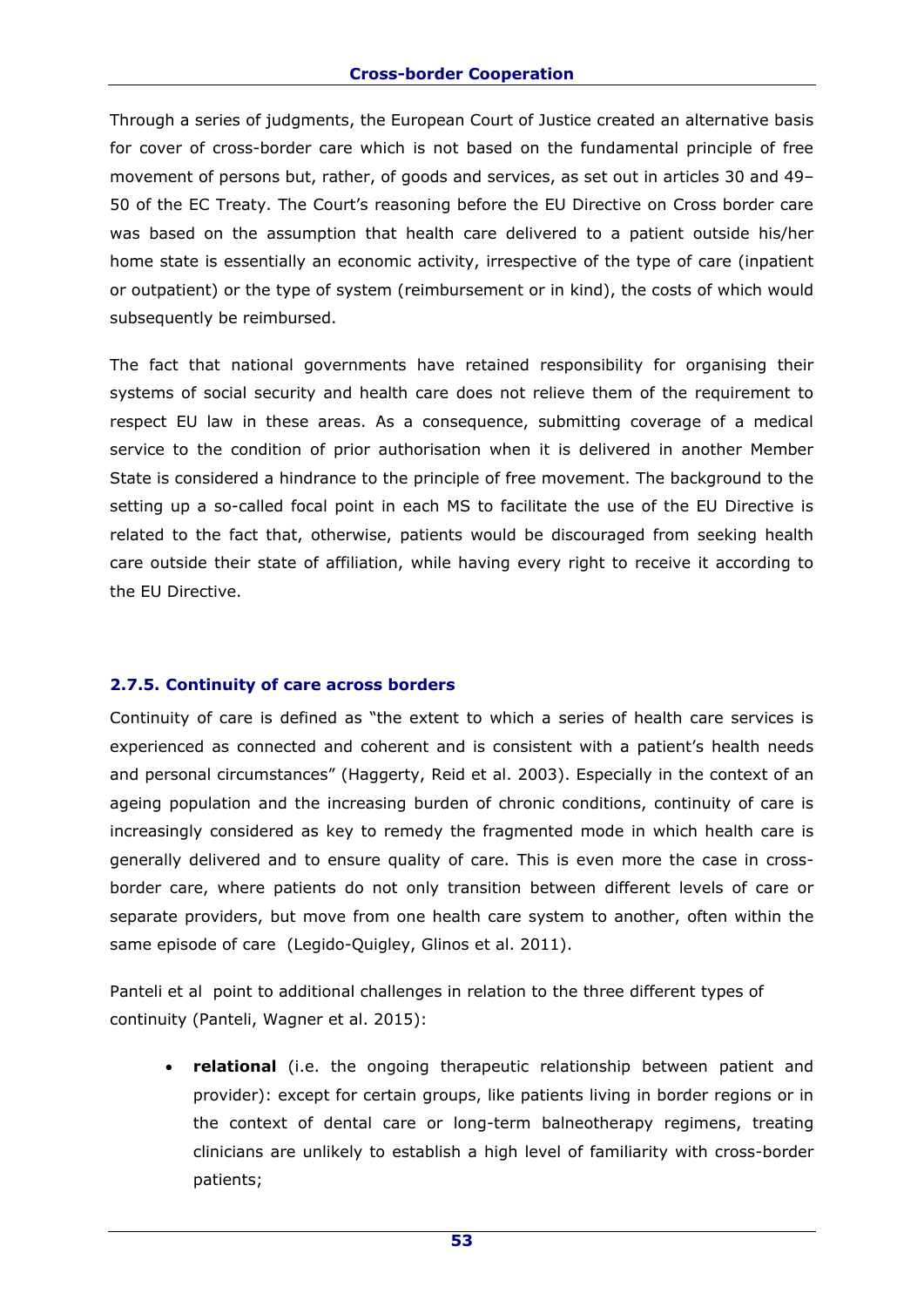- **management** (i.e. a coordinated and consistent management of a patient's condition(s)): a uniform approach to treatment is harder to achieve in the face of separate guidelines and available health technologies such as pharmaceuticals;
- **informational** (i.e. the use of formally recorded information on a patient's medical history): information flows are further hampered by complicated provider communication, language barriers as well as different documentation types and IT applications.

The three most frequently cited risks from cross-border care are complications requiring follow-up care, discontinuity of medical documentation and uninformed decision-making (Crooks, Turner et al. 2013). The little evidence available indicates that cross-border patients who require emergency follow-up care due to complications would mostly seek it with a provider in their state of affiliation. Crucially, it seems that providers rarely communicate across borders and most of the information exchange is organised by the patients directly. Language problems are also often cited as a particular problem, for instance with respect to medication prescriptions and leaflets in cross-border contexts (San Miguel, Baeten et al. 2013). Discharge documents offer a means to facilitate continuity of care but so far seem inadequately exploited (Döring, Doupi et al. 2014).

Even if continuity of care is repeatedly mentioned as a prime concern in the Directive 2011/24/EU, it offers few pointers to what a consistent approach would be, especially in relation to information flows. The epSOS project (Smart Open Services for European Patients) has piloted architecture for ensuring cross-border interoperability between electronic health record systems in Europe. However, concerns about data protection pose an important stumbling block. Clear rules are needed as to what information is made available, when, how and to whom.

The right to free movement of people within the European Union has never been limited to those in perfect health. For example, from the outset, European regulations on crossborder care contain particular provisions for those receiving dialysis. An increasing number of tourist resorts are offering accommodation and facilities designed to meet the needs of disabled people. An increasing number of NGOs and patient associations are also engaging in this process, not only to guarantee quality of health care to the patients they represent(Footman, Mitrio et al. 2015).

An example is the provision of haemodialysis in some tourist resorts and cruise liners, other arrangements must often be made well in advance, for example with the creation of additional beds devoted to the needs of foreign tourists. As noted above, the treatment of patients on dialysis is covered by the European Health Insurance Card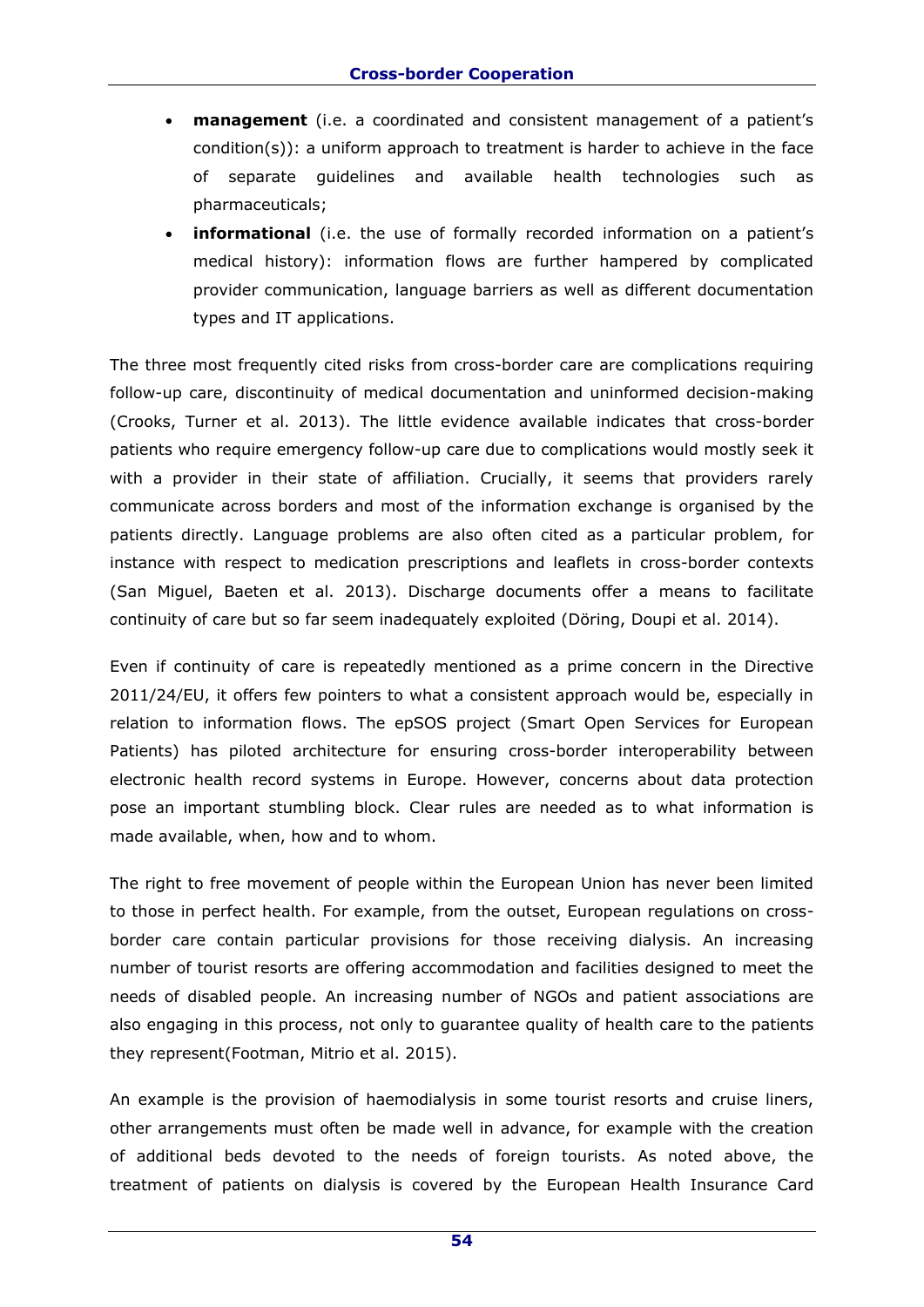(EHIC), while the process of making arrangements is facilitated by the European Renal Care Association and a number of Kidney Patient Associations who provide a map of Europe showing where haemodialysis facilities are located.

#### **2.7.6. Small Member States' infrastructures and systems**

When delivering health care, especially where it involves complex interventions, outcomes are frequently better where those treating the affected patients are able to accumulate sufficient expertise. There are two situations where this can be an issue. The first is in case when the conditions themselves are very rare, conventionally defined as affecting less than one person in 2,000. The second arises when a health system serves the needs of a small population. These can either be where there are multiple parallel health systems within one country, such as those serving particular occupational groups like the Armed Forces, or where the country itself is very small. The latter applies to a number of European Union member states, including Malta (population 425,000), Luxembourg (549,000) Cyprus (858,000), Estonia (1,315,000), Iceland (323,000) and Slovenia (2,061,000). In each of these states, the populations are too small to justify the provision of certain highly specialised services. In Malta, Cyprus and Iceland there are additional challenges connected to being island states, with complex travel arrangements necessary to obtain care. On the other hand, all of these small Member States have existing arrangements for obtaining care abroad, many preceding their accession to the EU. Some of these are well established, such as the links between Malta and the United Kingdom or between Iceland and Denmark, Sweden and the US (Asmundsson and Palsson 1999). Others have become more difficult, like with the breakup of Yugoslavia and the Soviet Union disrupting previous relationships involving Slovenia or the Baltic States.

The Directive on Patients' Rights in Cross Border Health Care (European Council 2011) specifically addresses this issue, recognising the need to *"help[ing] small countries with insufficient resources from their health care sector to provide a full range of highly specialised services of the highest quality"*. While noting how one of the principles underpinning the management of rare diseases within the EU is that *"expertise should travel rather than patients themselves"*, it accepts that "it should be possible for patients to travel to centres when necessary" (Rare Diseases Task Force 2006).

Moving to another Member State offers obvious benefits to the patient, enabling access to care that would be unavailable at home, but it also brings drawbacks, such as the requirement to make a journey when unwell and the experience of receiving treatment in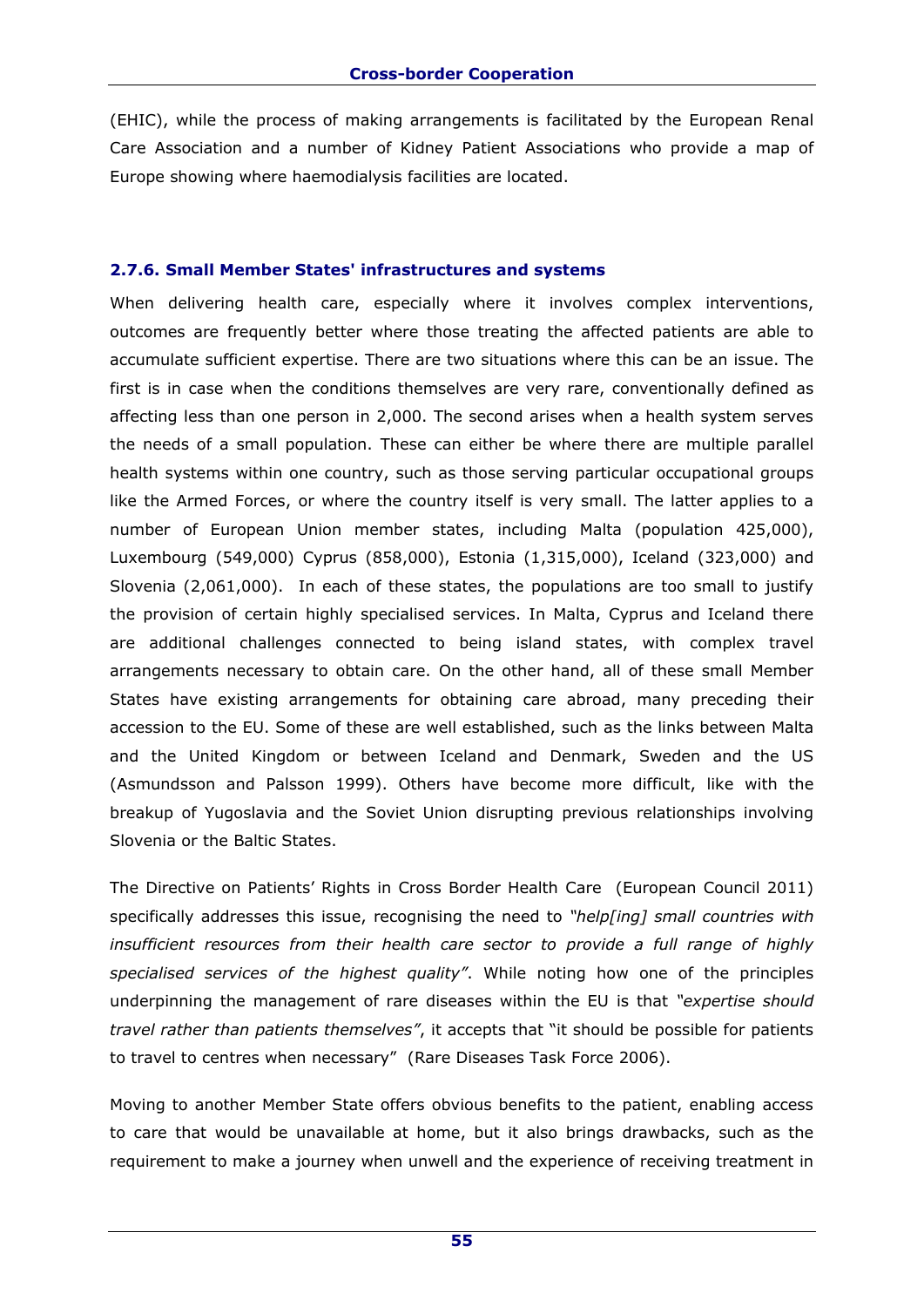an unfamiliar setting far from friends and family (Legido-Quigley, Glinos et al. 2007). This phenomenon has, however, been the subject of relatively little research, with many of the arrangements being long-standing and made between individual providers and with little reference to European Union provisions for cross-border care.

### **Box 6. Malta – United Kingdom cooperation in specialised paediatric care**

The example that has been studied in most detail is the arrangement between Malta and the United Kingdom for specialised care of children with complex paediatric problems (Saliba, Muscat et al. 2014), based on a reciprocal agreement drawn up in 1975 and updated in 1989 and 2006 (British High Commission Malta 1975). This arrangement covers the treatment of an agreed number of Maltese patients, both adults and children, in the UK National Health Service (Rosenmoller, McKee et al. 2006). In return, UK citizens temporarily or permanently resident in Malta are entitled to free health care through a mechanism outside existing EU regulations. Each year about 300 Maltese patients are referred to the UK for treatment, of whom about one third are children. Numbers have been increasing over recent years, with the Maltese government paying directly for those above the agreed quota. However, the case mix has been changing as additional services have been established in Malta, such as magnetic resonance imaging, cardiac surgery, and cochlear implants. The arrangements also include provision for British physicians working in 12 subspecialties to visit Malta and hold clinics from time to time.

The arrangements are widely viewed as having been successful and the study identified four factors that contributed to the success. The first were longevity and personal relationships, with many Maltese physicians having trained in the United Kingdom and the physicians in both countries having good personal relationships. The second was the establishment of systems that enabled good communication and data sharing, facilitated by the use of a shared language, English, as well as functioning mechanisms for sharing clinical data. The third factor is the use of consistent approaches to clinical management, based on shared guidelines. Finally, there are well-established support systems to facilitate the transportation of patients and their reception in the United Kingdom, in part provided by the Maltese community in London.

There are however a number of challenges that arise. First, despite the existence of good support systems, patients, and especially those who have not previously been to the United Kingdom, report feeling uncertain of what to expect and, in some cases, face challenges adapting to being in a large city, such as taking children with disabilities on public transport. Second, in those cases where children require prolonged treatment, parents may struggle with the higher living costs in London or the loss of income as a consequence of being away from Malta. The Maltese government does provide financial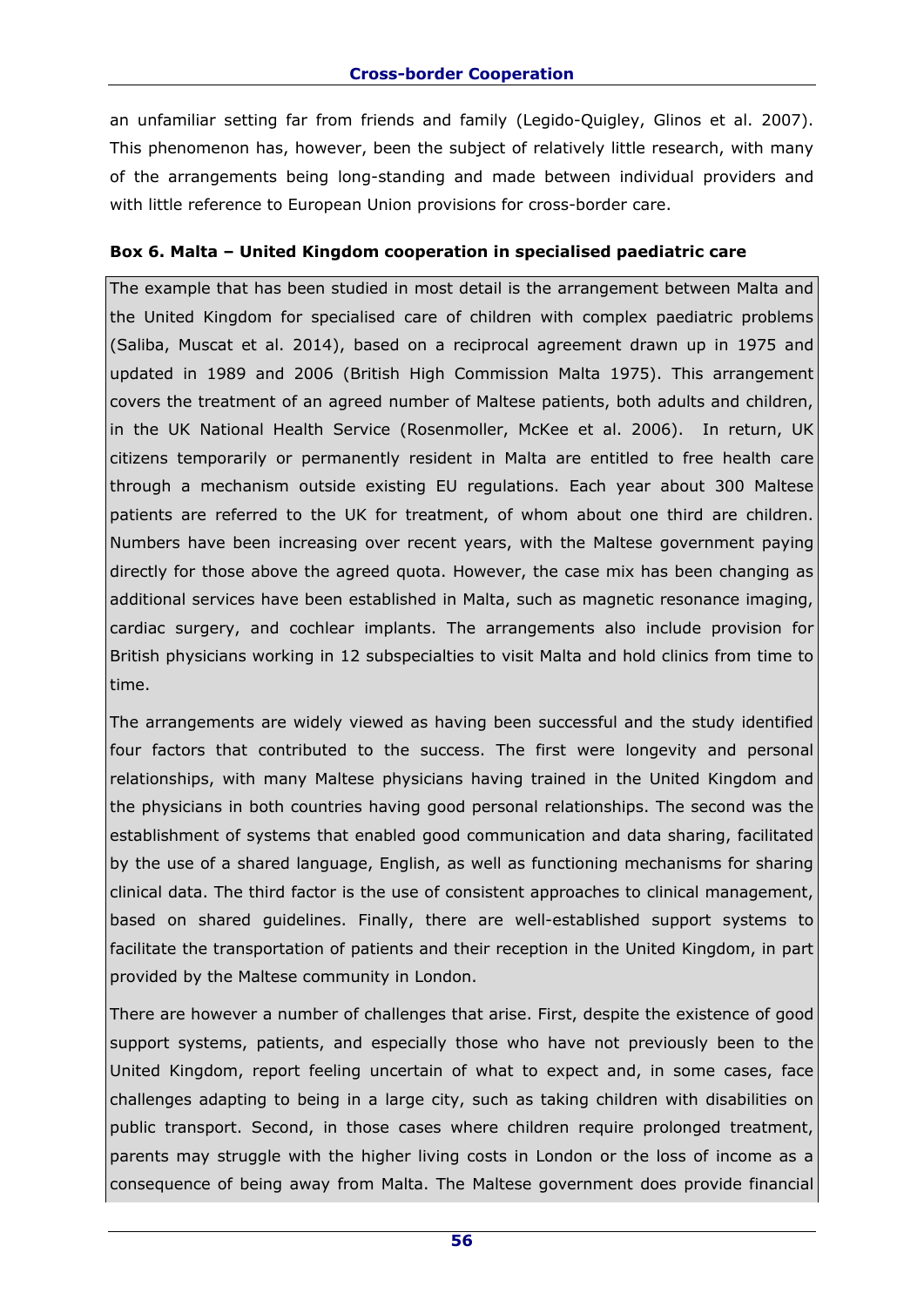#### **Cross-border Cooperation**

assistance to cover meals and free accommodation is provided for children with cancer. Children with some diseases can obtain support from charities, but those with especially rare diseases may find that this avenue is not open to them. A third challenge relates to cultural issues. Although families were overwhelmingly positive about their interactions with health professionals, occasional difficulties arose when seeking to accommodate engagement with extended families as well as differing expectations about appropriate lengths of stay. The final set of challenges related to the isolation from friends and family that some parents experience, depriving them of their established support networks.

Implementing a service to deliver specialist care for rare diseases across borders presents a number of challenges. The first is logistical, and although there are well established systems in place to support the organisation of travel and accommodation for patients and their families, they are often unsure what to expect and when there is uncertainty around the duration of stay this can cause problems with employers. The second is financial, with accommodation costs and cost of flights for relatives, transport and food in London posing a significant financial burden. The third is cultural, whereby the different approaches to service delivery in the two countries can take some time for parents to get used to. Finally, parents and their relatives face difficult psychological challenges when coming to terms with their child's diagnosis, a referral to the UK, possible prolonged absence from work, separation from family and friends and a significant financial burden.

Although small member states will often have to send patients abroad for specialised treatment, the phenomenon has received very little attention from researchers, with exceptions such as that described above, of Maltese patients coming to the United Kingdom. There is an obvious need to understand much better the various issues that arise. However, the Maltese UK example suggests that many of the technical issues, such as arrangements for payment, can be addressed relatively easily, even without invoking the mechanisms set out in the Directive on Patients' Rights, there are many other issues that require attention if the experiences of the patients making the journeys are to be optimised.

Small countries also face challenges in maintaining other forms of infrastructure. EUnetHTA was a network established in 2005 with the goal of creating an effective and sustainable network for HTA across Europe that can help to develop reliable, timely, transparent and transferable information to contribute to those engaged in HTA in European countries. The network has published numerous guidelines and technical guidance that is highly valued. However, there are persisting concerns about the geographical imbalance in capacity to undertake HTA. While it will be inefficient to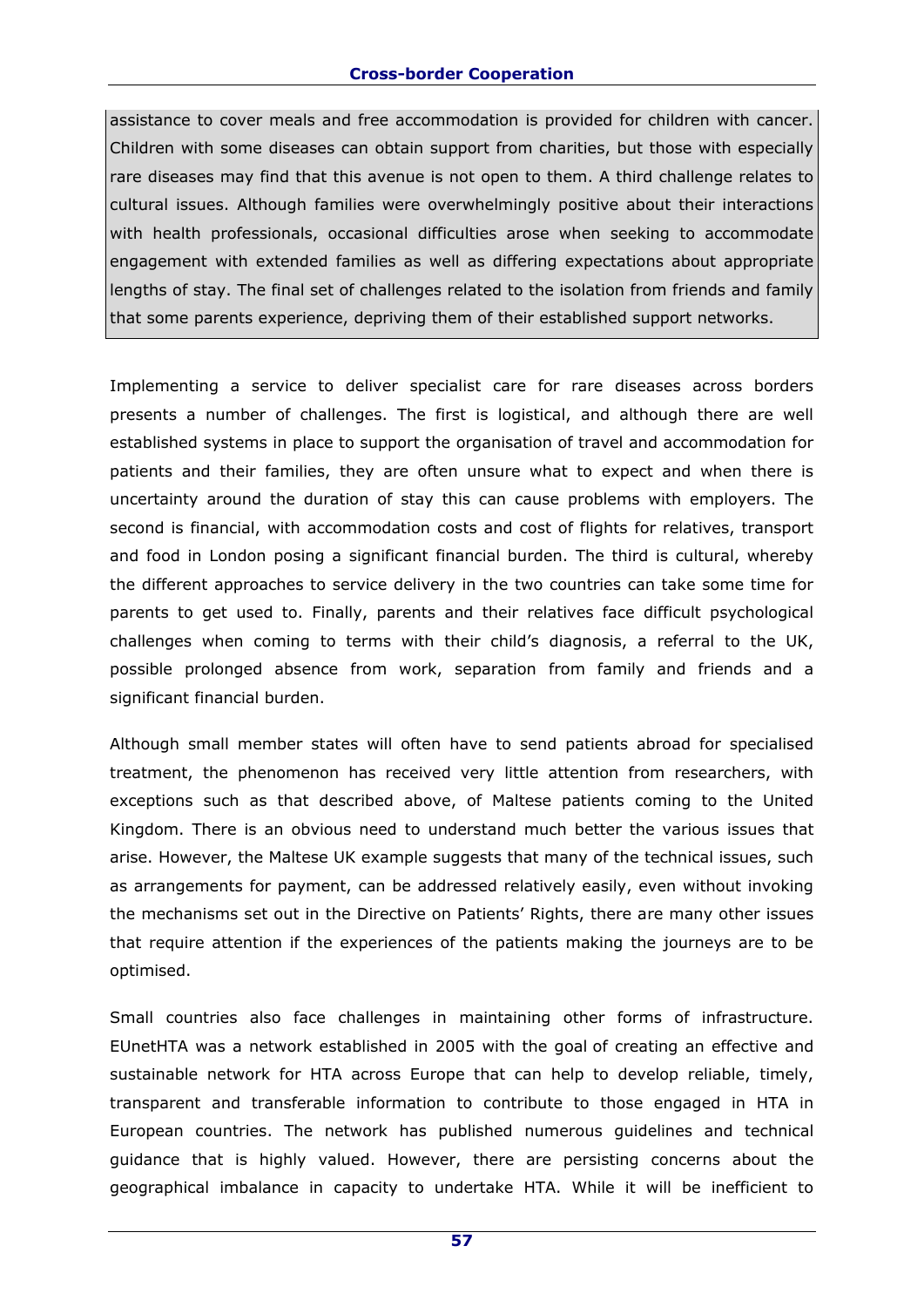reinvent the wheel, there is a risk that smaller countries might disinvest so completely in HTA as to lack the capacity necessary to adapt and apply the emerging evidence to their own particular contexts.

#### **2.8. Cross-border Directive - A solution in search of a problem**

In any report on cross-border care, it is necessary to be clear about what it is and what it is not. There is a danger that it will be used for purposes that it was never intended for, and which may undermine national health systems. To understand this risk it is necessary to recall why the current legislative framework was put in place, and why it took so long to do it. As noted above, the ability of patients and health professionals to move across borders within the European Union flows directly from the fundamental freedoms of movement of people and services. Indeed, there have been provisions in place for cross-border care ever since the creation of the European Coal and Steel Community, albeit initially covering only occupational health services for those working in the industries concerned. Since 1974 provisions have been made for various groups of patients, in each case in pursuance of the fundamental freedom of movement of people. They included the right to health care for those who become ill when temporarily abroad, mechanisms for health authorities to send patients abroad whenever the care they require is not available in their home country, and some specific groups like patients on dialysis who would otherwise be unable to travel freely within the European Union. These arrangements were challenged in a series of legal actions beginning with the cases of Kohl and Decker (Kanavos, McKee et al. 1999), which involved internal market arguments, and in particular the freedom to provide services across borders. The resulting rulings, while addressing the specifics of the cases concerned, established a parallel mechanism to that created by the legislation then in place. Subsequent cases both clarified and complicated the legal situation and it rapidly became clear that there was a need for primary legislation to clarify the evolving, and frequently confusing situation that was being created by an evolving body of case law. What was much less clear was what such primary legislation should seek to achieve. While the Treaty was clear in regarding health systems as a matter for national policy, it was also apparent that the procedures put in place within Member States to deliver health care needed to take account of certain cross-border aspects. Crucially, national governments were reluctant to cede control of flows of patients going abroad for existing conditions.

The ensuing debate was, however, characterised by a lack of clarity as to what was expected from any forthcoming Directive. On the one hand, there were a number of practical issues that most commentators agreed needed to be addressed. These included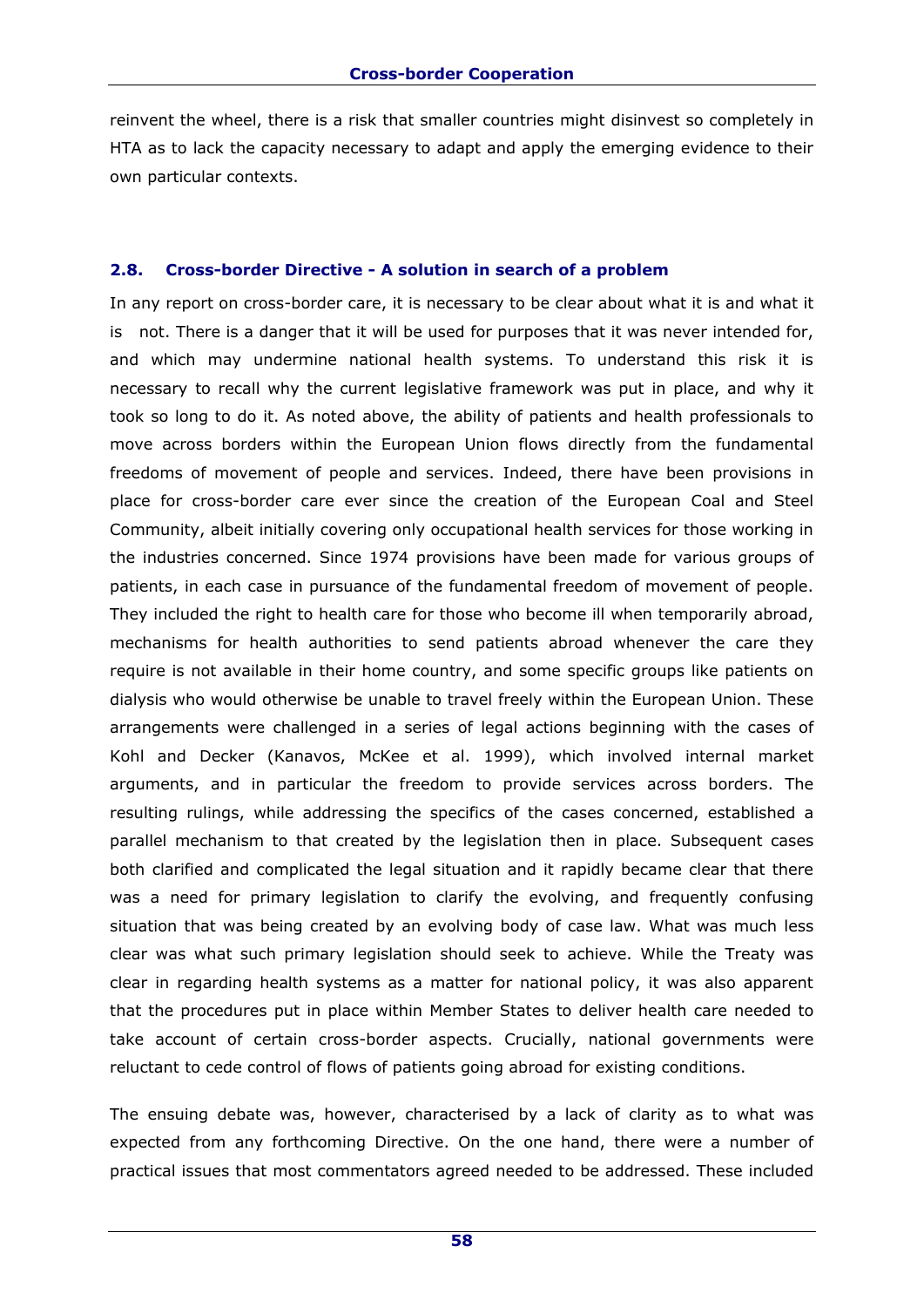the conflicting mechanisms for payment that had arisen as a result of the Kohl and Decker cases, the grounds on which a health authority could refuse permission for a patient to obtain treatment abroad, the right to have a prescription issued in one member state dispensed in another, and certain issues that arose as a consequence of incompatibility of policies and practices in border regions. It is these issues that the Directive on Patients' Rights were designed to address.

Some commentators did, however, see the proposed Directive as a means of achieving a much broader set of objectives that would further their particular interests, rather than those of the citizen requiring care abroad. In particular, some, especially those who favoured market-based solutions in health care, saw it is an opportunity to open up national monopolies to competition. Another, more idealistic group saw the idea of health care without borders as a manifestation of the European ideal, demonstrating the value of the European Union to an increasingly sceptical population. These views went well beyond those of the Member States engaged in negotiating the Directive. Those favouring a more restrictive approach noted that the numbers of patients actually crossing borders was very small and, in many cases, the authorities involved, both purchasers and providers, were able to reach bilateral agreements without invoking European law (Glinos and Wismar 2013). They pointed to existing collaborations across borders, such as those linking the regions of Euregio Meuse-Rhine or the Co-Operation and Working Together program linking Northern Ireland and the Republic of Ireland. They also identified established mechanisms whereby patients with rare diseases could be treated in centres of excellence and how the vast majority of patients wished to be treated in the facility nearest to where they live or work, which was typically in the same Member State. Finally, they noted the often very large differences in the way that health care is provided in different Member States and drew attention to the challenges that would be required to align operating procedures.

The Directive has established certain principles and provide the basis for development and implementation of practical measures, such as processes for information exchange, but often in the form of non-binding guidelines, to facilitate cross-border collaboration. However, as these measures are being implemented, it is frequently apparent that the discussions are proceeding despite, rather than on the basis of a shared view about what they are intended to achieve. It seems likely that these discussions could be more productive if agreement on their objectives could be established at the outset.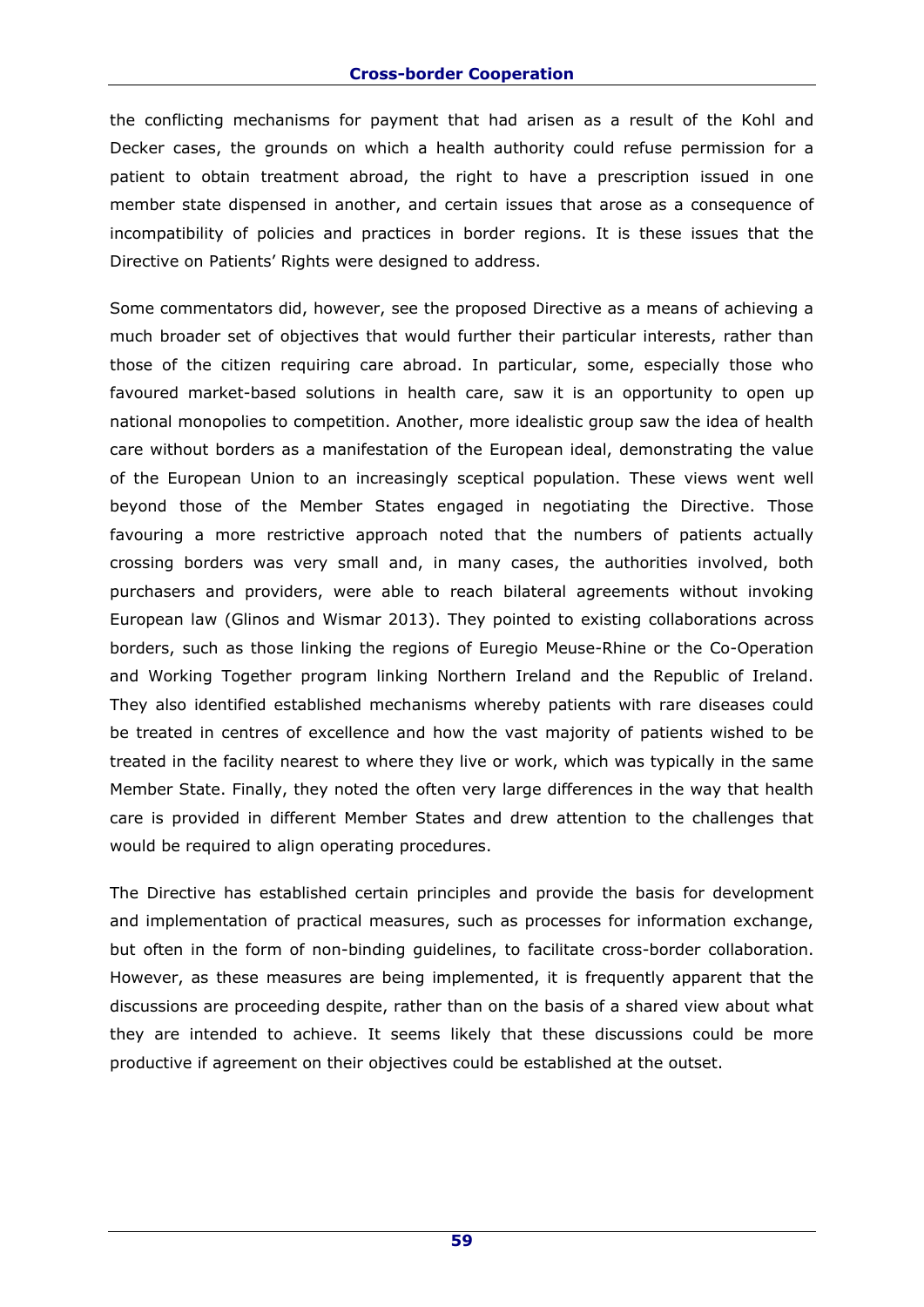# **3. CONCLUSIONS**

#### **3.1. Areas of existing cross-border co-operation and collaboration in health care provision and areas where there is the potential for successful cooperation**

The European Directive on Cross border care has been regarded by many as a major achievement of the "patient empowerment" policy, promoted by the EU, granting EU citizens the right to access health care services in a different Member States. Thus it can represent a way of contributing towards reducing health inequalities (European Commission 2014). Yet, if the citizens of Europe are to be guaranteed high-quality care when obtaining health care beyond their national frontiers within Europe, the first step is for certain measures to be taken by policy-makers.

The first is to ensure that effective policies exist to ensure the quality of care within each country. Measures are needed within Member States to promote care that is effective, acceptable, appropriate to the patient's needs, and patient-centred, supported by appropriate policies at all levels. At the level of the overall health system, these include mechanisms for guaranteeing quality of inputs to the system, such as pharmaceuticals (registration and licensing), technology (health technology assessment) and the workforce (training and continuing education of health professionals). In some cases, such as the approval of pharmaceuticals, national policies may be determined largely by frameworks established at a European level, in this case through the activities of the European Medicines Agency. At a clinical level, they include methods to enhance the processes and outcomes of care, such as the creation and implementation of practice guidelines, monitoring systems (quality indicators, surveys of patient-reported outcome measures), and quality assurance systems (embedded in clinical governance systems). These are most effective when professionally led, enabling practitioners to assess the quality of the care that they provide, often involving assessment by or comparison with their peers. These include accreditation, peer review, exchange programmes, and participation in some of the European-wide initiatives such as the European Foundation for Quality Management (EFQM) and the International Organisation for Standardisation (ISO-9000).

While recognising the many deficiencies in the limited information available, it is clear that there is considerable variation between and within Member States in the approaches they have taken and the extent to which they have implemented programmes to ensure quality of care (Legido-Quigley, McKee et al. 2008). There are, of course, some universal or almost universal aspects, especially those related to the safety of pharmaceuticals. However, in other areas, such as the quality of clinical practice, including continuing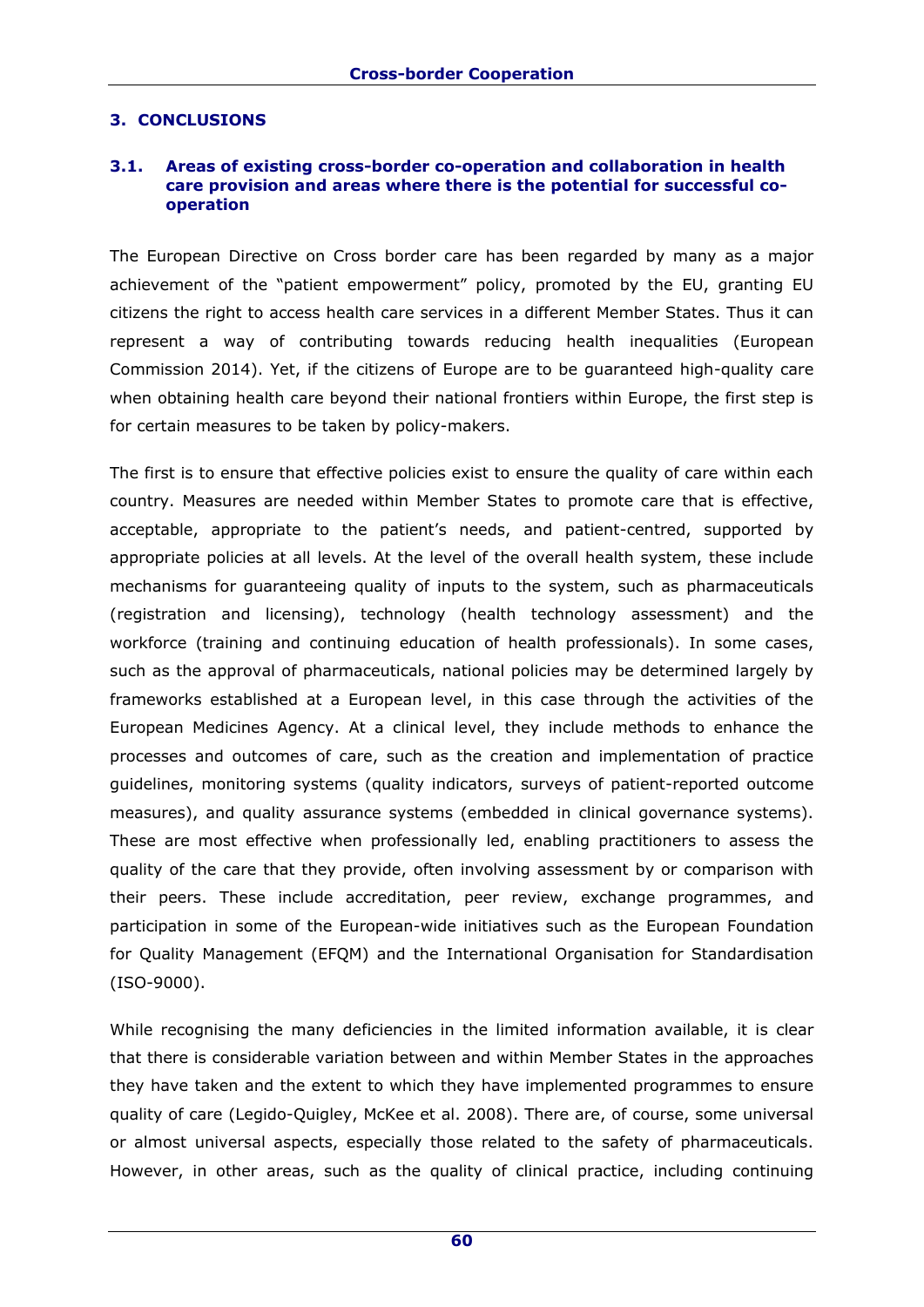#### **Cross-border Cooperation**

professional development (Sole, Panteli et al. 2014), there is great diversity in, for example, the extent to which the activities are compulsory or voluntary. Moreover, there are disparities as regards the extent to which information systems have been designed to support quality assurance activities, including not only the technical design of patient databases, but also the uses they can be put to, reflecting differences in the interpretation of data protection legislation. However, while the existence of variation is widely recognised, there is still relatively little systematic evidence on the systems in place in each Member State, reducing the ability of patients and those acting on their behalf to make meaningful comparisons.

In parallel with measures to ensure high quality care within Member States, specific measures are needed to strengthen cross-border care. What should be done will depend, to some extent, on the type of cross-border care being considered. This will differ between a young person developing, for example, an acute but self-limiting disease while on holiday and an older person falling ill with a complication of diabetes after retiring to a different country. It includes measures to ensure that that sufficient information is available on pre-existing disorders when patients living in border areas obtain emergency care in another Member State.

The third step involves measures related to aftercare, the subject that is the subject of most concerns among of patients who receive treatment in a foreign country. After they have received treatment abroad and returned to their country of origin, patients should be assured that there will be procedures in place to communicate the necessary information to those responsible for their continuing care, especially where there is a need for specific follow-up treatment. This is an issue highlighted by the High Level Group on Health Services and Medical Care over a decade ago (European Commission 2004) but is of growing importance, given the increasing amount of chronic diseases among Europe's ageing populations.

While cross border care is, to a large extent, about improving access, since it enables EU Citizens the opportunity to receive care in health care facilities that are nearby, although across a border, or that can provide highly specialised care not available at home, for example by sharing specialised equipment in border areas (Döring, Legido-Quigley et al. 2013), the co-operation mechanisms involved can bring other benefits, for example in improving the quality of care. Several cross-border projects have developed shared protocols. For example, hospitals in the Netherlands are seeking to ease transfers of patients from Belgium, while reducing the risk of transmission of antibiotic-resistant bacteria and guidelines have been developed for the delivery of shared emergency care between France and Belgium. Other projects seek to cooperate in the development of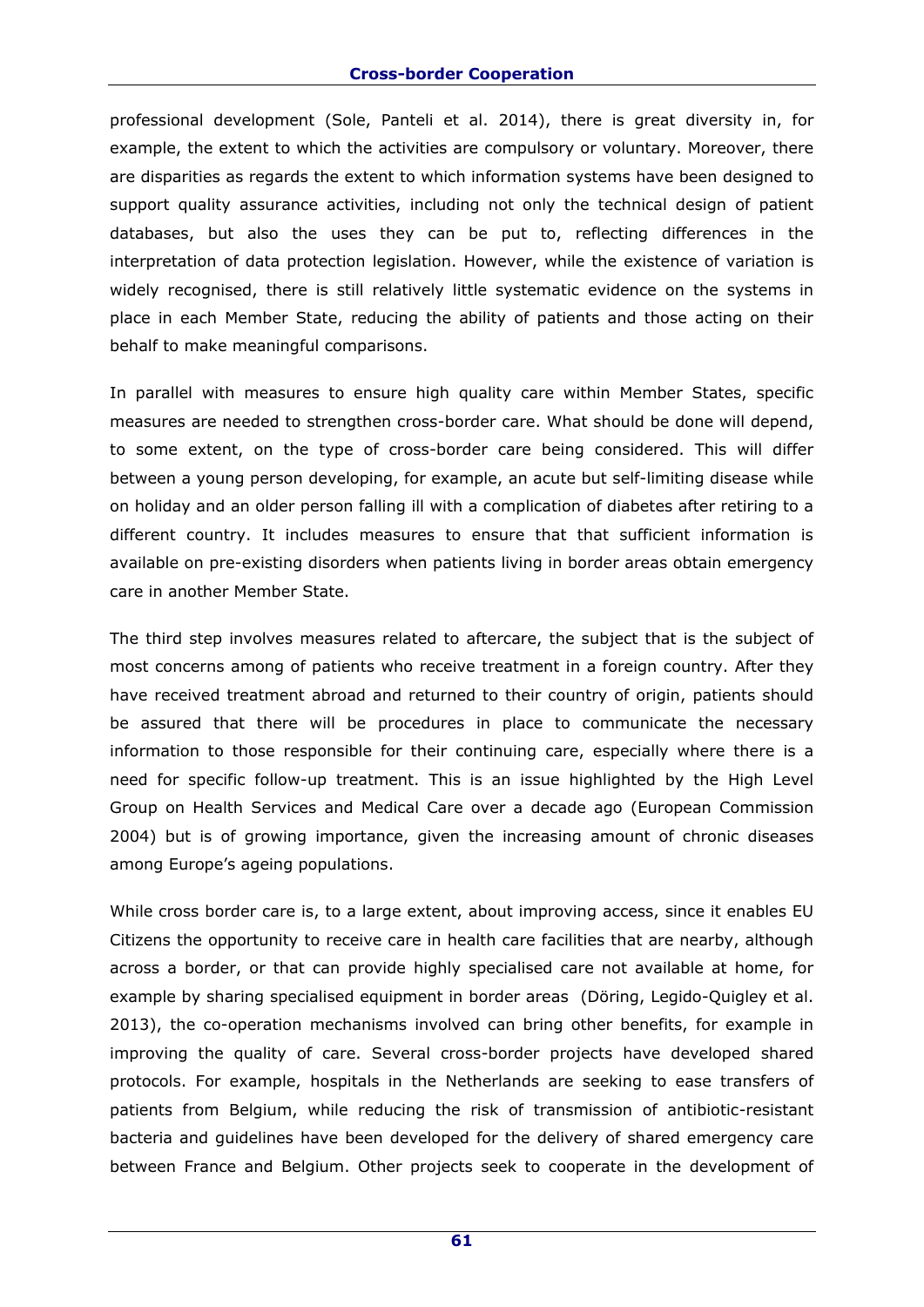common approaches to quality assurance, such as that within the Danish "Free Choice" project, in which patients can request treatment with certain facilities abroad, requiring those facilities to participate in a system of evaluation and accreditation. The scope for sharing laboratory facilities using remote access has led to the development of common quality assurance protocols for laboratory diagnosis involving the Teaching Hospital Centre in Nice, France, the Italian provinces of Imperia and Savona and the Cancer Research Centre in Genoa, Italy (Rosenmoller, McKee et al. 2006).

One lesson to emerge from these initiatives is the importance of involving health professionals. Health professionals can adopt one of two distinctive attitudes towards cross-border care. Where initiatives are top-down, and where they fail to take account of the views of health professionals, they have sometimes been reluctant to become involved. In contrast, those projects that were initiated and driven by health professionals have often had considerable success and have enhanced quality of care. Unfortunately, in many cases, the former are more common than the latter.

For the best available health care for patients who cross European borders quality of care should be assured at the national level, followed by the creation of mechanisms to ensure the quality of cross-border care, and finally measures to support the continuity of effective aftercare.

# **3.2. The extent and nature of the existing and potential benefits in crossborder cooperation and collaboration**

There are currently a wide variety of actions to boost the cross-border co-operation between Member States ongoing. Despite the extensive political attention being devoted to cross-border care, information on the scale of the phenomenon, the types of patients involved, the services and goods that they receive, and the monetary implications of their movement remain very poorly documented. Therefore the extent of costs and benefits cannot be reliably estimated by the EXPH. The impact of the directive should, however, be evaluated as soon as adequate data are available, including its economic effects on different Member States.

National and EU policy-makers need reliable comparisons about available health services, how these are defined, what their costs are, and which prices they will have to pay for them, they need to know "push" and "pull" factors, especially regarding access to and quality of services. The international comparisons of health care have concentrated mainly on cost-effectiveness (of individual services or technologies) aiming for cost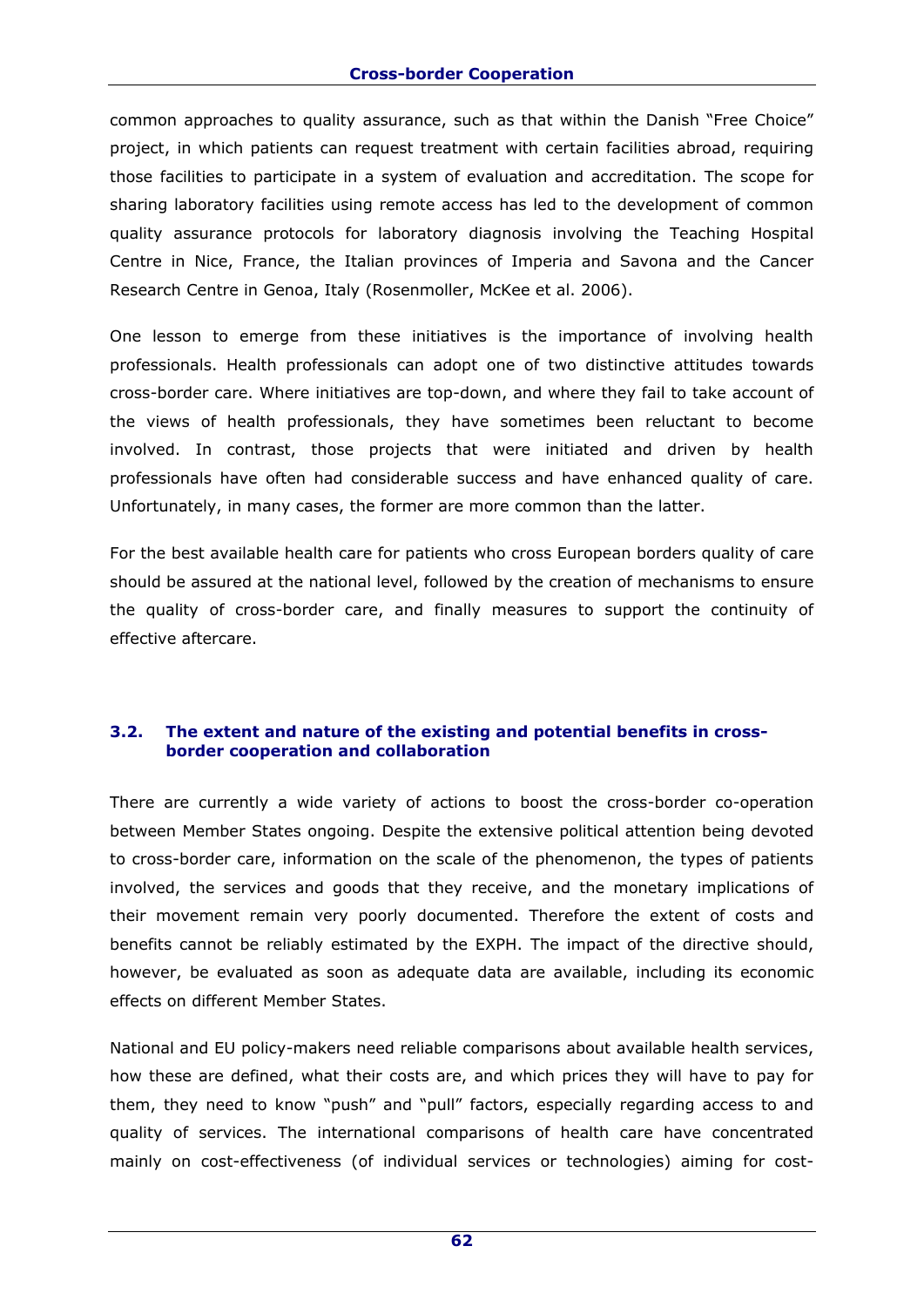containment and not taking adequately into account the other parts of the health care quality (ref: EXPH opinion of quality and safety). There would be many benefits from the collection of comparative data on patterns of clinical practice (Risso-Gill, Kiasuwa et al. 2014) and on the costs of services in different Member States.

At present there are no financial incentives for Member States to implement the directive. On the contrary, cross-border movement of patients could mean loss of income to some national health systems. The Commission should have the mandate financially support the establishment of European Reference Networks.

Potential benefits of the cross border cooperation are greater choice for patients to choose where to be cured or assisted, improved professional and vocational education and training for the personnel, better mobility for health professionals, and quicker response to medical emergencies in geographical proximity. The idea of cross-border cooperation should generate greater sensitivity among actors to engage in it, give legitimacy to patient mobility and empowers patients by providing an additional tool for reimbursement which cannot be refused. Patients' organisations should become real promoters of solutions to practical problems in cooperation projects. A minimum basket of health benefits should be made public by all countries at the national level to increase the transparency of the cross-border care options.

#### **3.3. Areas which could potentially benefit from greater formal cross-border cooperation and collaboration, especially concerning service configuration in border regions**

There are many examples within the EU of bilateral agreements between Member States or their health insurance companies in order to offer health services in another Member State. One example is in the border region between The Netherlands and Flanders, facilitating Dutch patients' admission to Belgian hospitals. Another is in the Meuse-Rhine Euroregio, where 3.5 million citizens from five different Regions and three different member states have the right to access most of the health facilities and hospitals, in accordance with the rules of the health insurance companies to which they belong. Bilateral agreements like these, are operating in parallel with the EU Directive, but they have demonstrated the benefits that can arise from cross-border collaboration. However, beyond the existing examples, there are likely to be more settings in which similar initiatives could be developed, a process that should be facilitated by the Directive, but also potentially benefiting from greater sharing of experiences.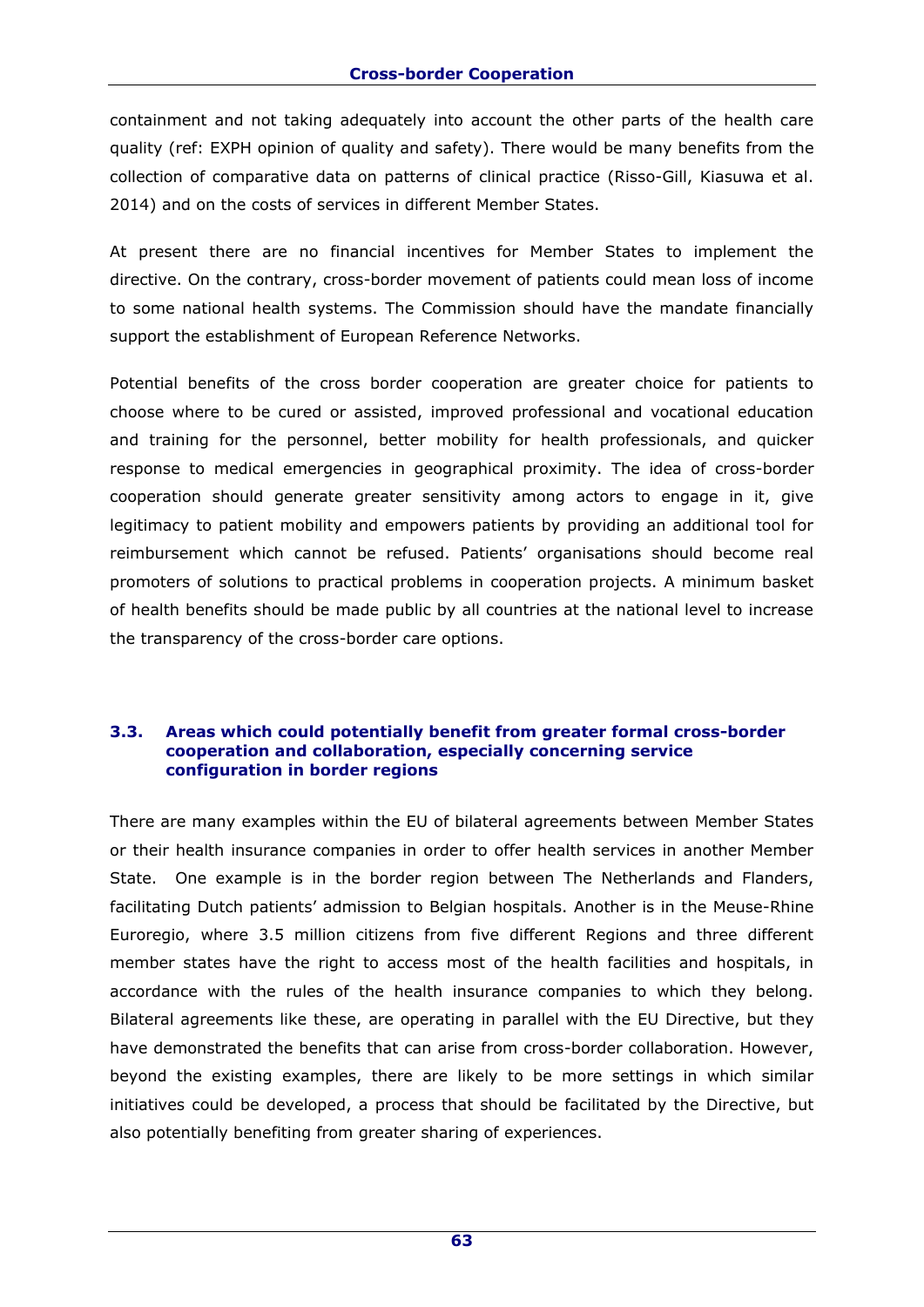#### **Cross-border Cooperation**

Another area where more might be done is where there are large tourist inflows, both during the summer and winter seasons. There are now a number of examples of successful responses but also too many cases where tourists have been unable to take advantage of the arrangements foreseen in the Directive. Such responses should go beyond acute illness to facilitate greater mobility of those with chronic disorders, as is already done in some places for those on dialysis. A number of dedicated health care systems with trained staff have been developed over the last two decades, highlighting the fact that solutions are possible for reorganising health services, including both public and private hospitals and health services, able to respond to the needs of European citizens. It should be noted, however, that different types of patient flows may require different type of solutions.

Political will and support is not only important to initiate cross-border cooperation but also to sustain it over the long term. Political willingness is more evident at borderregions, often rural and scarcely populated regions with less electoral weight. This is why in national authorities and central governments there should be a need of logistical and financial support to bordering regions and other areas with seasonal hi-influx of foreign citizens in the framework of the mobility of services within EU.

Finally, it is necessary to be clear about what cross-border co-operation is not. Otherwise there is a danger that the Directive will be used for purposes that it was never intended for. The Directive was primarily aimed for the citizen requiring care abroad and not to introduce market-based solutions in health care. Neither was it aiming to establish a common European health care system without borders.

### **3.4. Obstacles to successful cross-border cooperation in health care**

Lack of information is a major barrier. According to Eurobarometer data, most Europeans report that they were not well-informed about what health care they have the right to be reimbursed for in another EU country (78%). However, only half of Europeans said that they feel well-informed about what health care they have the right to be reimbursed for in their country (49%).

Their problems are exacerbated by differences in interpretation of the Directive. This is a particular concern in relation to prior authorisation, decisions about which are based on three considerations:

 Ability to provide treatment within a time limit that is medically justifiable (Directive 2011/24, art 8.6.d)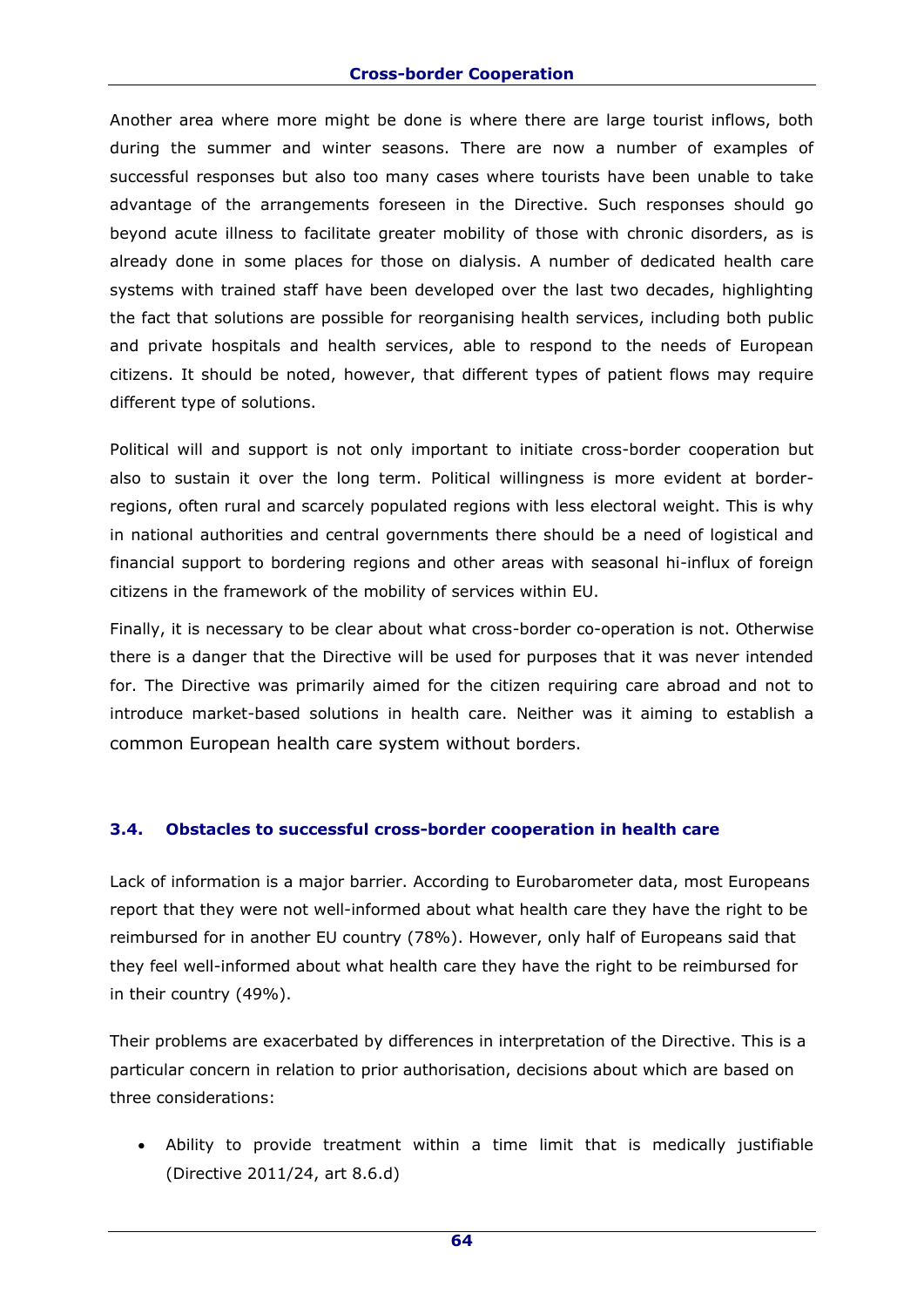- Use of specialised and cost-intensive infrastructure (Directive 2011/24, art 8.2.a.ii)
- Effect on planning requirements related to a) ensuring access, b) controlling costs (Directive 2011/24, art 7.7)

These issues would benefit from clearer definitions, including practical examples.

Payment mechanisms are another obstacle, with some patients travelling abroad for treatment having to pay directly for care, only to have it reimbursed later. Their problems are exacerbated by uncertainty about precisely what will be reimbursed. Care providers have various ways of composing and pricing their products even though for the purposes of the cross-border patient mobility the prices should be calculated according to objective, non-discriminatory criteria. Increased satisfaction and convenience for insured patients should become first priority through better control over charged prices and fees, cost saving and more effective management of waiting lists.

Better communication to all citizens within the EU on their rights to health care when they have to access health care facilities in another Member State has to be guaranteed. The strategy should be similar to informing citizens on their rights to access other services in a different MS, like public transportation, travel agencies, post offices, banks, and educational institutions. All medical staff and health care workers, and managers should be properly informed at all levels on the new rights of European citizens to receive medical treatment, with costs regulated by MS under the Cross-border Directive. The same principle would apply to politicians and policy-makers in the health sector at all levels, national, regional and local. What needs to be avoided is that a small, wellinformed group of patients can access health services abroad merely because they are in a cultural position to claim their rights.

Medical tourism is marketed primarily at those who can afford to pay for it, thereby creating health inequalities in Europe, where universal health care coverage is the key to the development of a social framework that benefits all European Citizens. Likewise, within the European Union, some patients are looking for treatment for rare diseases, cancer, or other multiple chronic diseases, which are unavailable in their country of residence. However, in many cases the patients are unable to meet the costs, since according to the rules of the Cross Border Directive they have to first pay the bill before it can be reimbursed. This phenomenon, in addition, can only increase the 2.9 average EU rate for out of pocket medical spending as a share of final household consumption (excluding long-term health expenditure) (Source OECD Health Statistics 2014)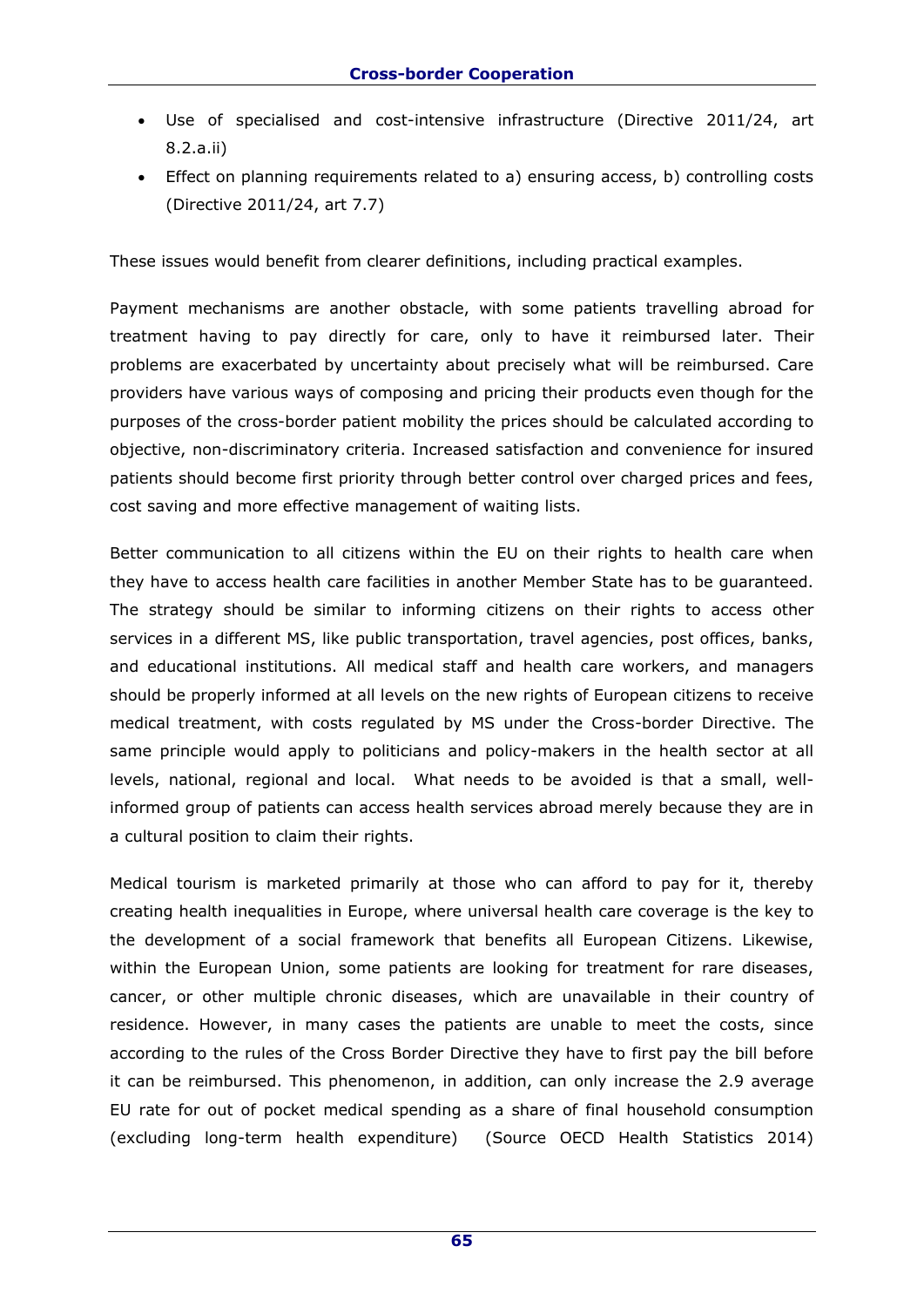(Organisation for Economic Cooperation and Development 2014). A related issue is the burden falling on patients for travel and accommodation fees.

The EHIC, introduced to facilitate access to care when needed, is not always working as intended. For example, in some German Lander, the EHIC is not fully accepted, and foreign patients have to pay the hospital directly and request reimbursement when they return home using the former E126 (now S067) Regulation. As noted above, the European Commission is also engaged in infringement proceedings against Spain on similar grounds. Other practical problems relate to acceptance of prescriptions.

Another challenge relates to professional regulation. Although health professionals licensed in one Member State have the right to work in another one, there are many practical problems (Legido-Quigley, Saliba et al. 2015). This can make it very difficult for a health professional to participate in the treatment of his or her patient after they have moved across borders, interfering with continuity of care.

There are a number of practical issues that should be addressed to support cross-border care. These include measures to increase consistency of discharge summaries, including agreement on core content. The three main cited health and safety risks from crossborder care are complications requiring follow-up care, discontinuity of medical documentation and uninformed decision-making.

The different level of health care systems, not only the level of the infrastructure, presents the main obstacle in the promotion of cross border project, especially in the clinical field. The reorganisation of the provider network should overpass borders to provide a complete range of services and to afford to purchase and maintain high quality and tech services. To assure continuity of care the effort should be oriented towards adequate and comprehensible medical records, included in a broad information network at European level. For data protection and patients' confidence clear rules are needed as to what information is made available, when, how and to whom.

Finally, there is a clear need to undertake targeted research to assess how best to achieve the potential benefits of increased cross-border care and minimize any problems. Some research has been supported by both DG SANTE (then DG 5 or DG SANCO) and DG RESEARCH, and indeed this has underpinned the analysis presented in this report, but much more is needed, especially on areas such as governance arrangements.

One way to strengthen cross-border collaboration is to provide structured information on existing cross-border collaborations and details on contact points. Many cross-border collaborations, especially at local level, suffer in the initial phase from a lack of capacity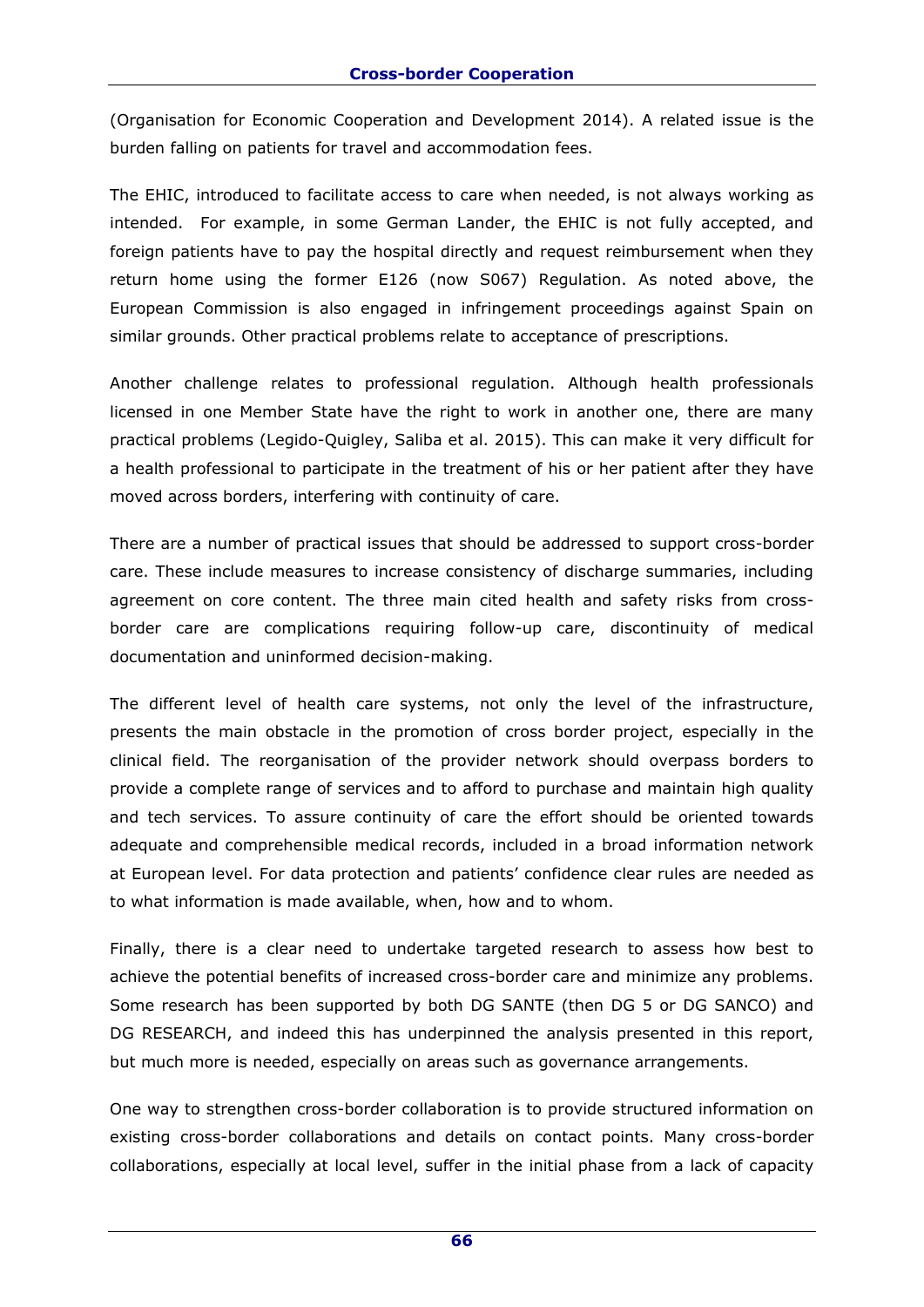and experience. Defining the scope of the collaboration, choosing the appropriate instruments and understanding and addressing legal ramifications may be prohibitively complex. This may deter the protagonists of valuable initiatives addressing objective needs in cross-border healthcare i.e. a large European standard one or two days training program can be organized on cross-border care offered to all MS and bordering regions in 2016, guided by the European Commission.

In the future EU Presidency the debate on the impact of cross-border care should be constantly present for policy makers, MEPs and Health and Finance Ministers in order to update MS on the progress of the impact of the EU Directive 2011/24.

# **3.5. The priorities for actions which could be taken at EU level in order to help overcome some of these obstacles**

In a Europe that allows for the free mobility of patients, health professionals, medical devices and pharmaceuticals, performance improvements must not end at national borders. The internal market was created to raise Europe's economic performance by merging national labour-, commodity-, service- and capital markets. It would be a bitter irony if patients, professional, providers and competent financing institutions could not benefit from these opportunities.

The most obvious priority is to put in place systems to provide data on the number of patients moving, the types of treatment they are receiving, any problems they are experiencing, and examples of how these can be overcome. The *a*vailable data on the implementation of the directive in the Member States as well as problems in its practical application should be made available for both researchers and patient organisations to promote public discussion on the remaining obstacles of cross-border care.

There is a need to understand better the implications of variations in access to certain key diagnostics, therapies and costly medications among Member States. Research on this topic is still limited. This lack of access is an important motivation for seeking health care in another country. However, the ability of a patient seeking health care abroad may be limited due to his/her capacity to pay the extra costs incurred. This includes the costs incurred by the travel and the part of the fees in the country of treatment exceeding the fees for a (more simple) treatment for the same condition in the country of the competent financing authority. This means that a patient willing and able to pay the extra costs may benefit from the internal market getting the desired procedure abroad whereas less wealthy patients may not have the ability to benefit. In this regard the cross-border health care poses questions on inequity (uneven access) and solidarity (fair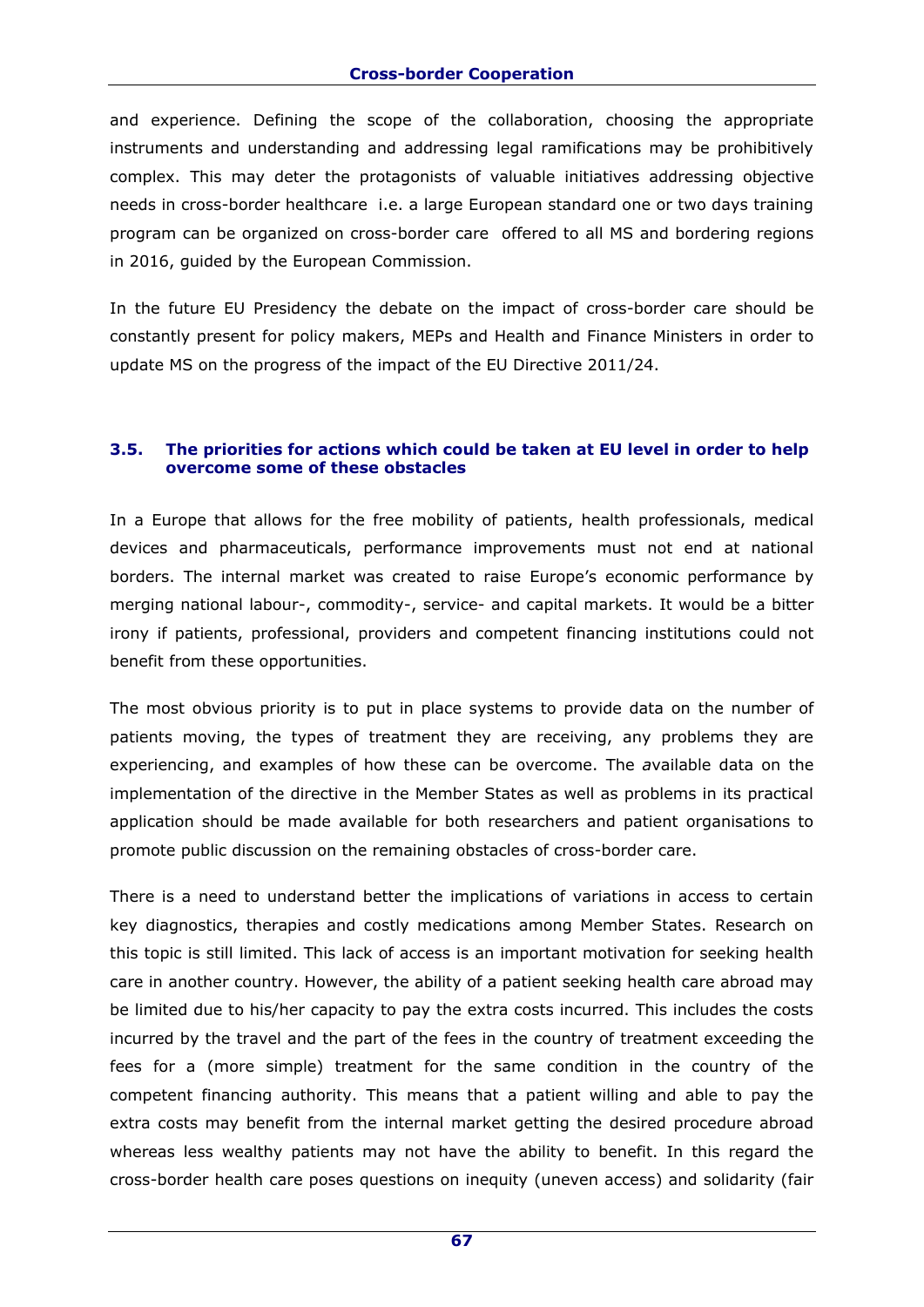distribution of costs). The single market works for some patients but not for others and those who can afford can top up their statutory guaranteed treatment cost and can lever out with some extra money much more costly and hopefully more effective treatments.

The issues arising from the growth of cross-border care raise more fundamental questions about the role of equity and solidarity in health care in Europe. To what extent is it acceptable that access to life-saving and sustaining treatments vary between countries? There is a case for exploring the possibility of creating a compensation or solidarity mechanism for vulnerable patients in order to contribute to the reduction of health inequalities in the EU. There are already currently several mechanisms that promote solidarity between Member states and it is not obvious why health care should be excluded. One approach would be to establish pilot schemes, for example for rare diseases, for an initial period of 5 to 10 years. This could be piloted within European Reference Networks, whose one specific aim is to help Member States with an insufficient number of patients with a particular medical condition or lacking technology or expertise to provide highly specialised services of high quality (Cross-border Directive article 12, paragraph (h)).

Finally, there is a clear need to raise awareness and understanding of entitlements to cross-border care and the practical implications that arise among health professionals, patients, government authorities, health providers, and insurers. Steps that could be taken include:

- creating an explicit European policy to maximise the benefits of cross-border collaboration;
- implement more effective and targeted communication strategies on the benefits of cross border collaboration with patient and professional organisations;
- create mechanisms to support sharing of best practice among National Contact Points;
- explore the scope to create a mandate for the commission to fund European Reference Networks;
- create mechanisms to share best practice in areas such as medical records, prescriptions and e-Health, to improve collaboration between those working in different health systems;
- encourage national and regional authorities to establish mechanisms to strengthen continuity of care across borders;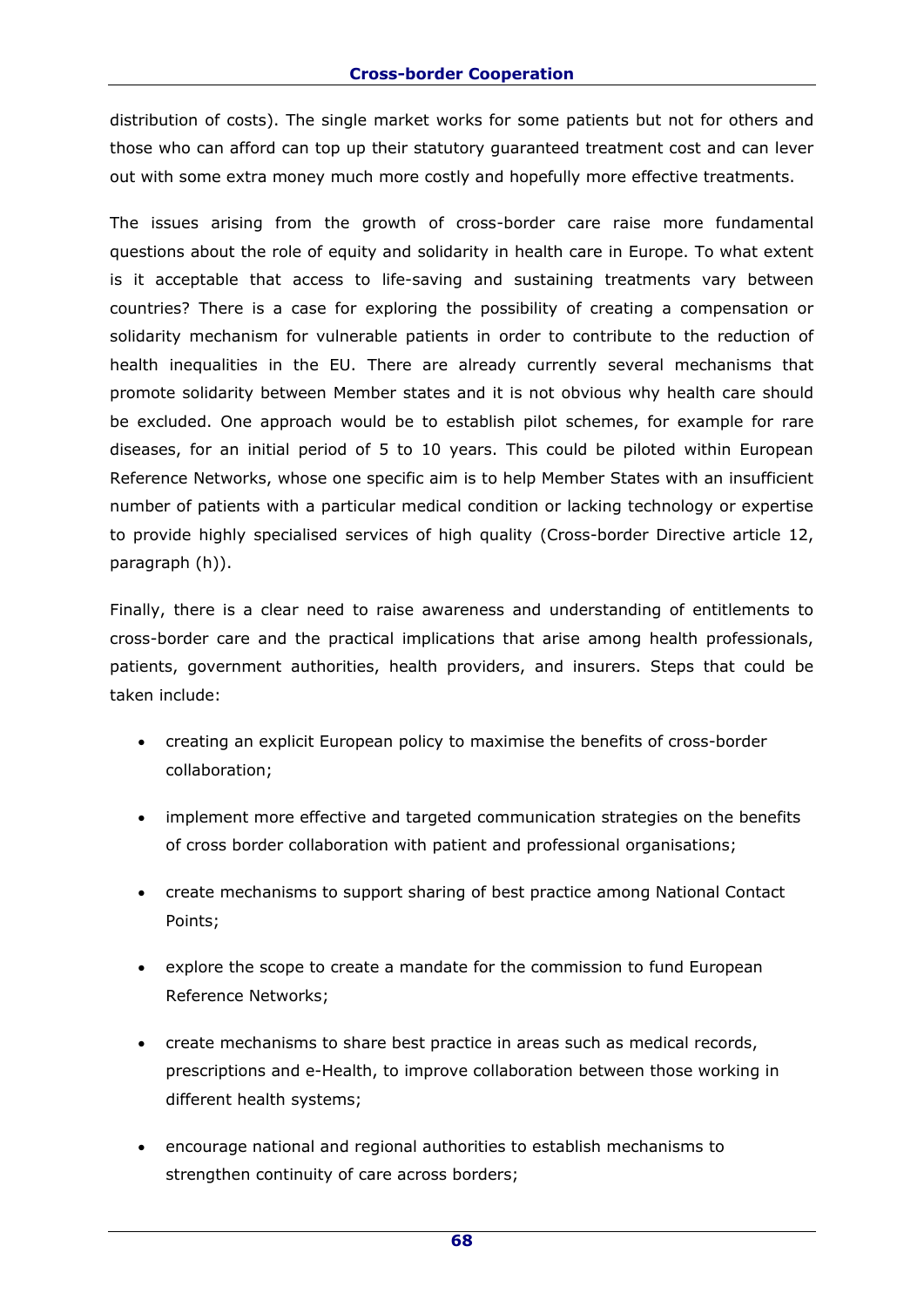- establish mechanisms to understand better the variations that exist in clinical practice and, where they are not supported by evidence, how these can be overcome;
- establish a focal point for discussions on cross-border health care.

Cross-border collaboration in health care has at the moment no proper home at European level, unlike the situation in many other areas of EU activity. Similar structures and processes should also be created for cross-border health care.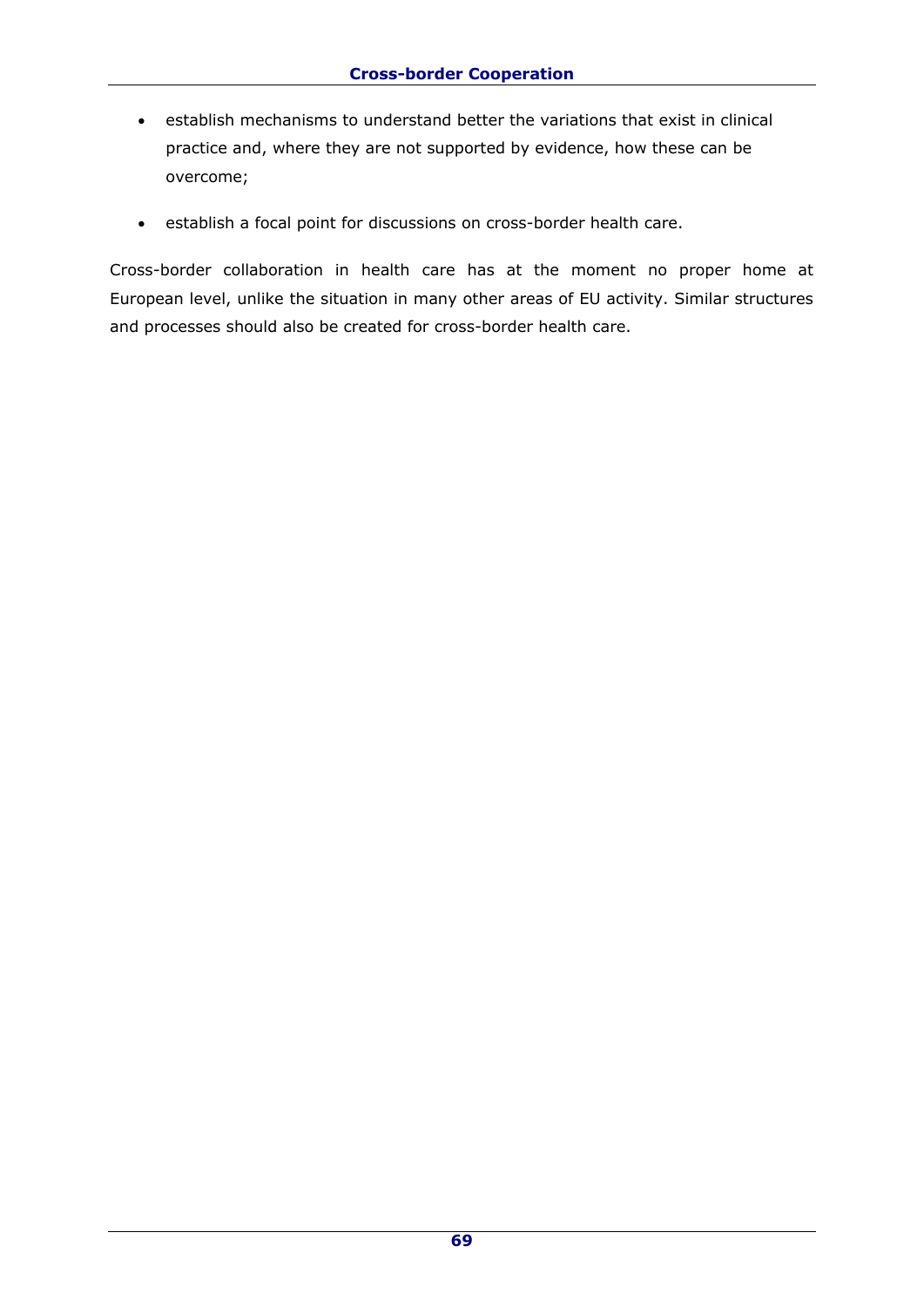# **4. LIST OF ABBREVIATIONS**

| <b>CBC</b>         | Cross-border Cooperation                                              |
|--------------------|-----------------------------------------------------------------------|
| <b>DG RESEARCH</b> | see DG RTD                                                            |
| DG RTD             | Directorate-General Research and Innovation (European<br>Commission)  |
| DG SANCO           | see DG SANTE                                                          |
| <b>DG SANTE</b>    | Directorate-General Health & Food safety (European Commission)        |
| <b>DRG</b>         | Diagnosis-Related Group                                               |
| <b>EAHC</b>        | Executive Agency for Health and Consumers                             |
| EC.                | European Commission                                                   |
| ECAB project       | European Care Across Borders project                                  |
| <b>ECDC</b>        | European Centre for Disease Prevention and Control                    |
| ECJ                | European Court of Justice                                             |
| <b>EEC</b>         | <b>European Economic Community</b>                                    |
| EEIG               | European Economic Interest Grouping                                   |
| <b>EFQM</b>        | European Foundation for Quality Management                            |
| <b>EGTC</b>        | European Grouping of Territorial Cooperation                          |
| <b>EHIC</b>        | European Health Insurance Card                                        |
| EMA                | European Medicines Agency                                             |
| epSOS project      | Smart Open Services for European Patients projects                    |
| <b>ERN</b>         | European Reference Network                                            |
| <b>ESIF</b>        | European Structural and Investment Funds                              |
| EU                 | European Union                                                        |
| <b>EUCERD</b>      | European Union Committee of Experts on Rare Diseases                  |
| <b>EUnetHTA</b>    | European network for Health Technology Assessment                     |
| <b>EXPH</b>        | Expert Panel on effective ways of investing in Health                 |
| GP                 | <b>General Practitioner</b>                                           |
| HIV / AIDS         | Human Immunodeficiency Virus / Acquired Immune Deficiency<br>Syndrome |
| <b>HSPA</b>        | Health Systems Performance Assessment                                 |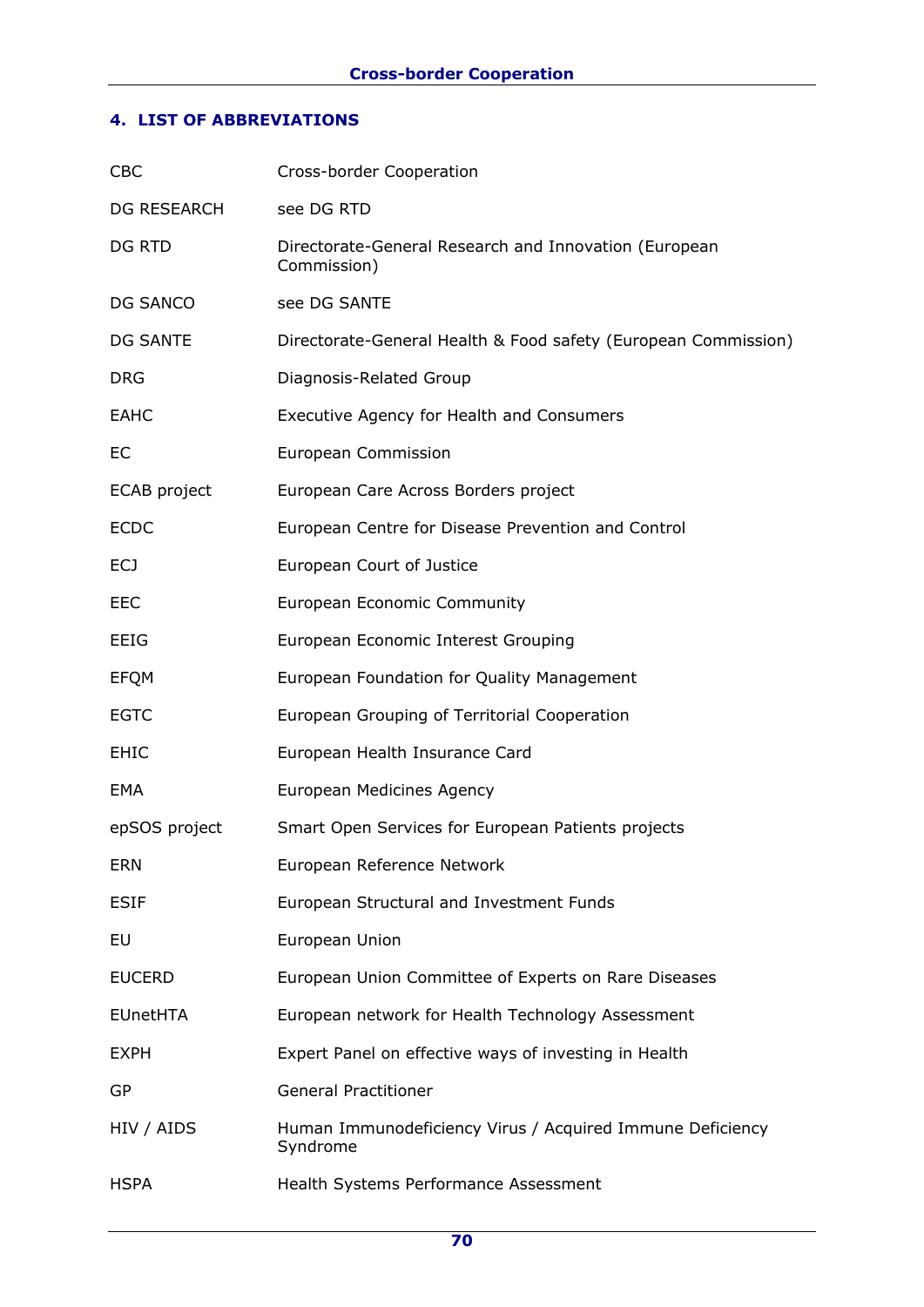# **Cross-border Cooperation**

| <b>HTA</b>    | Health Technology Assessment                                                                                                                                                                                                                                         |
|---------------|----------------------------------------------------------------------------------------------------------------------------------------------------------------------------------------------------------------------------------------------------------------------|
| ICT           | Information and Communication Technology                                                                                                                                                                                                                             |
| IMI           | <b>Internal Market Information</b>                                                                                                                                                                                                                                   |
| <b>INN</b>    | <b>International Nonproprietary Name</b>                                                                                                                                                                                                                             |
| Interreg III  | EU Programme to strengthen economic and social cohesion in the<br>European Union (2000-2006)                                                                                                                                                                         |
| IQWiG         | Institute for Quality and Efficiency (Germany)                                                                                                                                                                                                                       |
| <b>ISO</b>    | International Organisation for Standardisation                                                                                                                                                                                                                       |
| IΤ            | <b>Information Technology</b>                                                                                                                                                                                                                                        |
| <b>MEP</b>    | Member of the European Parliament                                                                                                                                                                                                                                    |
| MOH           | Ministry of Health                                                                                                                                                                                                                                                   |
| МS            | <b>Member States</b>                                                                                                                                                                                                                                                 |
| MSoA          | Member State of Affiliation                                                                                                                                                                                                                                          |
| <b>MSoT</b>   | Member State of Treatment                                                                                                                                                                                                                                            |
| <b>NCP</b>    | <b>National Contact Point</b>                                                                                                                                                                                                                                        |
| <b>NGO</b>    | Non-Governmental Organisation                                                                                                                                                                                                                                        |
| <b>NHS</b>    | National Health System                                                                                                                                                                                                                                               |
| <b>NICE</b>   | National Institute for Clinical Excellence (UK)                                                                                                                                                                                                                      |
| <b>OECD</b>   | Organisation for Economic Co-operation and Development                                                                                                                                                                                                               |
| OMC           | Open Method of Coordination                                                                                                                                                                                                                                          |
| PA            | Prior authorisation                                                                                                                                                                                                                                                  |
| <b>POP</b>    | Planned and Ongoing Projects                                                                                                                                                                                                                                         |
| <b>REA</b>    | <b>Relative Effectiveness Assessment</b>                                                                                                                                                                                                                             |
| <b>SOLVIT</b> | Service provided by the national administration in each EU country<br>(and in Iceland, Liechtenstein and Norway) to help EU citizens or<br>businesses that face obstacles in another country because a public<br>authority isn't doing what is required under EU law |
| <b>TFEU</b>   | Treaty on the Functioning of the European Union                                                                                                                                                                                                                      |
| UK            | United Kingdom                                                                                                                                                                                                                                                       |
| US            | <b>United States</b>                                                                                                                                                                                                                                                 |
| <b>ZOAST</b>  | Zones Organisées d'Accès aux Soins Transfrontaliers                                                                                                                                                                                                                  |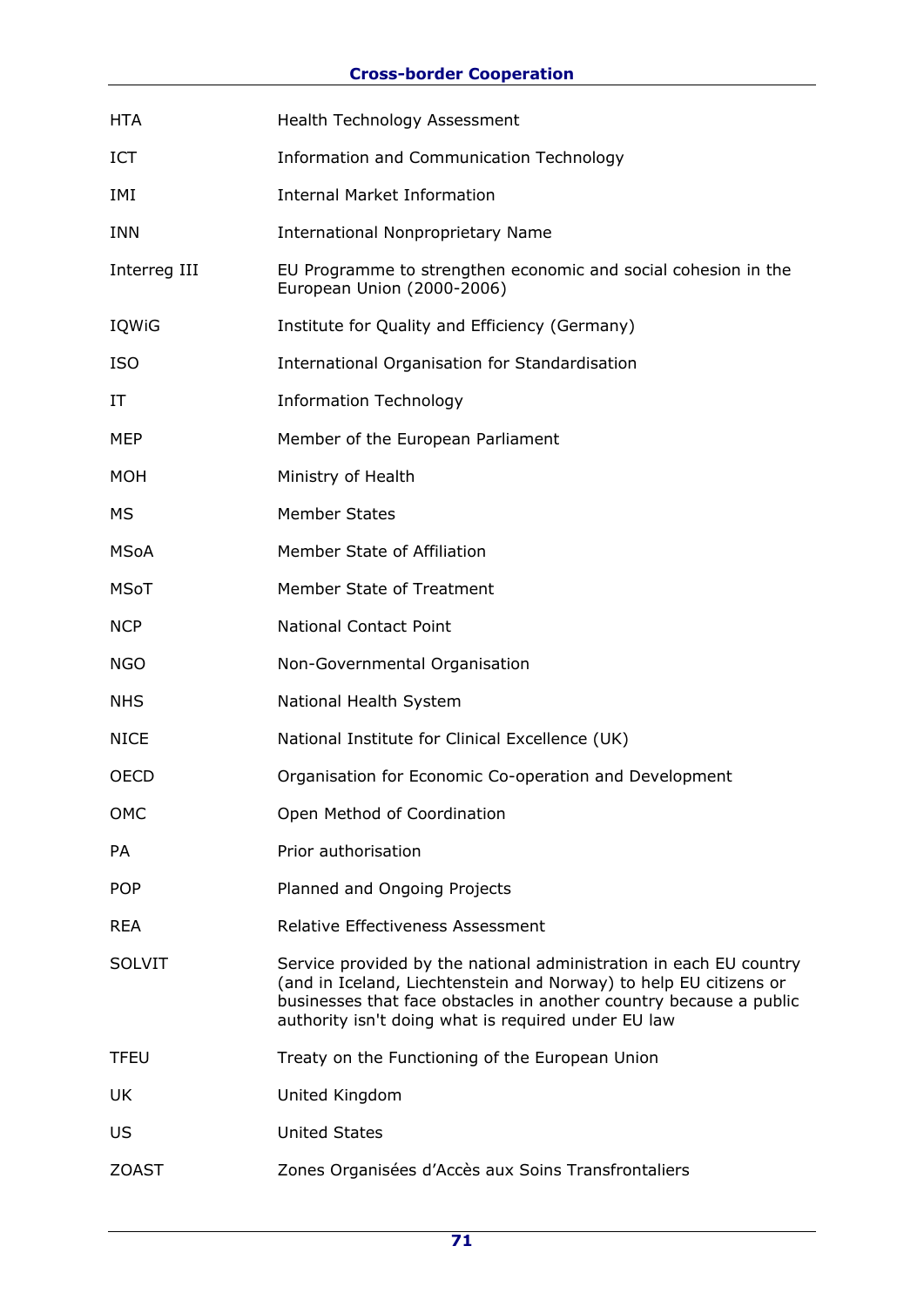### **5. REFERENCES**

Asmundsson, P. and R. Palsson (1999). "[Treatment of end-stage renal disease in Iceland 1968-1997 heart disease in Iceland?]." Laeknabladid 85(1): 9-24.

Aymé, S. and C. Rodwell (2012). Report on the state of the art of rare disease activities in Europe of the European Union Committee of experts on rare diseases. Brussels, European Union Committee of Experts on Rare Diseases.

Bellometti, S. and L. Bertinato (2007). "Health care services for tourists in the Veneto Region." Eurohealth 13(4): 11-13.

Bertinato, L., R. Busse, N. Fahy, H. Legido-Quigley, M. McKee, W. Palm, I. Passarani and F. Ronfini (2005). Policy brief: cross-border health care in Europe. Brussels, European Observatory on Health Systems and Policies.

Bertinato, L. and M. Canapero (2009). Successful Cross-Border Education and Training: The Example of Sanicademia. Vienna, International Training Academy for Health Professionals.

Brand, H. (2013). "A new agenda for health in Europe." The European Journal of Public Health 23(6): 904-905.

Brand, H. and W. Palm (2014). "Health and European integration: part of the problem or part of the solution?" Eurohealth 20(3): 7.

British High Commission Malta (1975). Health Care Convention between the Government of the United Kingdom of Great Britain and Northern Ireland and the Government of the Republic of Malta. Signed Date: 06/03/75 (EIF Date: 01/04/75) . Treaty Series No. TS 080 1975 : Cmnd 6077 (accessed at [http://ukinmalta.fco.gov.uk/en/about-us/working](http://ukinmalta.fco.gov.uk/en/about-us/working-with-malta/UKMaltaBilateral))[with-malta/UKMaltaBilateral\).](http://ukinmalta.fco.gov.uk/en/about-us/working-with-malta/UKMaltaBilateral)) Valletta, British High Commission Malta.

CanCon (2015). ["http://www.cancercontrol.eu/."](http://www.cancercontrol.eu/)

Crooks, V. A., L. Turner, I. G. Cohen, J. Bristeir, J. Snyder, V. Casey and R. Whitmore (2013). "Ethical and legal implications of the risks of medical tourism for patients: a qualitative study of Canadian health and safety representatives' perspectives." BMJ Open 3(2).

Döring, N., P. Doupi, K. Glonti, J. Winkelmann, E. Warren, M. McKee and C. Knai (2014). "Electronic discharge summaries in cross-border care in the European Union: How close are we to making it happen?" Int J Care Coordination 17(38-5).

Döring, N., H. Legido-Quigley, I. A. Glinos, M. McKee and H. Maarse (2013). "A successstory in cross-border telemedicine in Europe: the use of intra-operative teleneuromonitoring during aorta surgery." Health Policy and Technology 2: 4-9.

eHealth Network (2014). Guidelines on Eprescriptions Dataset for Electronic Exchange under Cross-Border Directive 2011/24/EU Release 1 Brussels, eHealth Network.

European Commission (2004). Follow-up to the high level reflection process on patient mobility and healthcare developments in the European Union: COM(2004) 301 final Brussels, European Commission.

European Commission (2007). Cross-border health services in the EU: analytical report. Brussels, European Commission.

European Commission (2007). Together for Health: A Strategic Approach for the EU 2008-2013. COM(2007) 630 final. Brussels, European Commission.

European Commission (2013). "Commissioner Michel Barnier welcomes the trilogue agreement on the modernisation of the Professional Qualifications Directive." [http://europa.eu/rapid/press-release\\_MEMO-13-552\\_en.htm.](http://europa.eu/rapid/press-release_MEMO-13-552_en.htm)

European Commission (2014). Action on health inequalities in the European Union. Luxembourg, European Commission.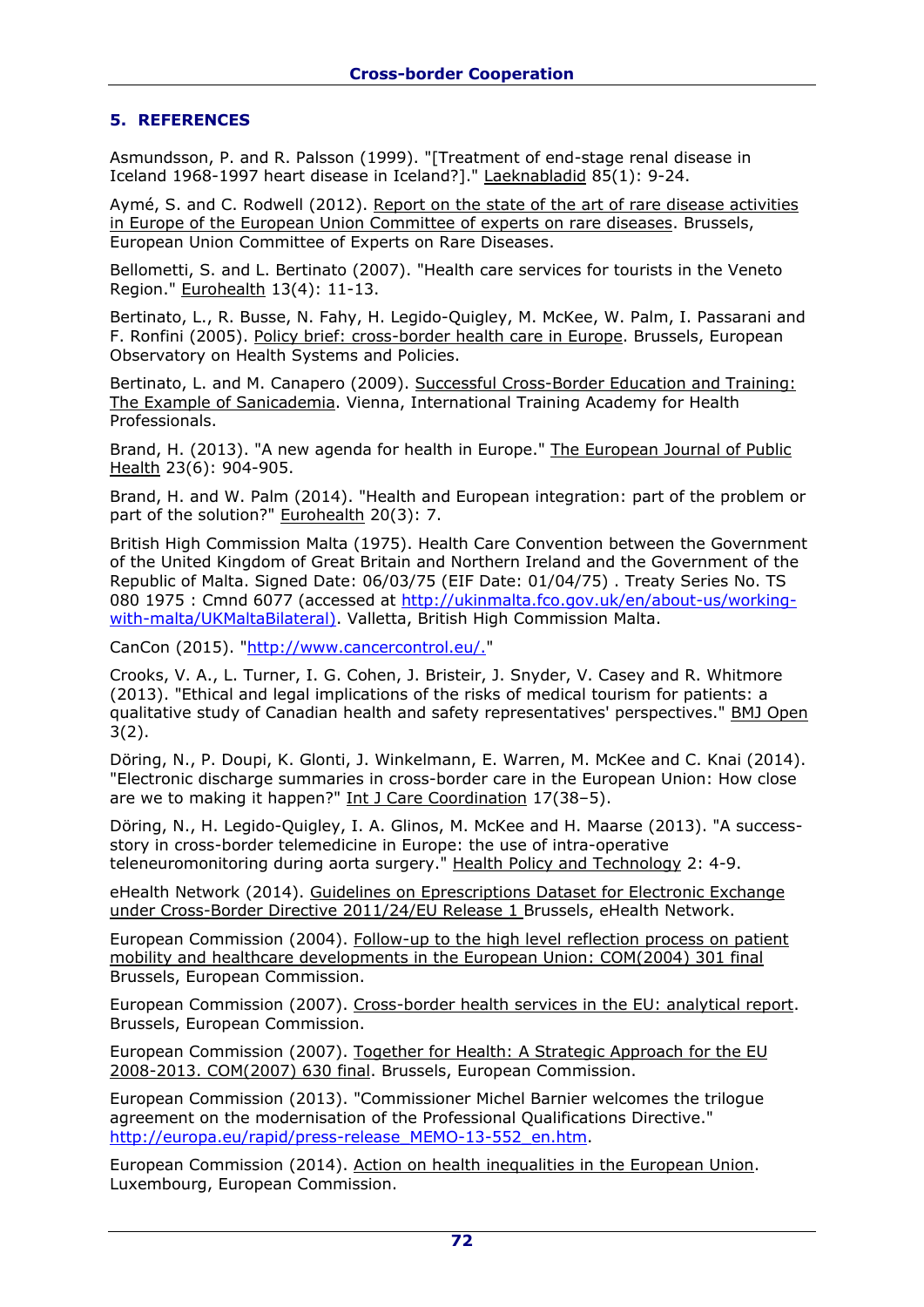European Commission (2014). "Commission Communication on effective, accessible and resilient health systems COM (2014) 215 final, 4 April."

European Commission (2014). "Expert Group on Health Systems Performance Assessment (HSPA)."

[http://ec.europa.eu/health/systems\\_performance\\_assessment/policy/expert\\_group/inde](http://ec.europa.eu/health/systems_performance_assessment/policy/expert_group/index_en.htm) [x\\_en.htm.](http://ec.europa.eu/health/systems_performance_assessment/policy/expert_group/index_en.htm)

European Commission (2014). Report from the Commission to the Council and the European Parliament compliant with the obligations foreseen under Article 20(3) of Directive 2011/24/EU on the application of patients' rights in cross-border healthcare. COM 2014/44 final. Brussels, European Commission.

European Commission (2015). "Actions co-financed with Member State Authorities." [http://ec.europa.eu/chafea/news/news354.html.](http://ec.europa.eu/chafea/news/news354.html)

European Commission (2015). Evaluative study on the crossborder healthcare Directive (2011/24/EU) Brussels, European Commission.

European Commission (2015). "Joint Action on Health Workforce Planning and Forecasting." [http://www.euhwforce.eu/.](http://www.euhwforce.eu/)

European Commission (2015). Patients' rights in cross-border healthcare in the European Union: Special Eurobarometer 425. Brussels, European Commission.

European Council (2011). Directive 2011/24/EU of the European Parliament and of the Council of 9 March 2011 on the application of patients' rights in cross-border healthcare. Official Journal of the European Union. L 88/45, 201.

European Union (2012). "Treaty on the Functioning of the European Union." Official Journal of the European Union C 326: 0001 - 0390.

European Union (2013). "Decision No 1082/2013/EU of the European Parliament and of the Council of 22 October 2013 on serious cross-border threats to health and repealing Decision No 2119/98/EC." Official Journal of the European Union L293: 1-15.

Expert Panel on Effective Ways of Investing in Health (2014). Future EU Agenda on quality of health care with a special emphasis on patient safety Brussels, European Commission.

Footman, K., S. Mitrio, D. Zanon, K. Glonti, I. Risso-Gill, M. McKee and C. Knai (2015). "Dialysis services for tourists to the Veneto Region: a qualitative study." J Ren Care 41(1): 19-27.

Galsworthy, M. J., L. Palumbo and M. McKee (2014). "Has Big Pharma hijacked the European health research budget?" Lancet 383(9924): 1210.

Glinos, I. and M. Wismar (2013). Hospitals and borders: Seven case studies on crossborder collaboration and health-system interactions. Brussels, European Observatory on Health Systems and Policies.

Glinos, I. A., N. Doering and H. Maarse (2012). "Travelling home for treatment and EU patients' rights to care abroad: Results of a survey among German students at Maastricht University." Health Policy 105(1): 38-45.

Glinos, I. A., W. Palm and J. Figueras (2015). Encouraging cross-border health care collaboration in border regions: scope and options, Reflection paper (draft). Brussels, European Observatory on Health Systems and Policies.

Goldacre, B. (2012). Bad pharma : how drug companies mislead doctors and harm patients. London, Fourth Estate.

Greer, S. L., N. Fahy, H. A. Elliott, M. Wismar, H. Jarman and W. Palm (2014). Everything you always wanted to know about European Union health policies but were afraid to ask. Brussels, European Observatory on Health Systems and Policies.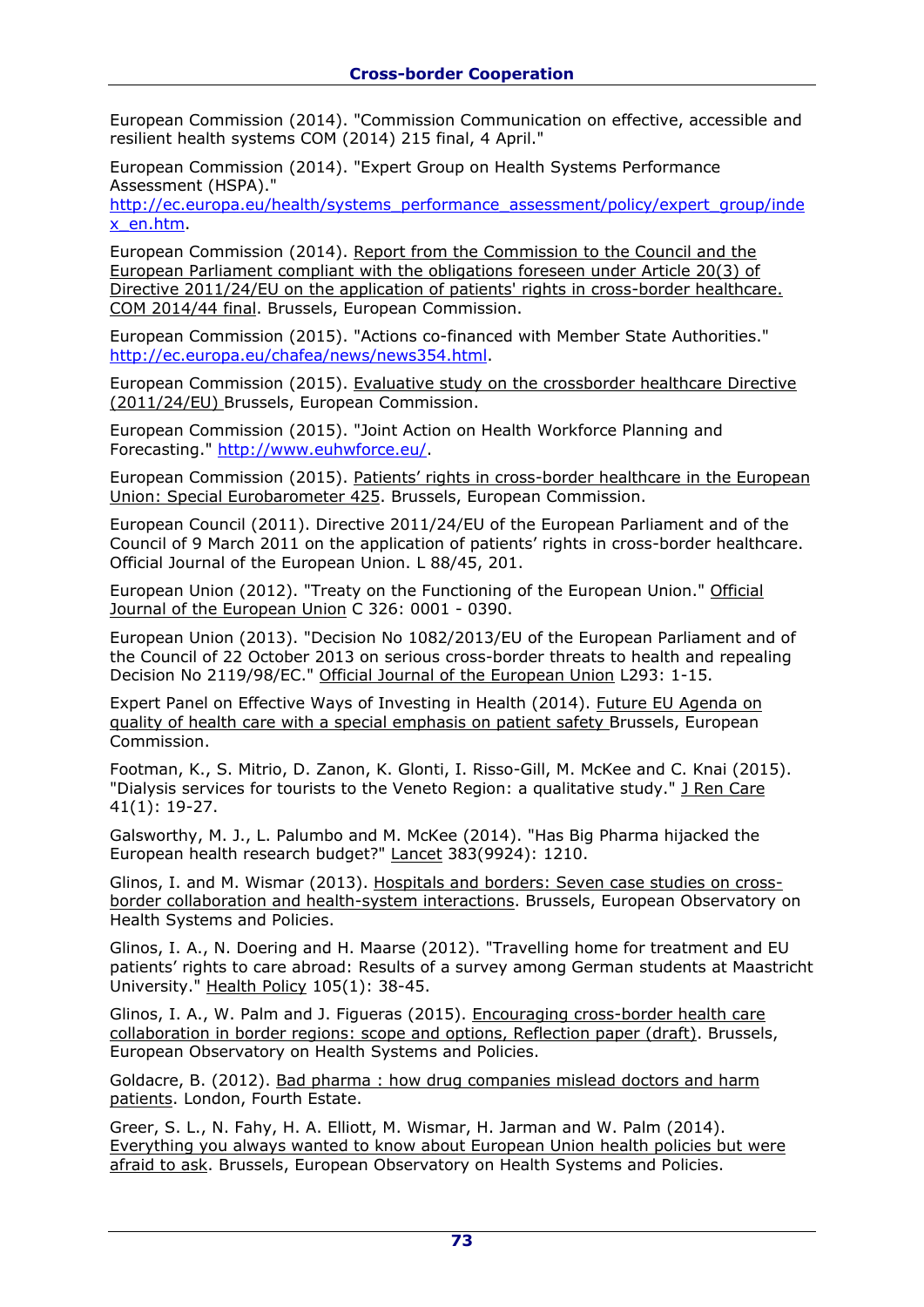Greer, S. L. and T. Sokol (2014). "Rules for rights: European law, health care and social citizenship." European Law Journal 20(1): 66-87.

Haggerty, J. L., R. J. Reid, G. K. Freeman, B. H. Starfield, C. E. Adair and R. McKendry (2003). "Continuity of care: a multidisciplinary review." BMJ 327(7425): 1219-1221.

Jakubowski, E. and R. B. Saltman (2013). The Changing National Role in Health System Governance: A case-based study of 11 European countries and Australia. Brussels, European Observatory on Health Systems and Policies.

Kaman, A. (2010). "Dental tourism as the key sector in health tourism." Paper presented at the conference Hungary's opportunities in the international medical tourism, 2010.03.05.

Kanavos, P. and M. McKee (2000). "Cross-border issues in the provision of health services: are we moving towards a European health care policy?" Journal of Health Services Research & Policy 5(4): 231-236.

Kanavos, P., M. McKee and T. Richards (1999). "Cross border health care in Europe: European court rulings have made governments worried." BMJ: British Medical Journal 318(7192): 1157.

Kiasuwa Mbengi, R. L., R. Baeten, M. McKee and C. Knai (2014). "Issues arising when crossing a border to give birth: an exploratory study on the French-Belgian border, Facts Views Vis Obgyn 2014, 6: 127-132." Facts Views Vis Obgyn 6: 127-132.

Kiasuwa, R. and R. Baeten (2013). Strategic positioning and creative solutions: French patient flows to hospitals and polyclinics in the Belgian Ardennes (Belgium–France). Hospitals and Borders: Seven case studies on cross-border collaboration and health system interactions. I. A. Glinos and M. Wismar. Brussels, European Observatory on Health Systems and Policies**:** 51.

Kovacs, E., A. E. Schmidt, G. Szocska, R. Busse, M. McKee and H. Legido-Quigley (2014). "Licensing procedures and registration of medical doctors in the European Union." Clin Med 14(3): 229-238.

Kringos, D. S., W. Boerma, J. van der Zee and P. Groenewegen (2013). "Europe's strong primary care systems are linked to better population health but also to higher health spending." Health Affairs 32(4): 686-694.

Lämsä, R., I. Keskimäki and S. Kokko (2013). Official projects, grass-roots solutions: the Sami people using cross-border health services in the Teno River valley (Finland– Norway). Hospitals and Borders: Seven case studies on cross-border collaboration and health system interactions. I. A. Glinos and M. Wismar. Brussels, European Observatory on Health Systems and Policies**:** 93.

Legido-Quigley, H., I. Glinos, R. Baeten and M. McKee (2007). "Patient mobility in the European Union." BMJ 334(7586): 188-190.

Legido-Quigley, H., I. Glinos, K. Walshe, B. van Beek, C. Cucic and M. McKee (2011). Quality and Safety. Cross-border Health Care in the European Union Applying and analysing practices and policies. M. Wismar, W. Palm, J. Figueras, K. Ernst and E. van Ginneken. Brussels, European Observatory on Health Systems and Policies**:** 121-158.

Legido-Quigley, H., I. A. Glinos, R. Baeten, M. McKee and R. Busse (2012). "Analysing arrangements for cross-border mobility of patients in the European Union: a proposal for a framework." Health Policy 108(1): 27-36.

Legido-Quigley, H., M. McKee and E. Nolte (2008). Assuring the quality of health care in the European Union. Brussels, European Observatory on Health Systems and Policies.

Legido-Quigley, H., E. Nolte, J. Green, D. la Parra and M. McKee (2012). "The health care experiences of British pensioners migrating to Spain: a qualitative study." Health Policy 105(1): 46-54.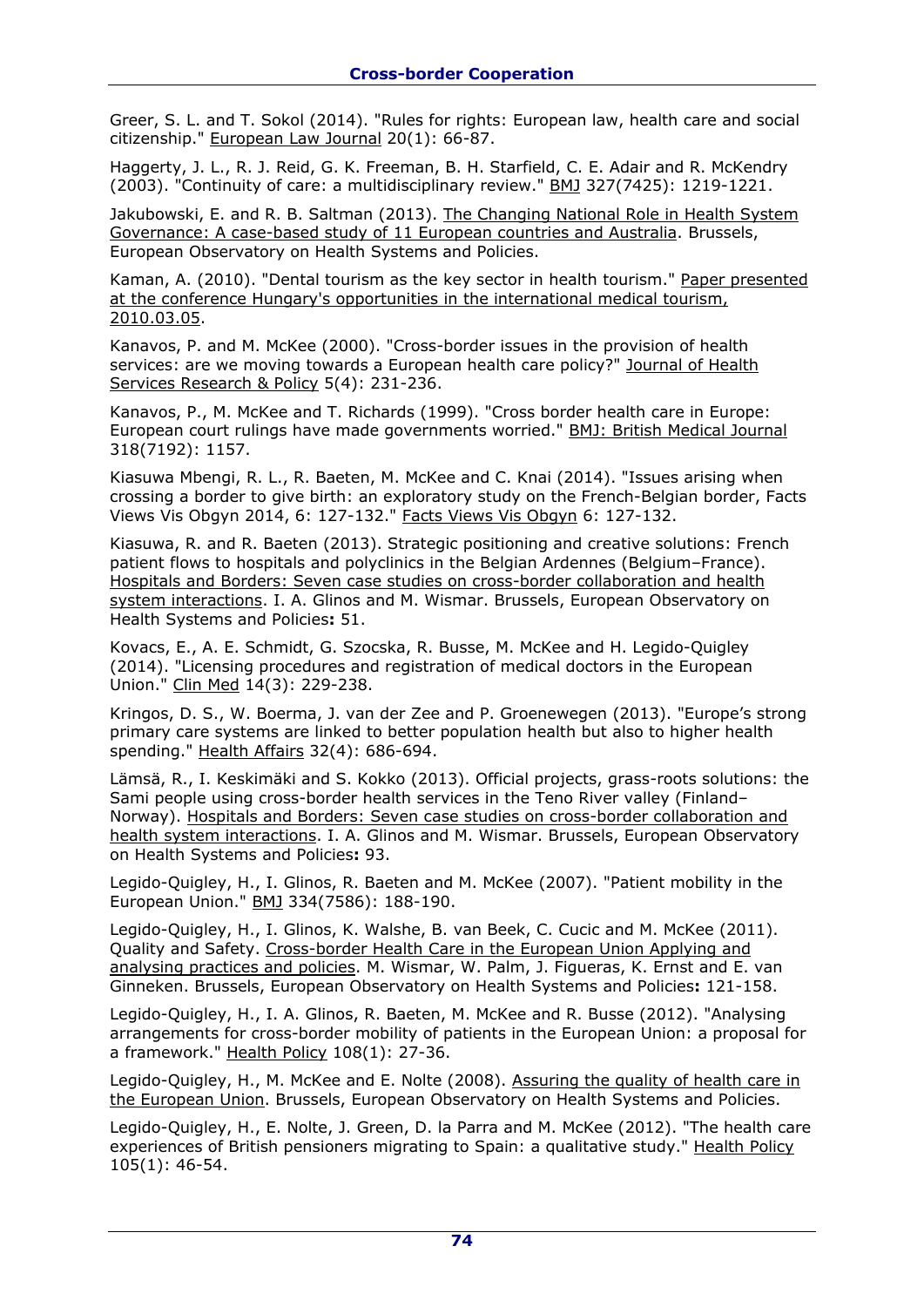Legido-Quigley, H., D. Panteli, J. Car, M. McKee and R. Busse (2013). Clinical guidelines for chronic conditions in the European Union. Brussels, European Observatory on Health Systems and Policies.

Legido-Quigley, H., V. Saliba and M. McKee (2015). "Exploring the experiences of EU qualified doctors working in the United Kingdom: a qualitative study." Health Policy 119(4): 494-502.

Lunt, N. (2011). Medical tourism: treatments, markets and health system implications: a scoping review. Paris, OECD, Directorate for Employment, Labour and Social Affairs.

Lunt, N. and J. Hanefeld, Eds. (2015). Handbook On Medical Tourism And Patient Mobility. London, Edward Elgar.

Main, I. (2014). "Medical Travels of Polish Female Migrants in Europe." Sociologický časopis/Czech Sociological Review(06): 897-918.

Mäkinen, M., J. Forsström and P. Rautava (2001). " Delivery of non-national prescriptions within the EU: How flexible is the common market for pharmaceuticals?" Eurohealth 7(1): 23-25.

Matrix Insight (2012). Health Reports for Mutual Recognition of Medical Prescriptions: State of Play. Available from:

[http://ec.europa.eu/health/cross\\_border\\_care/docs/matrix\\_mutual\\_recognition\\_prescript](http://ec.europa.eu/health/cross_border_care/docs/matrix_mutual_recognition_prescriptions_en.pdf) [ions\\_en.pdf.](http://ec.europa.eu/health/cross_border_care/docs/matrix_mutual_recognition_prescriptions_en.pdf) Luxembourg, Executive Agency for Health and Consumers.

McKee, M. and R. Labonte (2015). "European Commission proposals on trade secrets." BMJ 350: h1369.

McKee, M. E., E. E. Mossialos and R. E. Baeten (2002). The impact of EU law on health care systems. Brussels, P.I.E.-Peter Lang.

Nolte, E., C. Knai and R. B. Saltman (2014). Assessing chronic disease management in European health systems. Brussels, European Observatory on Health Systems and Policies.

Nolte, E. and M. McKee (2008). Caring for people with chronic conditions : a health system perspective. Maidenhead, Open University Press.

Organisation for Economic Cooperation and Development (2014). Health statistics. Paris, OECD.

Palm, W. and I. A. Glinos (2010). Enabling patient mobility in the EU: between free movement and coordination. Health systems governance in Europe: the role of EU law and policy. E. Mossialos, G. Permanand, R. Baeten and T. Hervey. Cambridge, Cambridge University Press**:** 509-560.

Palm, W., I. A. Glinos, B. Rechel, P. Garel, R. Busse and J. Figueras (2013). Building European Reference Networks in Health Care. Brussels, European Observatory on Health Systems and Policies.

Palm, W., M. Wismar, E. Van Ginneken, R. Busse, K. Ernst and J. Figueras (2011). Towards a renewed community frame-work for safe, high quality and efficient crossborder healthcare within the European Union. Cross-Border Healthcare: Mapping and Analysing practices and policies. M. Wismar, W. Palm, J. Figueras, Ernst K and E. Van Ginneken. Brussels, European Observatory on Health Systems and Policies**:** 23-46.

Panteli, D., C. Wagner, F. Verheyen and R. Busse (2015). "Continuity of care in the cross-border context: insights from a survey of German patients treated abroad." Eur J Public Health.

Rare Diseases Task Force (2006). "Centres of Reference for rare diseases in Europe: State-of-the-art in 2006 and recommendations of the Rare Diseases Task Force. Brussels: Rare Diseases Task Force, 2006.".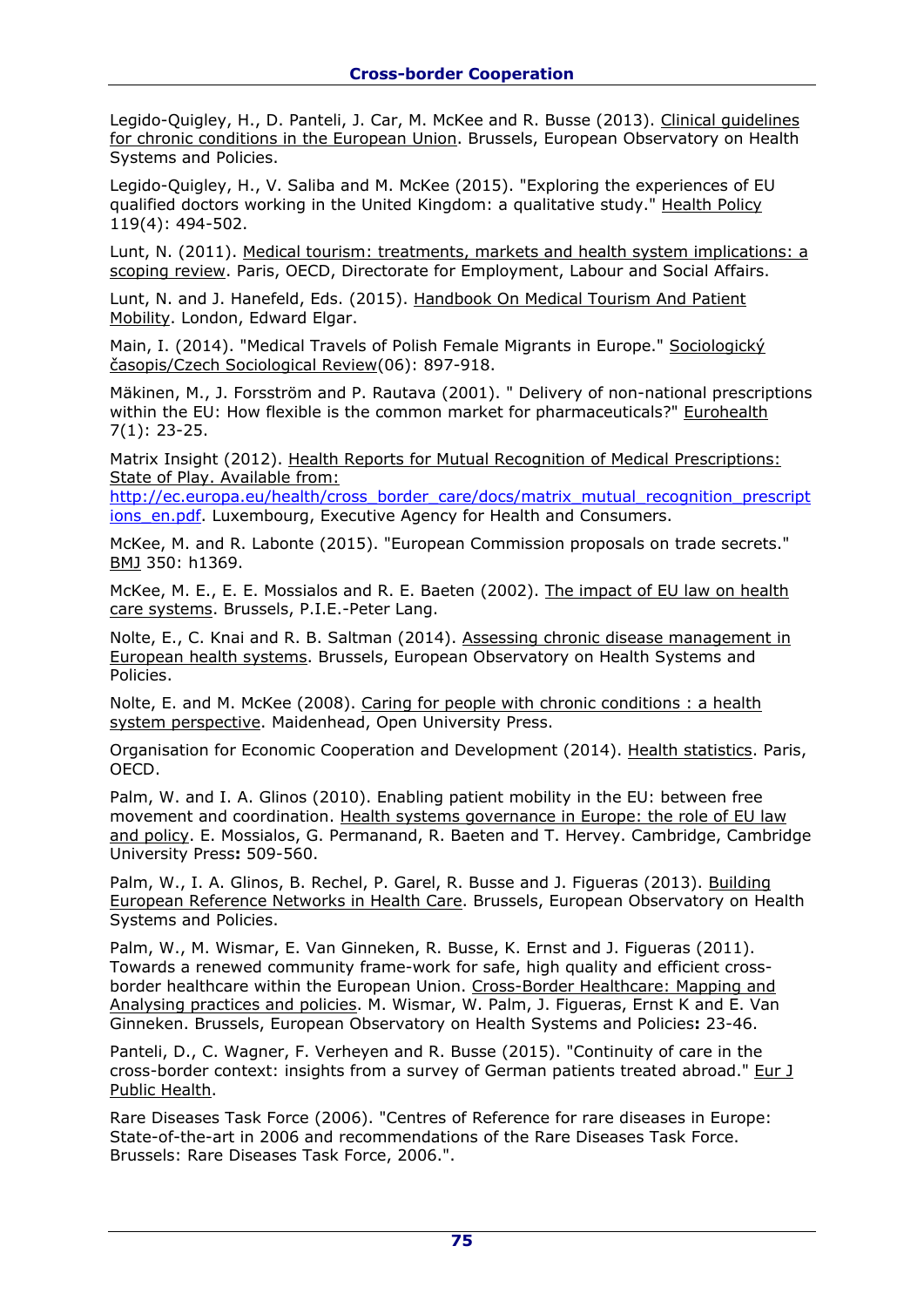Rijken, M., N. Bekkema, P. Boeckxstaens, F. G. Schellevis, J. M. De Maeseneer and P. P. Groenewegen (2014). "Chronic Disease Management Programmes: an adequate response to patients' needs?" Health expectations 17(5): 608-621.

Risso-Gill, I., R. Kiasuwa, R. Baeten, I. Caldarelli, S. Mitro, A. Merriel, G. Amadio, M. McKee and H. Legido-Quigley (2014). "Exploring the scope of practice and training of Obstetricians and Gynaecologists in England, Italy and Belgium: a qualitative study." Eur J Obstet Gynecol Reprod Biol 180: 40-45.

Risso-Gill, I., H. Legido-Quigley, D. Panteli and M. McKee (2014). "Assessing the role of regulatory bodies in managing health professional issues and errors in Europe." Int J Qual Health Care 26(4): 348-357.

Rosenmoller, M., M. McKee and R. Baeten (2006). "Patient mobility in the European Union. Learning from experience. WHO 2006, on behalf of the Europe 4 patients project and the European Observatory on Health Systems and policies."

Saliba, V., H. Legido-Quigley, R. Hallik, A. Aaviksoo, J. Car and M. McKee (2012). "Telemedicine across borders: a systematic review of factors that hinder or support implementation." Int J Med Inform 81(12): 793-809.

Saliba, V., N. A. Muscat, M. Vella, S. A. Montalto, C. Fenech, M. McKee and C. Knai (2014). "Clinicians', policy makers' and patients' views of pediatric cross-border care between Malta and the UK." J Health Serv Res Policy 19(3): 153-160.

Saltman, R. B. (2008). "Decentralization, re-centralization and future European health policy." The European Journal of Public Health 18(2): 104-106.

San Miguel, L., R. Baeten, R. Remmen, R. Busse, J. Gil, C. Knai, M. Makinen, G. Rubert and M. McKee (2013). "Obstacles to the recognition of medical prescriptions issued in one EU country and presented in another." Eur J Public Health 23(6): 972-974.

Santoro, A., A. Silenzi, W. Ricciardi and M. McKee (2015). "Obtaining health care in another European Union Member State: how easy is it to find relevant information?" The European Journal of Public Health 25(1): 29-31.

Sole, M., D. Panteli, I. Risso-Gill, N. Doring, R. Busse, M. McKee and H. Legido-Quigley (2014). "How do medical doctors in the European Union demonstrate that they continue to meet criteria for registration and licencing?" Clin Med 14(6): 633-639.

Tolnai, Z., B. Billik and P. Fuchs (2009). "Magyarorszag es a fogaszati turizmus." Egeszegugyi Gazdasag Szemle 4: 34-40.

Vervaeke, L. (2015). "Verzekeraars remmen ziekenhuistoerisme af. Strengere regels maken behandeling van Nederlandse patiënten in België steeds moeilijker." De Morgen: 15 November.

Wagner, E. H., B. T. Austin and M. Von Korff (1996). "Organizing care for patients with chronic illness." Milbank Q 74(4): 511-544.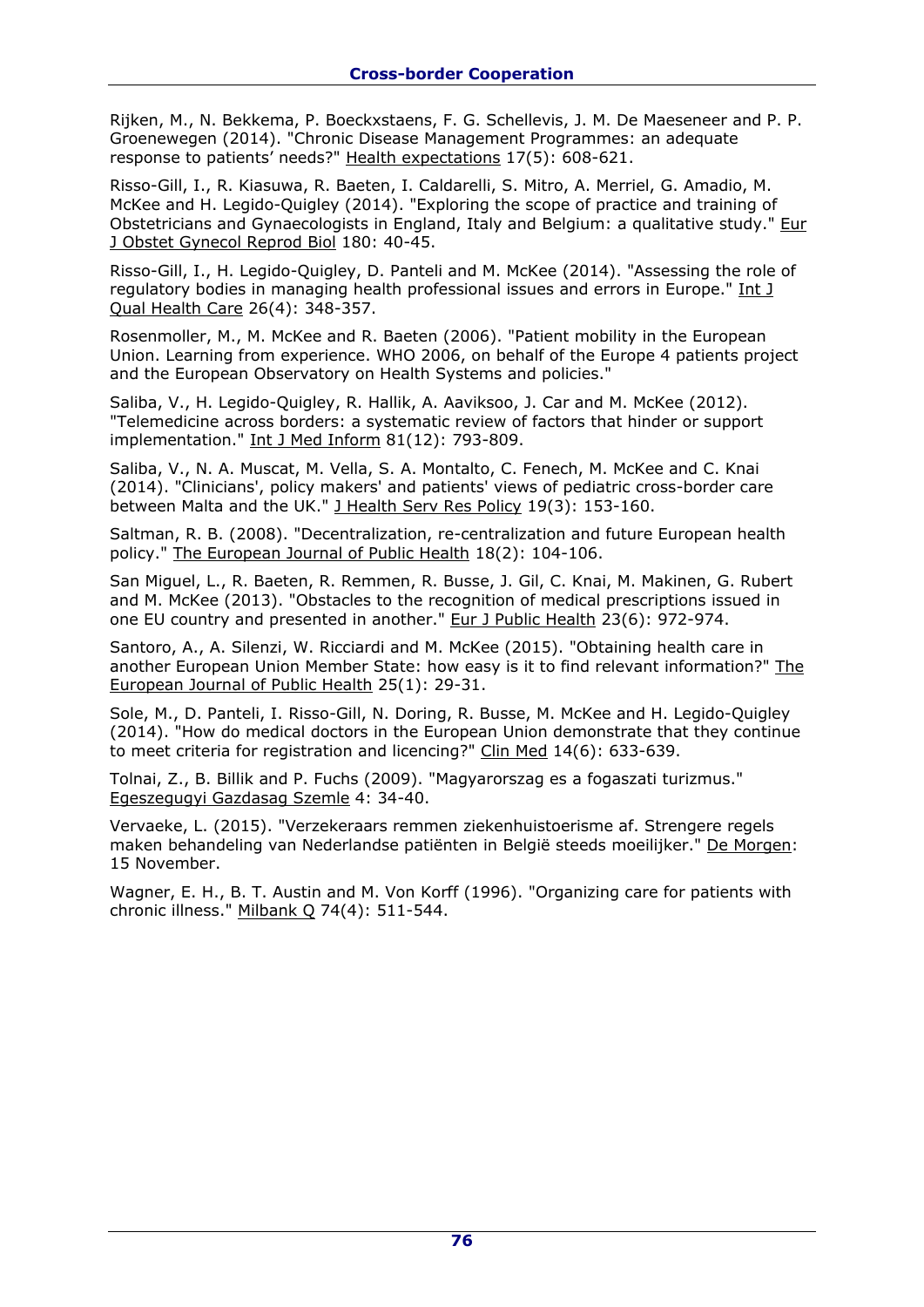# **6. GLOSSARY<sup>5</sup>**

#### **Cross-border health care**

Health care provided or prescribed in a Member State other than the Member State of affiliation.

#### **Health care**

Health services provided by health professionals to patients to assess, maintain or restore their state of health, including the prescription, dispensation and provision of medicinal products and medical devices.

#### **Health care provider**

Any natural or legal person or any other entity legally providing health care on the territory of a Member State.

## **Health professional**

A doctor of medicine, a nurse responsible for general care, a dental practitioner, a midwife or a pharmacist within the meaning of Directive 2005/36/EC, or another professional exercising activities in the health care sector which are restricted to a regulated profession as defined in Article 3(1)(a) of Directive 2005/36/EC, or a person considered to be a health professional according to the legislation of the Member State of treatment.

## **Health technology**

A medicinal product, a medical device or medical and surgical procedures as well as measures for disease prevention, diagnosis or treatment used in health care.

## **Insured person**

-

(i) persons, including members of their families and their survivors, who are covered by Article 2 of Regulation (EC) No 883/2004 and who are insured persons within the meaning of Article 1(c) of that Regulation; and

(ii) nationals of a third country who are covered by Regulation (EC) No 859/2003 or Regulation (EU) No 1231/2010, or who satisfy the conditions of the legislation of the Member State of affiliation for entitlement to benefits.

<sup>&</sup>lt;sup>5</sup> Based on article 3 [Directive 2011/24/EU](http://eur-lex.europa.eu/LexUriServ/LexUriServ.do?uri=OJ:L:2011:088:0045:0065:EN:PDF) of the European Parliament and of the Council of 9 March 2011on the application of patients' rights in cross-border health care